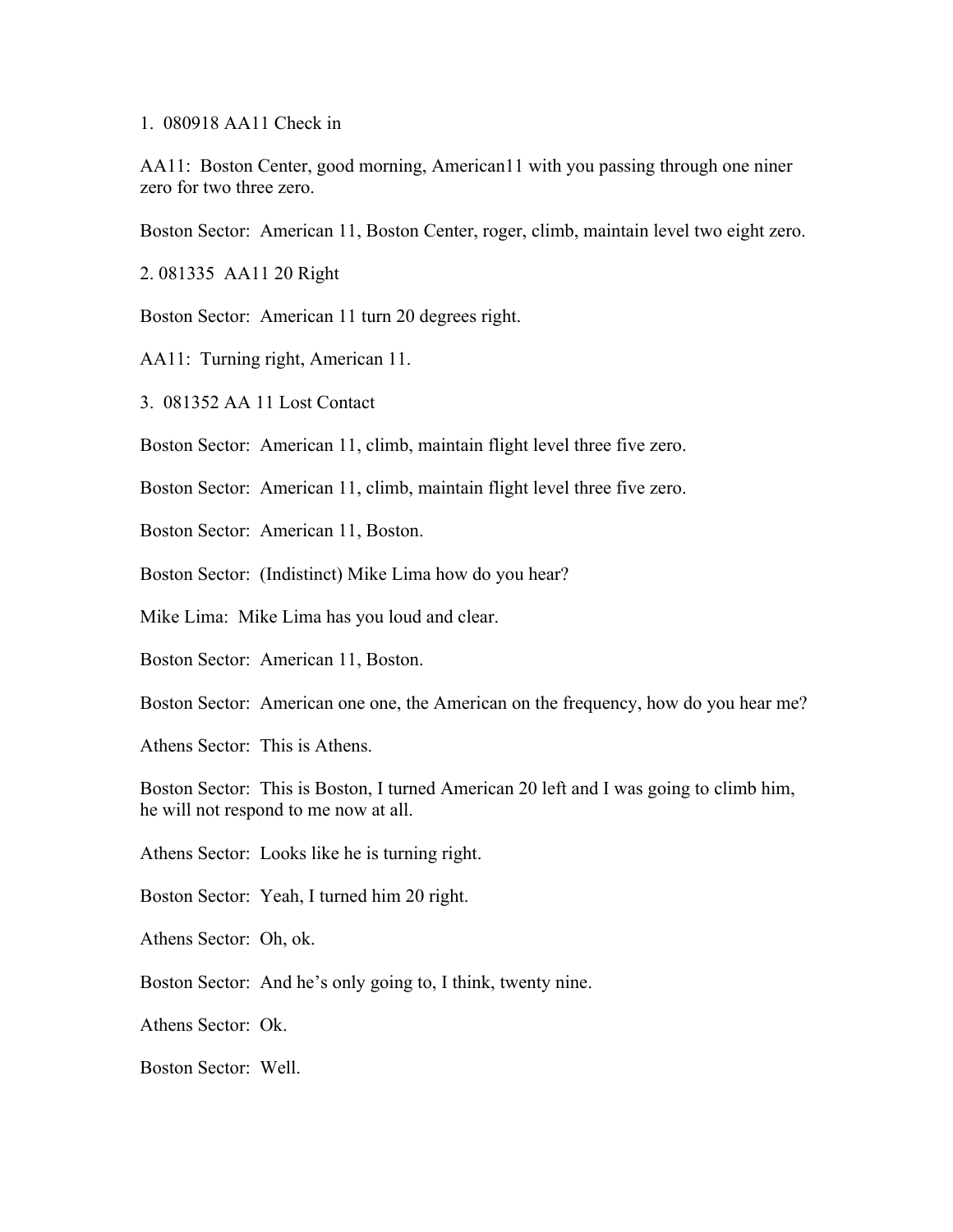Athens Sector: That's fine.

Boston Sector: But I'm not talking to him.

Athens Sector: He's NORDO, roger.

Boston Sector: Thanks.

Boston Sector: Mike Lima descend at pilot's discretion and maintain flight level two four zero.

Mike Lima: Two four zero, will begin now, Mike Lima.

Boston Sector: American 11, Boston.

Boston Sector: American 11, if you hear Boston Center, ident.

[Background] Boston Sector: (indistinct)

Boston Sector: American 11 if you hear Boston Center ident please, or acknowledge.

Boston Sector: American 11, if you hear Boston Center re-contact Boston Center on one two seven point eight two, that's American 11, one two seven eight two.

4. 082350 AA11 Check Everything Company

Rockfield Sector: Athens, this is Rockfield, couple of things (indistinct) hey, also, are you trying to get through to company on the American 11?

Athens Sector: We are trying everything here.

Rockfield Sector: Has he really got no transponder, screw-up, or what?

Athens Sector: It appears that way.

Rockfield Sector: OK, bye.

5. Gonzalez-Ong

AAL: American Airlines Emergency line, please state your emergency.

Gonzalez: Hey, this is Nidia at American Airlines calling. I am monitoring a call in which flight 11, the flight attendant is advising our reps that the pilot, everyone's been stabbed.

AAL: Flight 11?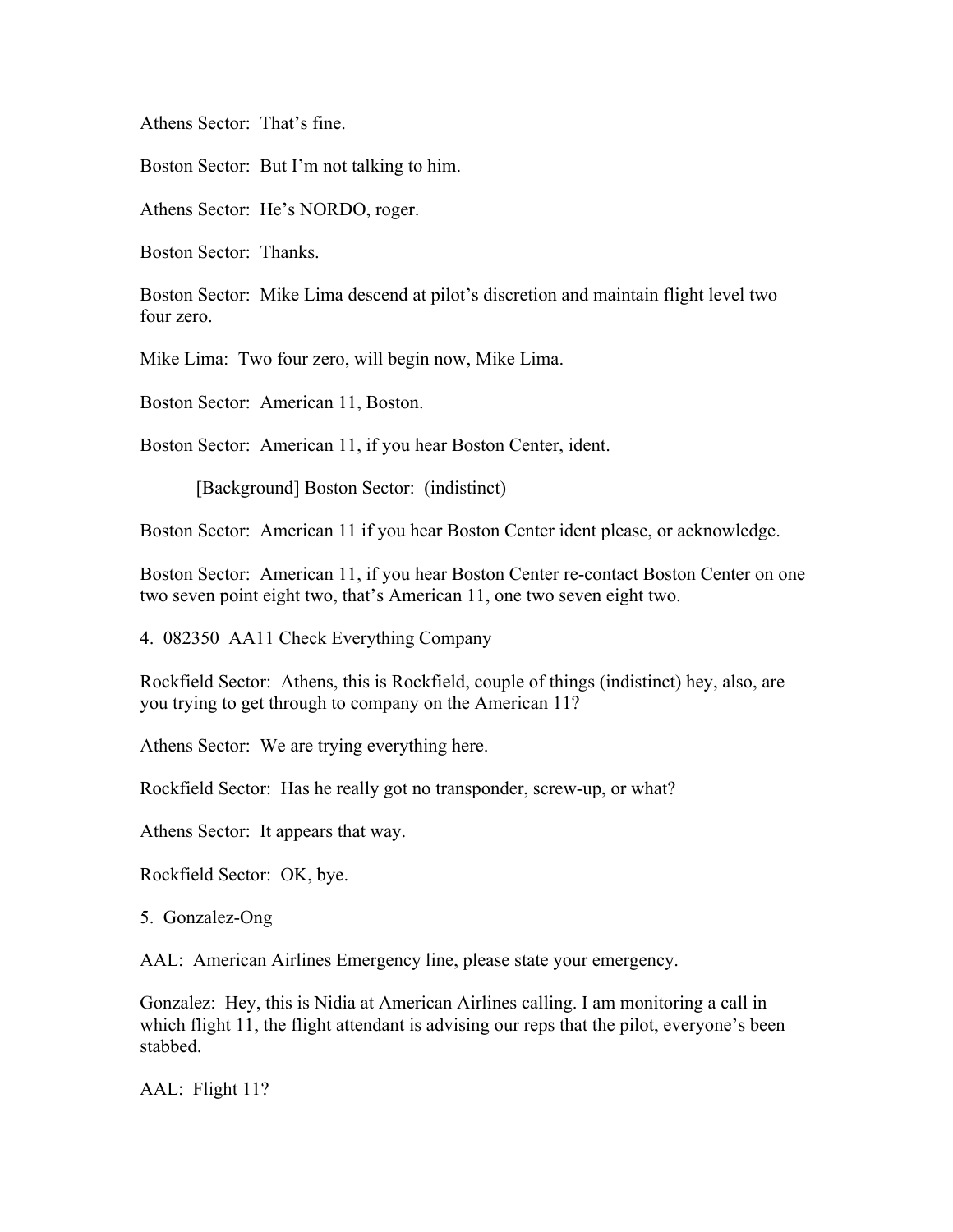Gonzalez: Yeah.

Gonzalez: They can't get into the cockpit is what I'm hearing.

AAL: Ok. Who is this I'm talking to?

Gonzalez: Excuse me, this is Nidia at American Airlines at the Raleigh Reservation Center, I'm the operations specialist on duty.

AAL: And, I'm sorry what was your name again?

Gonzalez: Nidia.

AAL: Nidia, and what's your last name?

Gonzalez: Gonzalez, G-O-N-Z-A-L-E-Z.

AAL: Raleigh reservations, ok

Gonzalez: I've got the flight attendant on the line with one of our agents.

AAL: Ok, and she's calling how?

Gonzalez: Through reservations. I can go in on the line and ask the flight attendant questions.

AAL: Ok, uh, uh, I'm assuming they've declared an emergency, let me get ATC on the line here, stand by.

Gonzalez: Gotten any contact with anybody? I'm on with security, ok Betty? You are doing a great job just stay calm, ok. We are, absolutely.

AAL: Ok, we're contacting the flight crew now, we're alc----, we're also contacting ATC.

Gonzalez: Ok.

AAL: Anything else from the flight attendant?

Gonzalez: Uh, so far what I've gotten, the number five flight attendant's been stabbed, but she seems to be breathing, the number one seems to be stabbed pretty badly, she's lying down on the floor, they don't know whether she is conscious or not. The other flight attendants are in the back, ummm, and that's as far as I know. It seems like the passengers in coach might not be aware of what's going on right now.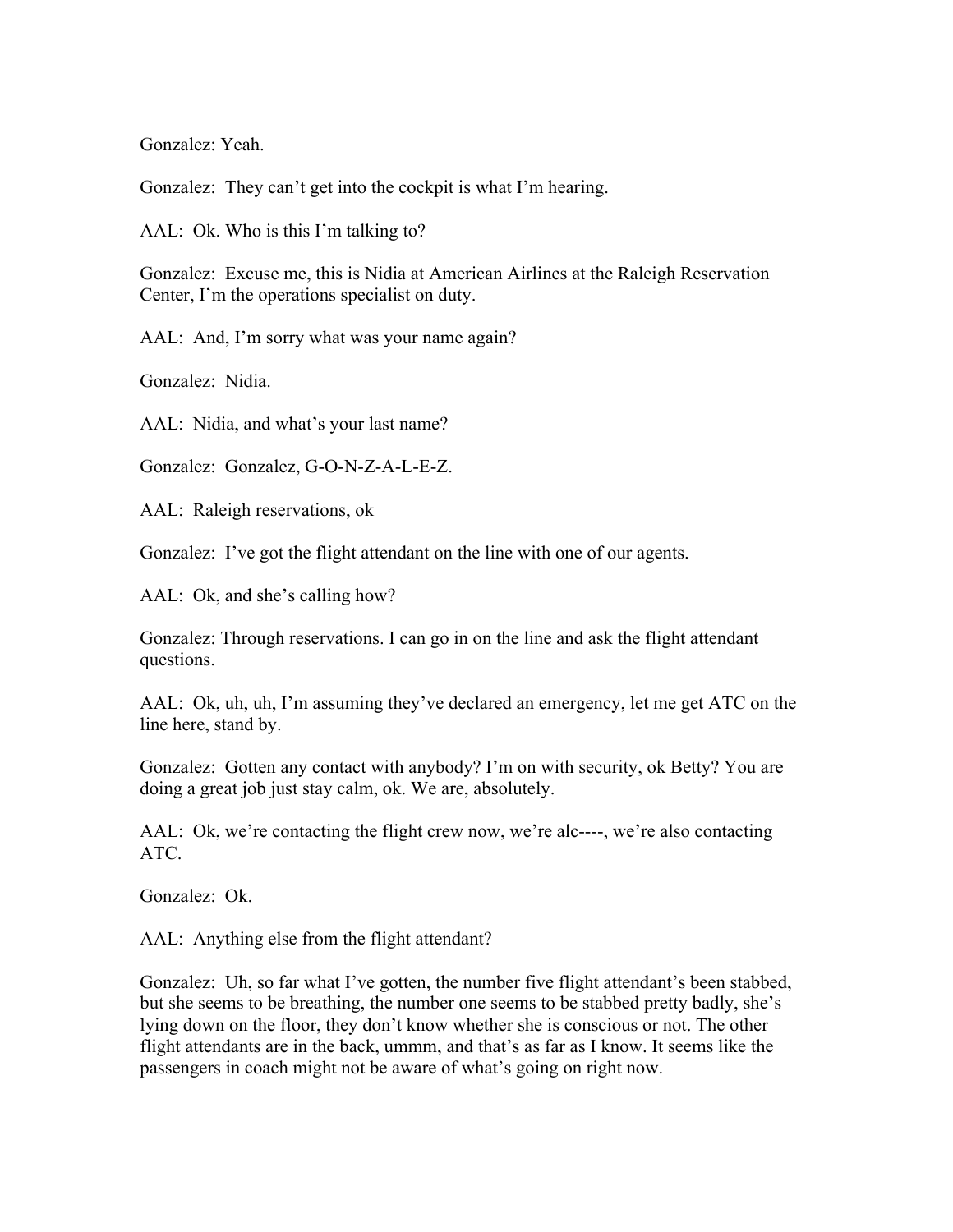AAL: These two passengers were from first class?

Gonzalez: Ok, hold on. Hey Betty, you know any information as far as the men in the cockpit with the pilots, were they from first class? They were sitting in two A and B.

 $A A L: Ok$ 

Gonzalez: They are in the cockpit with the pilot.

AAL: Who's helping them, is there a doctor on board?

Gonzalez: Is there a doctor on board, Betty that's helping you guys? You don't have any doctors on board? Ok. So, you've gotten all the first-class passengers out of first class?

AAL: Have they taken everyone out of first class?

Gonzalez: Yeah, she's just saying that they have, they're in coach. What's going on hunny.

Gonzalez: Ok, The aircraft is erratic again, bobbing very erratically.

Gonzalez: She did say that all the first-class passengers have been moved back to coach, that first class the cabin is empty.

Gonzalez: What's going on, on your end Craig?

AAL: Uhhh, we contacted Air Traffic Control. They are gonna handle this as a confirmed hijacking so they are moving all the traffic out of this aircraft's way.

Gonzalez: Ok.

AAL: He turned his transponder off, so we don't have a definitive altitude for him. Ahhh, we are just going by, they seem to think, that they have him on a primary radar, they seem to think that he is descending.

Gonzalez: Ok.

AAL: Yeah. Ok, Nidia

Gonzalez: Yes dear I'm here.

AAL: Ok. I have the dispatcher currently taking a current fuel on board

Gonzalez: Uh huh

AAL: And, ah, we're gonna run some profiles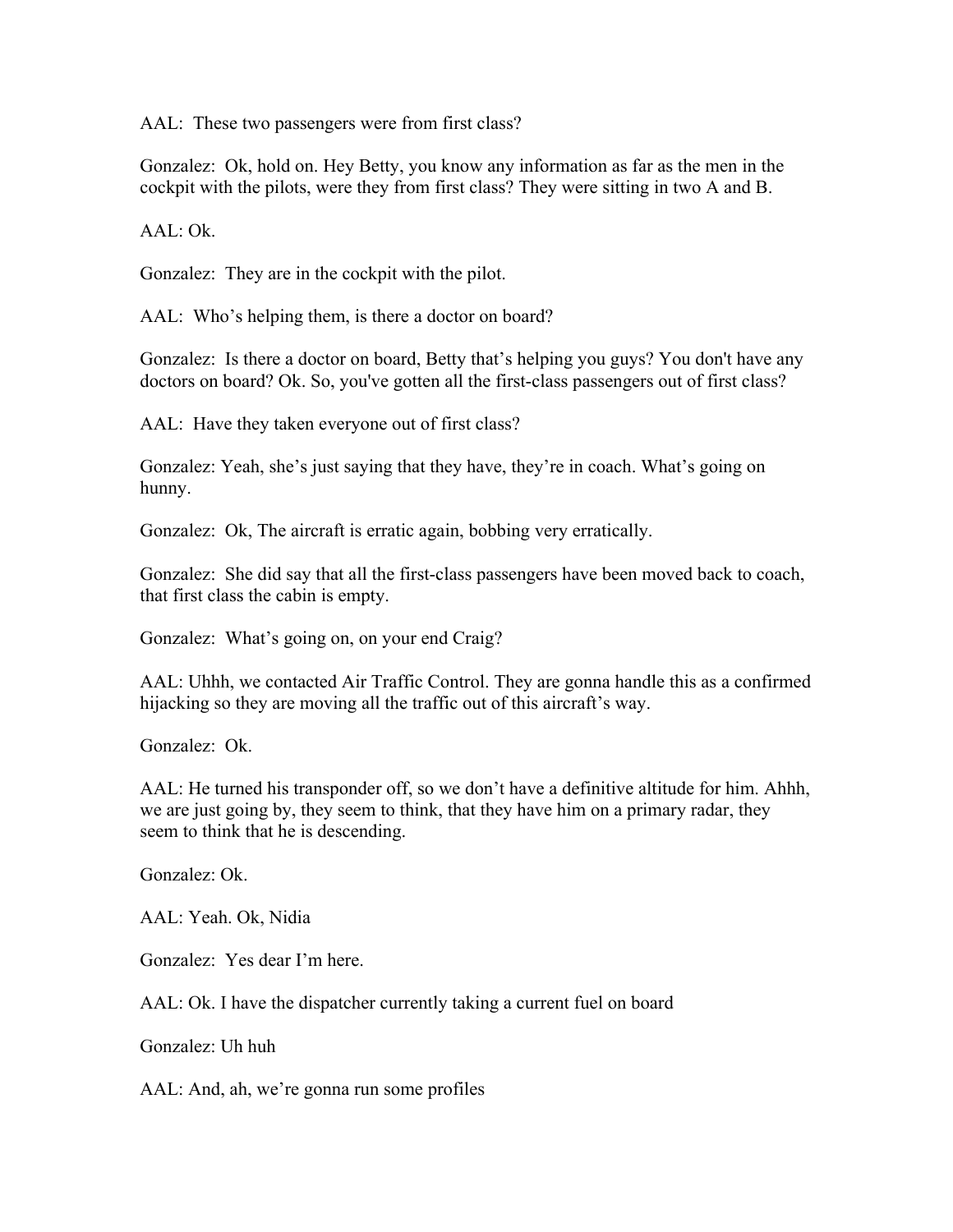Gonzalez: Ok

AAL: To see exactly what his endurance is

Gonzalez: Ok

AAL: Did sh----

Gonzalez: She doesn't have an idea who the other passenger might be in first apparently they might have sprayed something so it's, it's ummm, they're having a hard time breathing or getting in that area. What's going on Betty? Betty, talk to me. Betty, are you there? Betty. (Indistinct) do you think we lost her? Ok, so, we'll like we'll stay open. We, I think we might have lost her.

AAL: Ok.

6. 082444 Keying 2 Transmissions

(Indistinct. Microphone keyed three times)

Boston Sector: Is that American 11 trying to call?

Atta: (Indistinct) we have some planes. Just stay quiet and we'll be ok. We are returning to the airport.

Background: Air traffic communications.

Boston Sector: And, uh, who's trying to call me, here?

Background: Air traffic communications.

Boston Sector: American 11 are you trying to call?

Atta: Nobody move, everything will be ok. If you try to make any moves, you will injure yourself and the airplane. Just stay quiet.

7. 082457 Nobody move

Atta: Nobody move. Everything will be ok. If you try to make any moves you will injure yourself and the airplane. Just stay quiet.

8. 082453 AAll Check Sup Already Did

Unknown Boston Controller: Yeah, uh we got him on primary.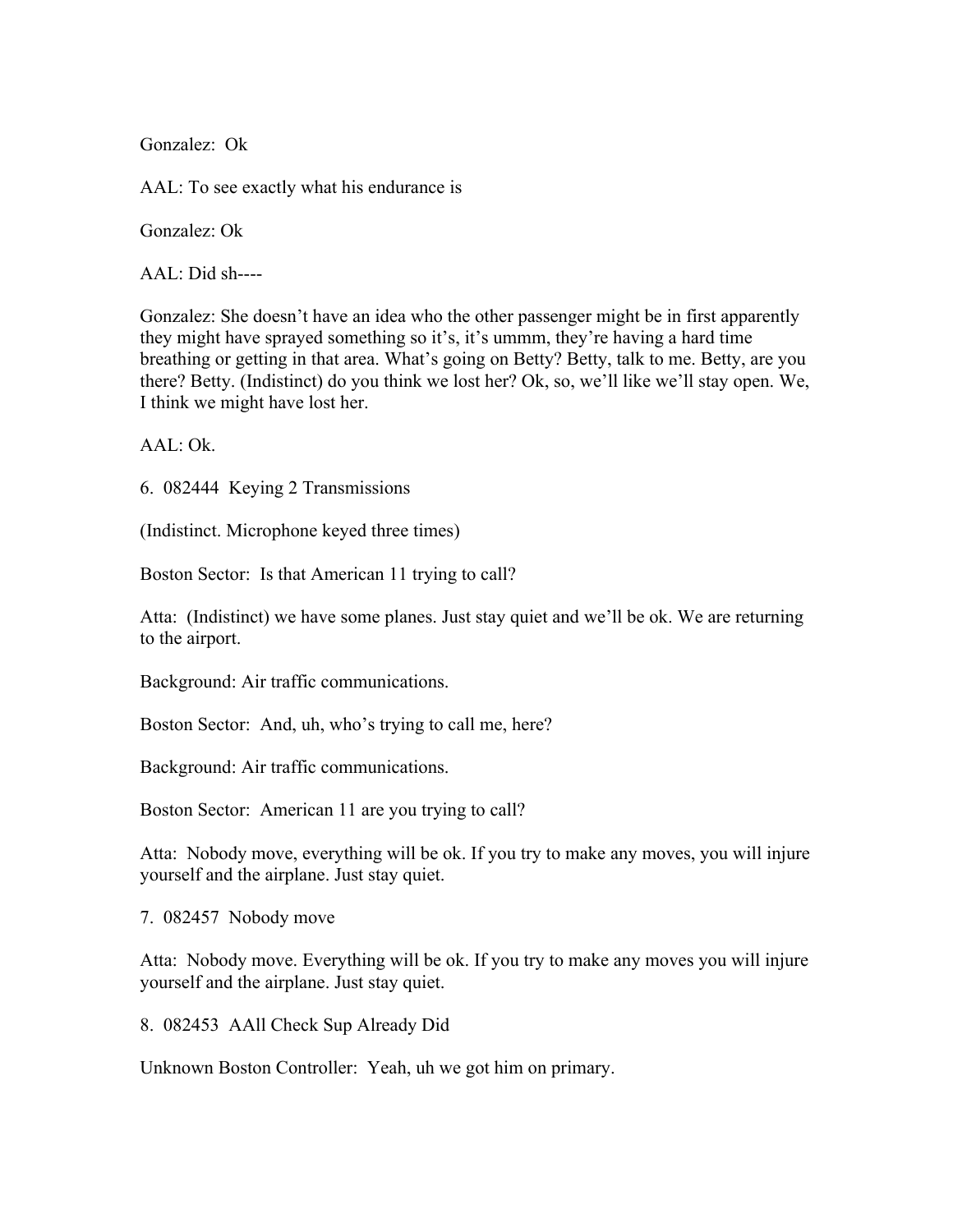Unknown Boston Controller: Hey, 38?

Athens Sector 38: Yes.

Unknown Boston Controller: You guys heard anything from American?

Athens Sector 38: No.

Unknown Boston Controller: Ok, we think there might be somebody in the cockpit right now taking it over.

Athens Sector 38: Ok.

Unknown Boston Controller: Yeah, we just (indistinct).

Unknown Boston Controller: Call the supervisor, please.

Unknown Boston Controller: Yeah, we're already doing it.

Unknown Boston Controller: Ok, I know.

9. 082542 AA11 Point Out Enter New Route

Dial Tone

(Indistinct)

Unknown Boston Controller: Ah, not right now. Go ahead 38.

Unknown Female Voice: Yeah, American 11. Ah, we suspect there is someone in the cockpit that has taken over. We have just put him in direct Watertown, Jamestown. Last we knew he was on present heading, cleared to flight level two nine zero. No one is talking to him. ARINC has been called. We broadcasted on guard. We've tried through company.

Unknown Boston Controller: OK, thanks.

Unknown Female Voice: And 2-9-0 is not verified.

Unknown Boston Controller: Ok, thanks.

Unknown Female Voice: You're welcome.

10. 082655 AAll Take Back Look West Albany

Dial Tone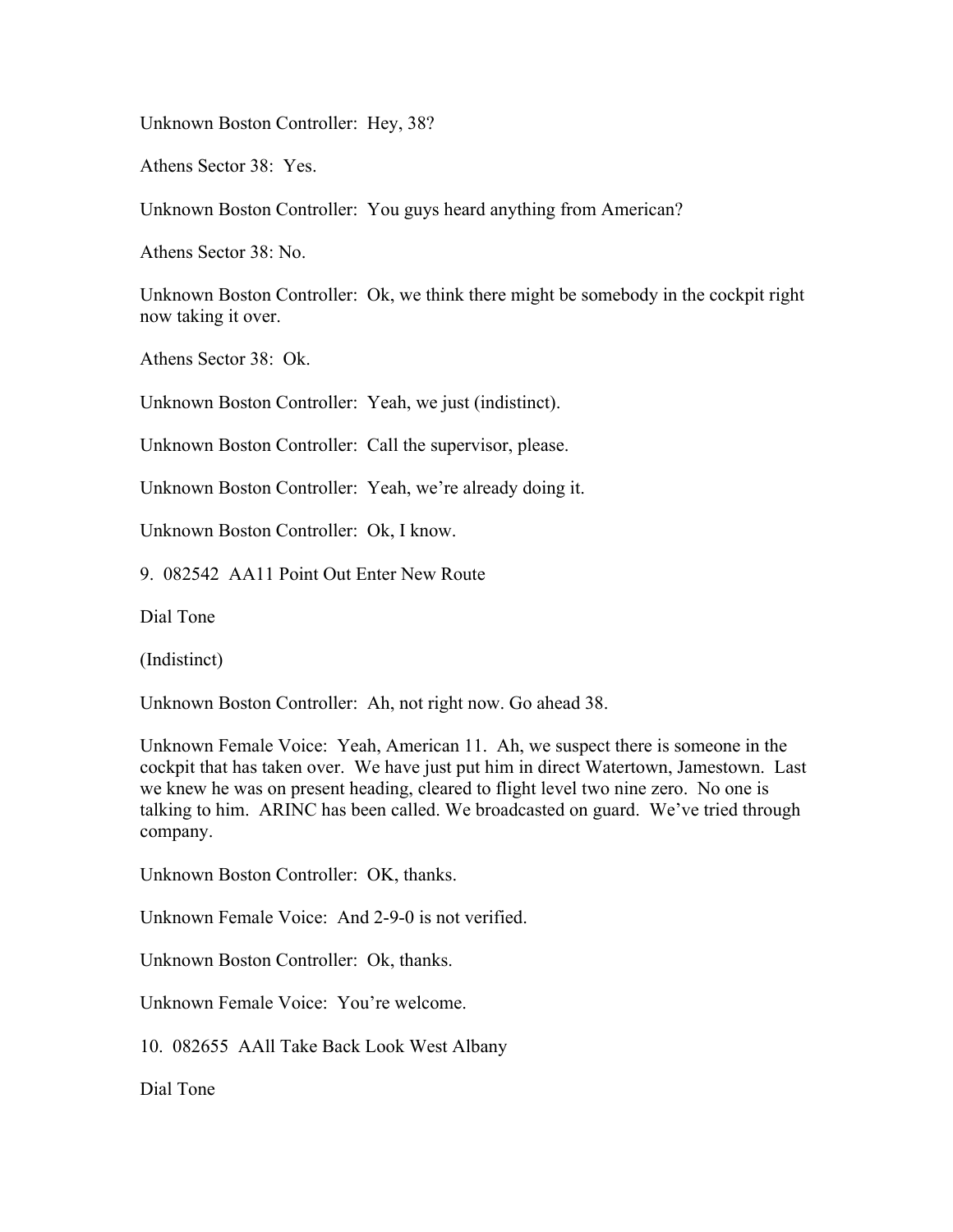Unknown Boston Controller 1: Because he was just headin' that way, yes.

Unknown Female Voice: We've taken the American back because he appears to have turned.

Unknown Boston Controller 1: Yep, bye.

Background: (Indistinct air traffic communication)

Unknown Boston Controller 2: Go ahead.

Unknown Female Voice: Yeah, I need you to look west of Albany, American 11, and put him on your scope. He is, ah, NORDO, has been since he talked to Boston High. We assume he's at flight level two nine zero. Ah, we're not sure. We think there is someone in the cockpit with him. Ah, we've broadcasted over guard, we've gone ARINC, we've gone company, nobody is talkin' to him. We don't know where he is going, we don't know what altitude he's at.

Unknown Boston Controller 2: Ok.

Unknown Female Voice: Ok.

Unknown Boston Controller 2: Thanks.

11. 082924 ZBW Notification ZOB/ZNY

Cleveland Center: Cleveland.

Boston Center: Alright, Cleveland, New York. Boston. Ah, I got a little situation with American one, one, American 11. He is a, uh, seven fifty seven, departed Boston, goin' to LAX. Ah, we don't know where the aircraft is goin'. He, ah, in, ah, supposedly goin' to LAX, was goin' Westbound, we lost his, ah, frequency, and we lost his transponder, and now the aircraft is, ah, just west of Albany, headin' due south.

Cleveland Center: Oh, my goodness. K. We have, do we have a, a data block on him, who's got the, ah

Boston Center: Yeah, we, we a, it's a primary target, presently, as I said, headin' southwest bound

Cleveland Center: Ok, uh, understand.

Boston Center: (Indistinct) right now.

Cleveland Center: I'll advise the area.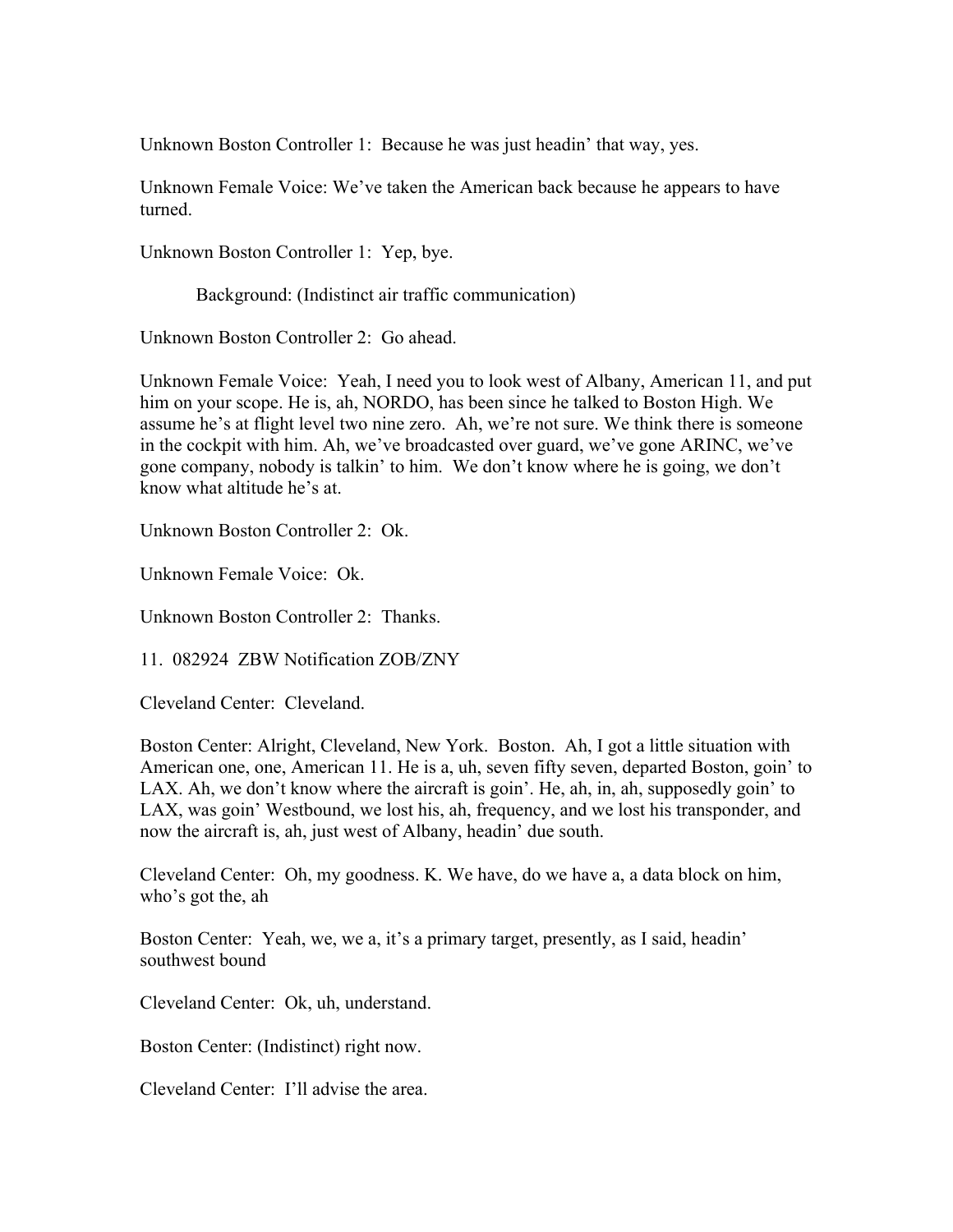Boston Center: Last altitude ah observed was ah flight level two niner zero.

Cleveland Center: 29.

Unknown Controller: Headin' south bound?

Boston Center: Headin' southwest bound, he's like towards Hancock, ah, right, right around there. He's Southwest of Albany, by one five miles.

Unknown Controller: You have no idea where he's goin;?

Boston Center: No idea, sir.

Unknown Controller: Alrighty.

Herndon Center: You can tag him on the, ahhh, TSD.

Unknown Controller: I've got him tagged, primary only?

Herndon Center: You can pick him up.

Boston Center: Primary only.

Unknown Controller: Ok.

Boston Center: Ok.

Herndon Center: Thank you.

12. 083053 AA11 Pascione Summation to Unknown

Herndon Center: Well Boston Center claims that, uh, ah they lost radio communication with the aircraft.

Unknown: And transponder, too

Herndon Center: And the transponder. And there's also, ah, they're trackin' the primary target at this point, he was last known at ah flight level two nine zero.

Unknown: Uh, huh

Herndon Center: And he appears to have turned, ah, south, southwest bound, and uh, also, there was some mention of some sort of a, a threat bein' made, or ah

Unknown: He made?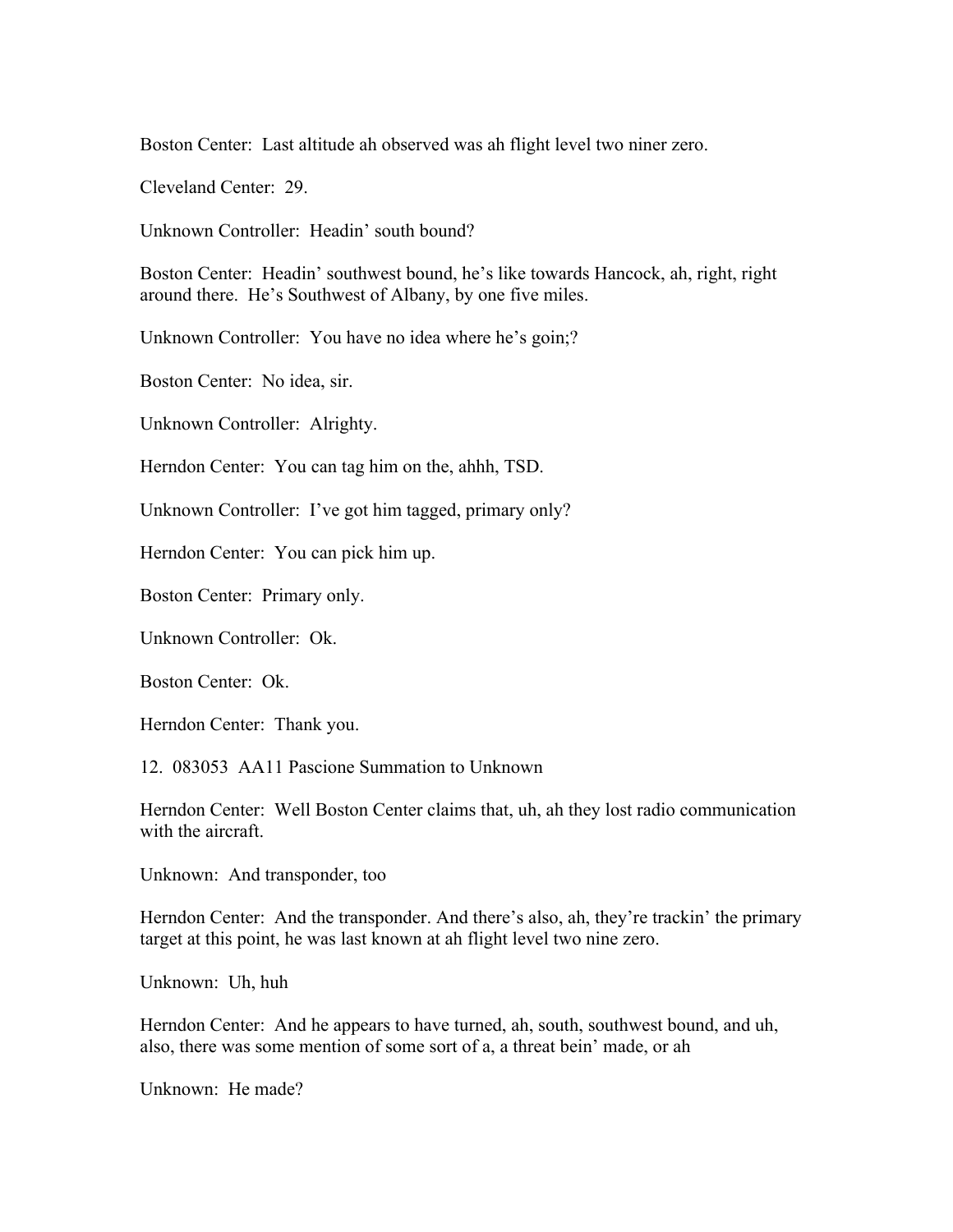Herndon Center: A threat to the cockpit, or, some threat.

Unknown: Oh shit, let me get the managers involved.

Herndon Center: In the cockpit. (Indistinct) Boston is uncertain exactly what was said. I guess they are goin' to pull the tapes as quick as they can.

Unknown: Hey Tom, where can I reach you back? What number at?

Herndon Center: Um, xxx-xxx-xxxx.

Unknown: Ok, alright, (indistinct) I'll call you back.

13. Boston Flight Service Segment One

Howland: (Indistinct) Ray Howland.

Wyatt: Ray Howland, Nancy Wyatt, ah, Boston flight service.

Howland: Yes.

Wyatt: Ok, we've got the flight attendants on the line here.

Howland: You do have them on the line?

Wyatt: From the plane, yeah.

Howland: Can you conference them in with us?

Wyatt: I have no idea how to do that, if you can help me out, uh, hold, ah, he's getting some information, here.

Wyatt: I'm gonna read his notes for you. Ah, it looks like ah he's Middle Eastern. Speaks no English. He was in 10 B, 10 baker.

Howland: Right

Wyatt: 9 D and G, speaks no speaks no English. Ah, the plane's in a rapid descent, ah

Howland: (Indistinct) Is the cockpit still

Wyatt: Yep. Ok, the flight attendants are concerned they don't know what's going on in the cockpit. Are you in con—contact with them?

Howland: No we're not, (indistinct) we're, we're tryin' to get in contact with the cockpit.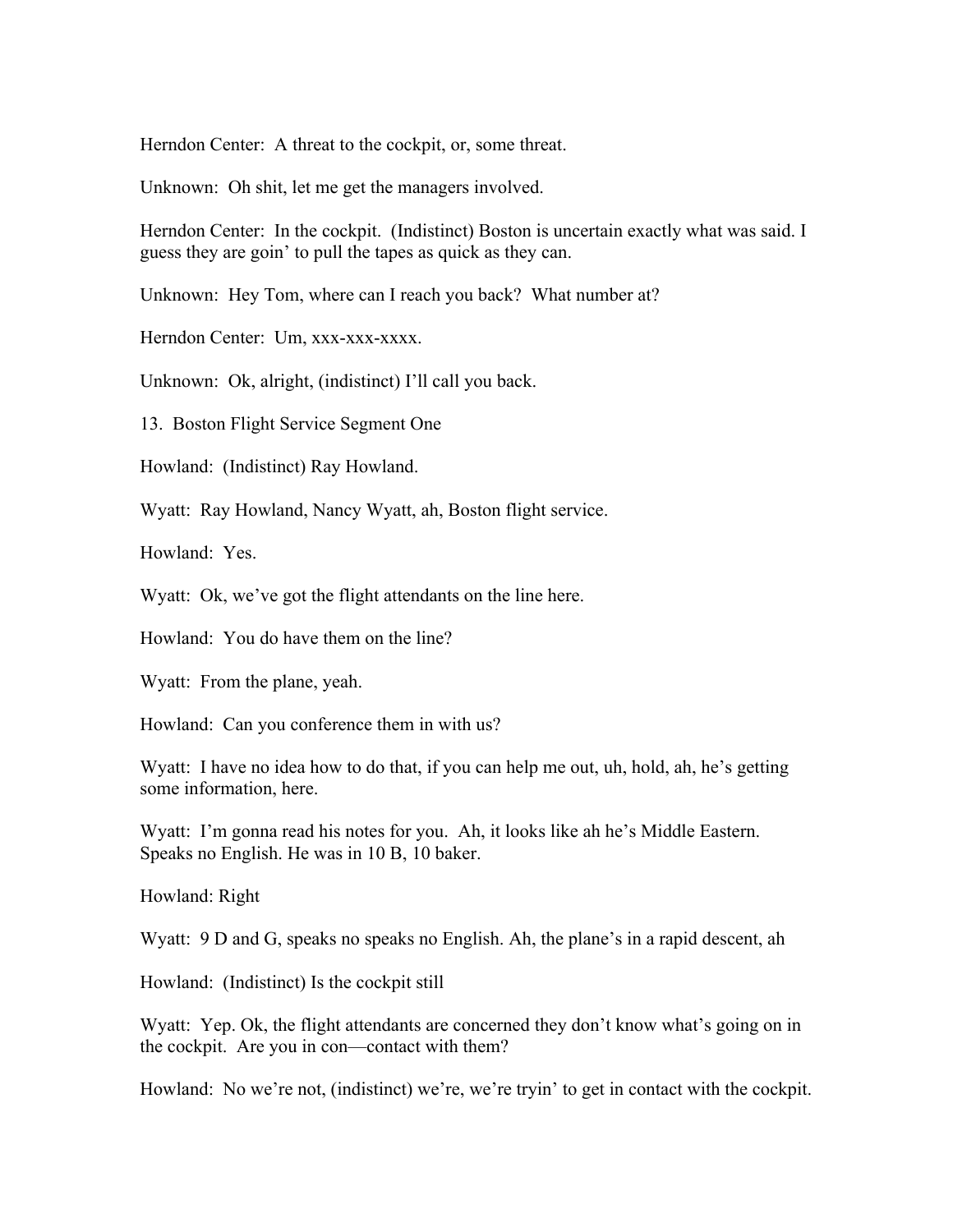Wyatt: Ok.

Howland: Alright. We really don't want to tell her that.

Wyatt: Ok. Don't, OK got it. Ok there, ah, we're not sure. Ah, ok, looks like there's severe bleeding, that ah, he's keeping her on the line, there's severe bleeding, there's a slashed throat

Wyatt: Michael, is that severe, is that slashed throat a flight attendant?

[Background] Michael: No, the Cap—

14. Boston Flight Service Segment Two

[Background] Unknown: Amy, what's that?

Howland: Boston flight service has another one of the flight attendants on the phone here. Boston flight service. You lost it?

Howland: Ok, we lost the (indistinct). I really need to get on the phone with her.

Wyatt: Something's wrong. Ah, Amy, Amy Sweeney's on the phone.

Howland: Amy Sweeney?

Wyatt: Yeah she's the number 9.

Howland: Ok.

Wyatt: And he's having trouble talkin' to her, right now?

Howland: Alright. These are the two that are injured, 1 and 5.

Wyatt: She started screaming and saying something's wrong, and now he's havin' trouble.

Howland: Ok.

Wyatt: (Indistinct) thinks he might be disconnected.

Wyatt: Ok, we just lost, ah, the connection.

Howland: Lost the connection.

Wyatt: Yep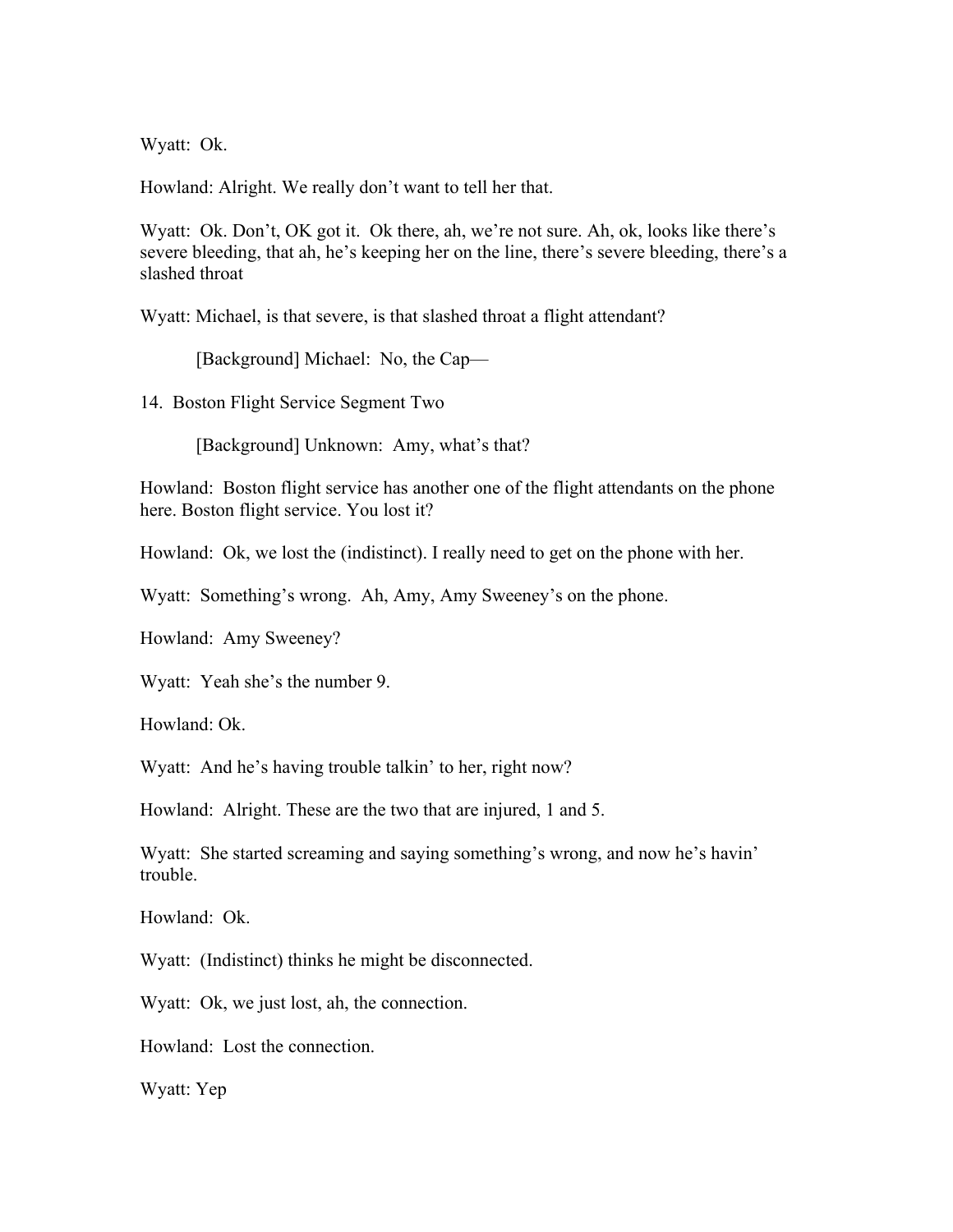Howland: [Sigh]

Wyatt: Something's wrong with the airplane? They're not in the cockpit? OK. They're in the back of the plane.

Howland: They're in the back of the airplane

Wyatt: Yeah, they're in the back of the airplane, they're not, oh, the hijackers are in the cockpit. Holy

Howland: Oh no.

[Background] Unknown: Number 1, number 5.

Wyatt: Ok, they're in the cockpit.

Howland: Hey Craig, Craig. They're saying the hi, they're in the cockpit

Background (Unknown): Amy said that

Wyatt: Listen, let's just see when the next flight to Kennedy is, just to see if he's goin' to Kennedy, so we can be ready.

15. 083359 Nobody Move Please Going Back to Airport

Atta: Nobody move please. We are going back to the airport. Don't try to make any stupid moves.

16. 083556 AA11 ZNY Kingston point out to Kennedy

Kingston Sector: Kennedy, Kingston, 96

Kennedy Sector: Kennedy

Kingston Sector: Yeah, heads up for you here. I've got an American 11. He's right over Kingston right now. He's at, we think he's at flight level two nine zero. There appears to be some possible problem with him. He's departed Boston, going to ah Los Angeles. But, ah, somewhere along the way here he took a left turn and he's not talking to anyone. Hasn't talked to anybody in about 75, maybe a hundred miles. So, he's southeast bound right now, so he's going to pass just, like, over Carmel, and again, we don't have a verified altitude. We think he's at flight level two nine zero, we're tryin' to verify that now.

Kennedy Sector: You have a code on him?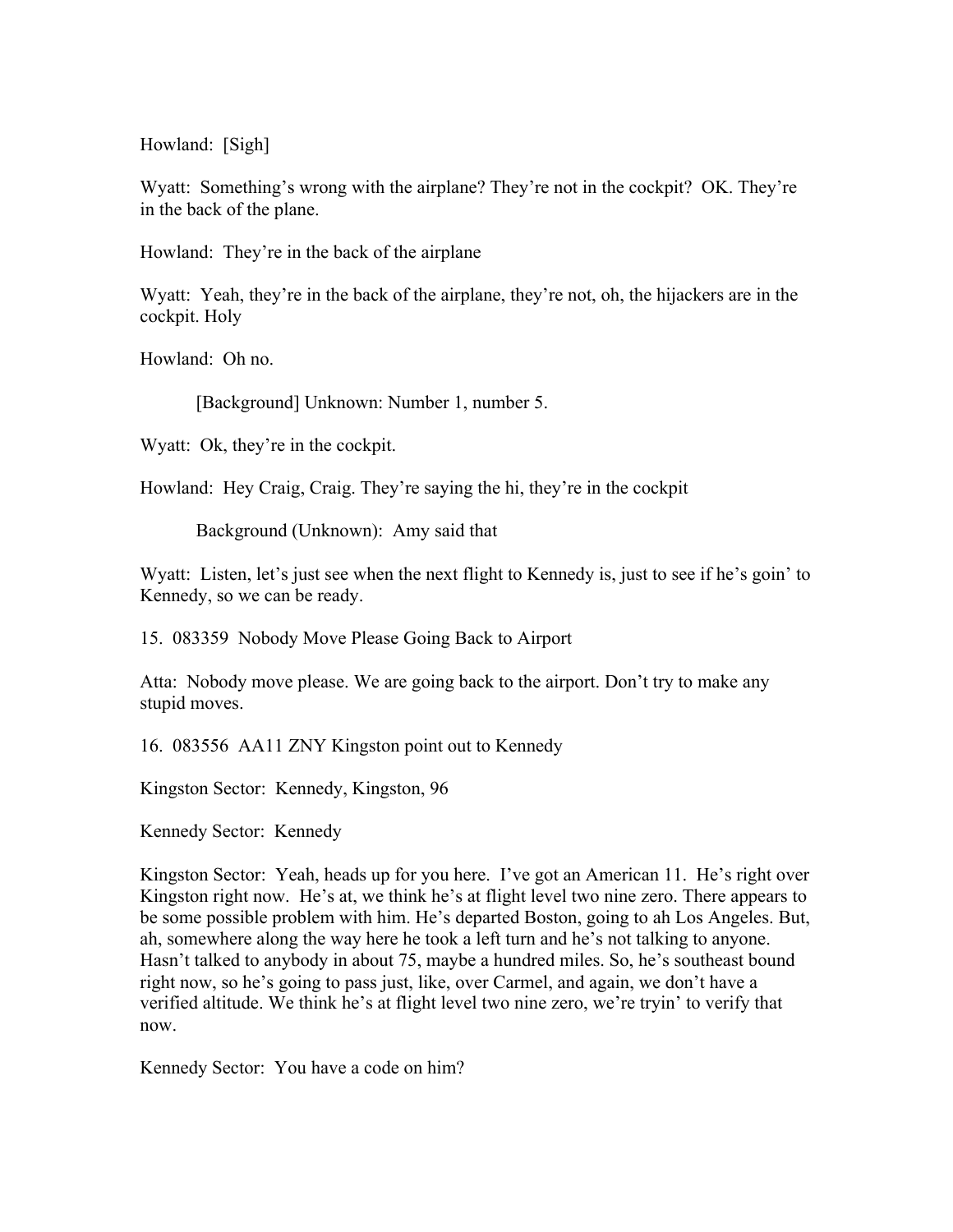Kingston Sector: Ah, no, he's flying x-ray, there, there's no code on the guy. He's flying x-ray, and we approved that, so he's a primary now, right over Kingston, flight level two nine zero, supposedly.

Kennedy Sector: Supposedly, two nine zero, and he's headed southeast bound?

Kingston Sector: Headed southeast bound, and now he's gonna go, between, ah, it looks like maybe right over Dewey's intersection. So I'm just giving you a heads up, we're not talkin' to him, no one's talked to him the last about 20 minutes.

Kennedy Sector: And what's the call sign?

Kingston Sector: American 11.

Kennedy Sector: American 11.

Kingston Sector: I'll, I'll call you when he gets a little closer to your boundary, ok?

Kennedy Sector: Ok.

17. 083940 ZBW TRACON by Sparta

Boston Central: Boston Center here. Can I get New York TRACON?

Herndon Center: You bet (indistinct) with the, ah, cockpit.

Boston Central: Yeah, for the American 11.

Herndon Center: Say it again?

Boston Center: Oh, reference American 11.

Herndon Center: Have you have you had any contact with him yet?

Boston Center: Ah, no, no contact, ah it is confirmed ah hijack, though

NY TRACON: Tracon

Boston Center: Ok, TRACON, hi, Boston Center, ah good morning, American 11, ah seven fifty seven, possible hijack

NY TRACON: K. American 11, seven, seven five and uh (indistinct). Where's he landing?

Boston Center: Ah, right now, we don't have any idea. But ah, he was to the Northwest of Albany and now he's ah down by Sparta, losing speed very rapidly, we believe he is a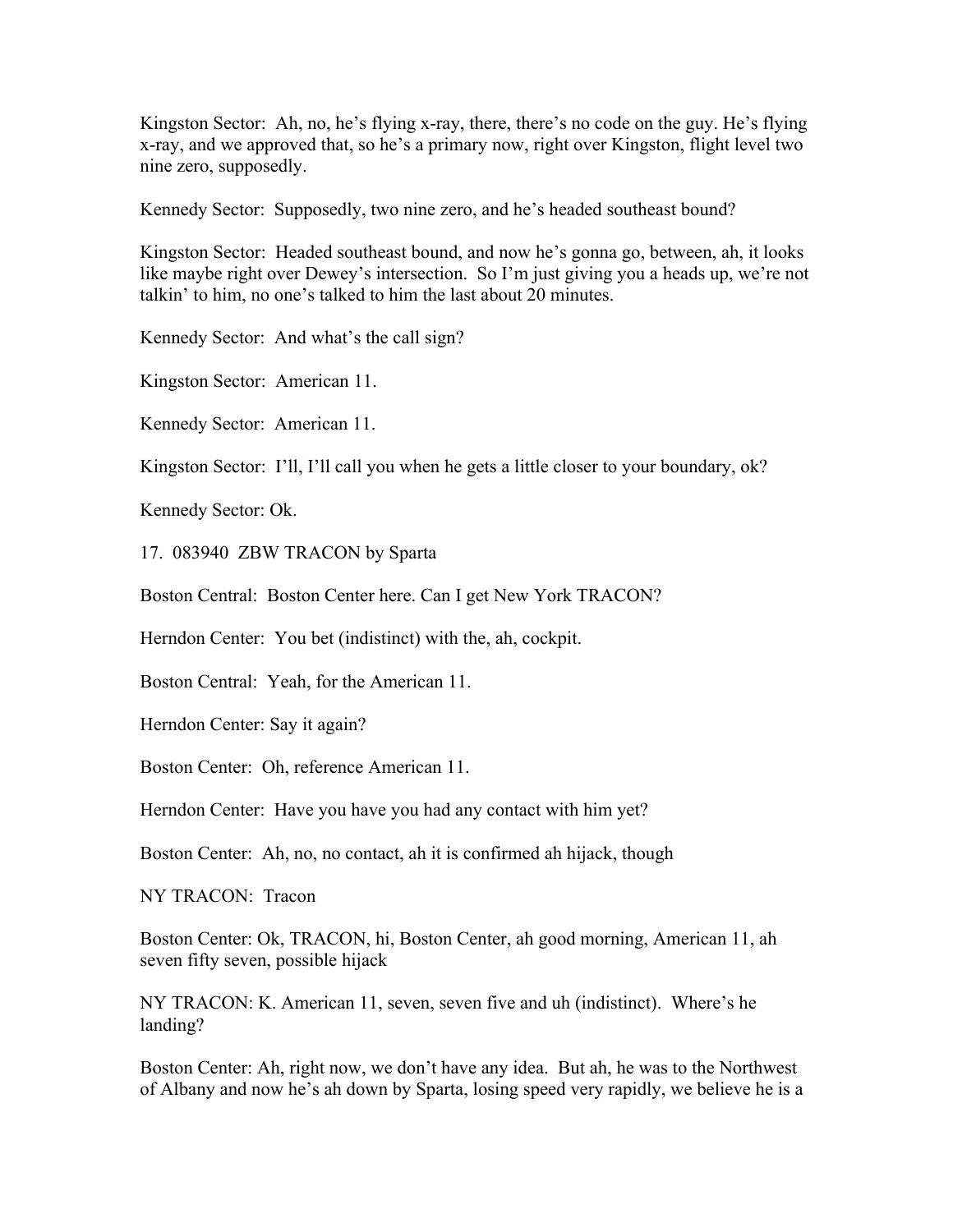primary only, and uh, we believe he's in a descent, and that's why he's, ah, he's, he's slowing down.

18. 084739 AA11 Discussion to First Impact

New York Center: Everybody copy?

Herndon Center: Say that again, please

Boston Center: We, we, looks like we lost the primary target about twenty west of Kennedy, and we had a report of an ELT in the area. We're gonna ah, guess we'll ah, get some Coast Guard activity up there

Unknown: Well, we lost the track too

New York Center: Hey Boston, this is New York, ah what type of aircraft was the American?

Boston Center: Seven sixty seven

ACI Watch: This is the ACI watch. Say again if you lost, ah, track of the aircraft, over

Boston Center: Boston has lost track, on our frequency we had some threats that it was a hijack, (indistinct) the tapes

New York Center: New York confirms that we last track as well, and we were, ah, had report of ah ELT in the area that the track was in.

New York Center: Kennedy Tower reports, (indistinct) you serious? Kennedy Tower reports that there was a fire at the World Trade Center. And that's, ah, that's the area where we lost the airplane.

19. 085017 ZNY Major Fire

Unknown Pilot: Anybody know what that smoke is in lower Manhattan?

New York Center: I'm sorry, say again.

Unknown Pilot: Lot of smoke in lower Manhattan.

New York Center: A lot of smoke in lower Manhattan?

Unknown Pilot: (Indistinct) coming out of the, ah, top of the World Trade Center building, a major fire.

(Indistinct)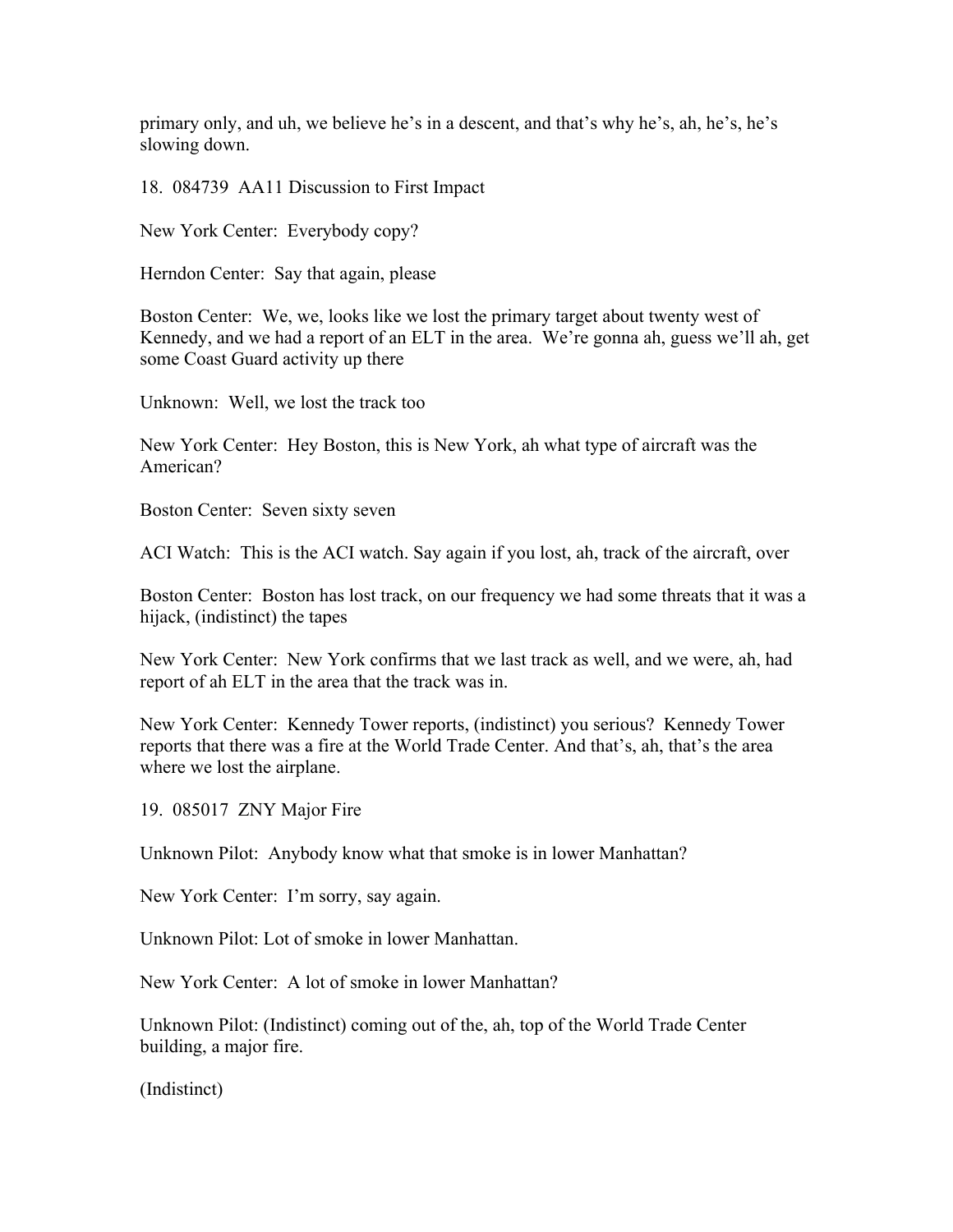20. 083355 Bueno Call to Cape Tracon

Cape Approach: Cape Approach.

Bueno: Hey Cape, ah, Dan Bueno callin' from Boston Center. Hey we've got a situation with American 11, a possible hijack.

Cape Approach: American 11?

Bueno: Yes sir, departed Boston going to LAX, right now he's out to Albany, like to scramble some fighters to go tail him.

Cape Approach: Well, Ok. Well, we'll talk to Otis here.

Bueno: Ok, and (indistinct) if you want just depart and, ah, we'll put a flight plan in for him and, ah, we'll aim him toward, ah, Hampton direct.

Cape Approach: American 11 (indistinct).

Bueno: Ok.

Cape Approach: And right now he's (indistinct) Albany.

Bueno: No, no, no, no, no he's, ah, right now southwest of, he's airborne about 40, to south of Albany, primary only.

Cape Approach: (Indistinct) I'll talk to them right now. And who is this here?

Bueno: Dan Bueno from Boston, TMU.

Cape Approach: Dan TMU. Ok.

Bueno: Correct.

Cape Approach: Alright.

21. 083724 ZBW call to Powell and Reaction

Powell: Huntress weapons, Sergeant Powell

Cooper: Hi, Boston Center, TMU, we have ah a problem here, we have a hijacked aircraft headed towards New, New York and we need you guys to, we need someone to scramble some F-16s or something up there to help us out.

Powell: Is, is this real world or exercise?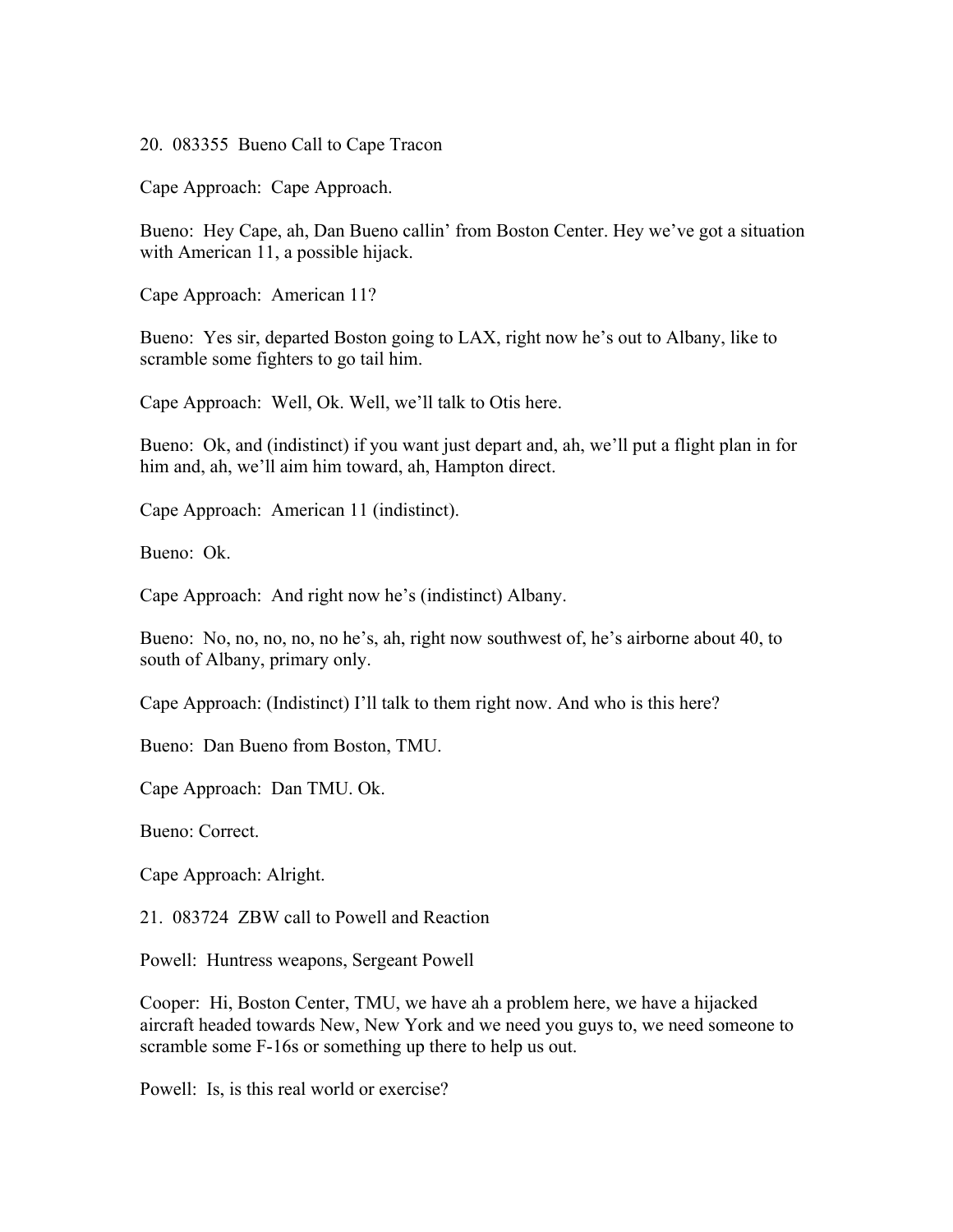Cooper: No, this is not an exercise, not a test.

Powell: Ok. Hey, ah, hold on one second, ok?

Cooper: Yes.

Powell: Hey, hey, hey, hey, hey, hey, hey, seriously, (indistinct) big time (indistinct).

22. 083815 Powell Cooper Deskins

Powell: Sir, sir, sir.

Cooper: Yes sir.

Powell: Yeah, I've got an MCC comin' right now to talk to you so you can handle all that.

Cooper: Thank you.

Powell: Alright.

Deskins: Hi, this is Major Deskins.

Cooper: Hi, Joe Cooper, Boston Center we have a—

Deskins: Yeah, Joe.

Cooper: Hijacked aircraft headed towards the New York metro area. Wonderin' if you could uh send some one up there, some F-16s or somethin' to help us out, maybe out of—

Deskins: New York metro.

Cooper: Maybe out of Otis.

Deskins: Do you have a mode 3 on it?

Cooper: No, no.

Deskins: A mode 3 code?

Cooper: It's just a primary target only, we lost, ah, we lost the, ah, mode, the mode C on it, so you'd have to get up in the air and we'd have to vector you towards the aircraft.

Deskins: Ok, so you'd want'a control the intercept, because—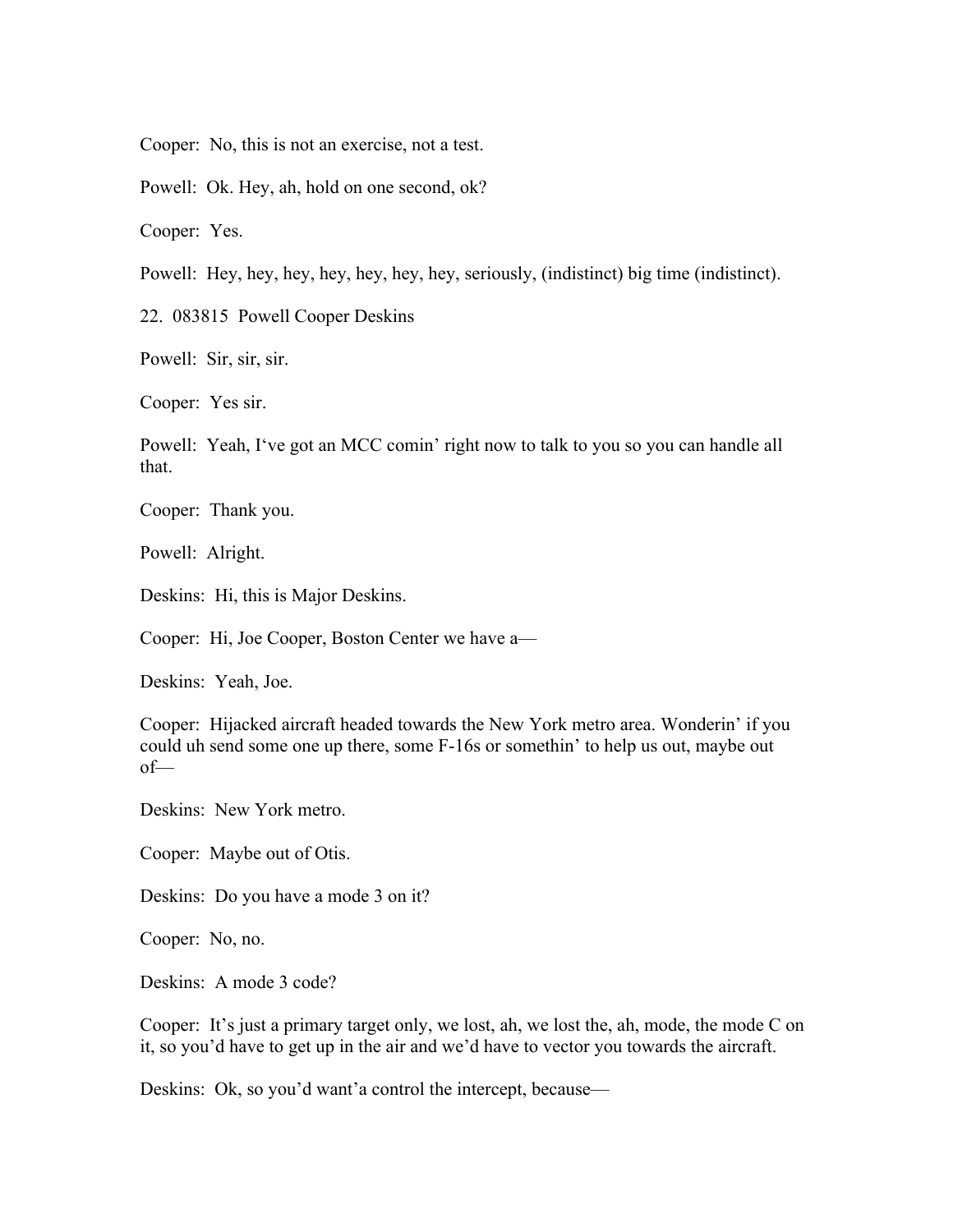Cooper: We'd have to, yeah.

Deskins: You'd have to, right.

Cooper: Until you guys can pick him up on primary radar.

Deskins: Ok. Do you have a general location as to where he is?

Cooper: We're still trackin' him right now.

Deskins: You're trackin' him.

Cooper: Yeah.

Deskins: Can you, can you give me a lat long, where he is for our SA?

Cooper: Yeah, hold on a second.

23. 083922 NEADS Weapons and MCC Battle Stations

[Background] Weapons Position: (Indistinct).

Deskins: Hey Nasty, lookin' for assets (indistinct) lat long

Weapons Position: Real world hijack. You got it.

Weapons Position: (Indistinct) yep. Once we, ah, once he comes into our radar, we will, we'll be takin' it, give me those slides quick.

Deskins: Four one one five north, zero seven eight four six west

Weapons Position: (Indistinct) make sure you know what's goin' on. Real world hijack, forty mi—forty miles north of Kennedy.

Deskins: (Indistinct)

Weapons Position: Otis on battle stations.

Weapons Position: Putting Otis on battle stations.

24. 084000 AA11 Panta 45 Battle Stations Cape Tape

Tower: Tower is on.

Approach: Cape Approach is on.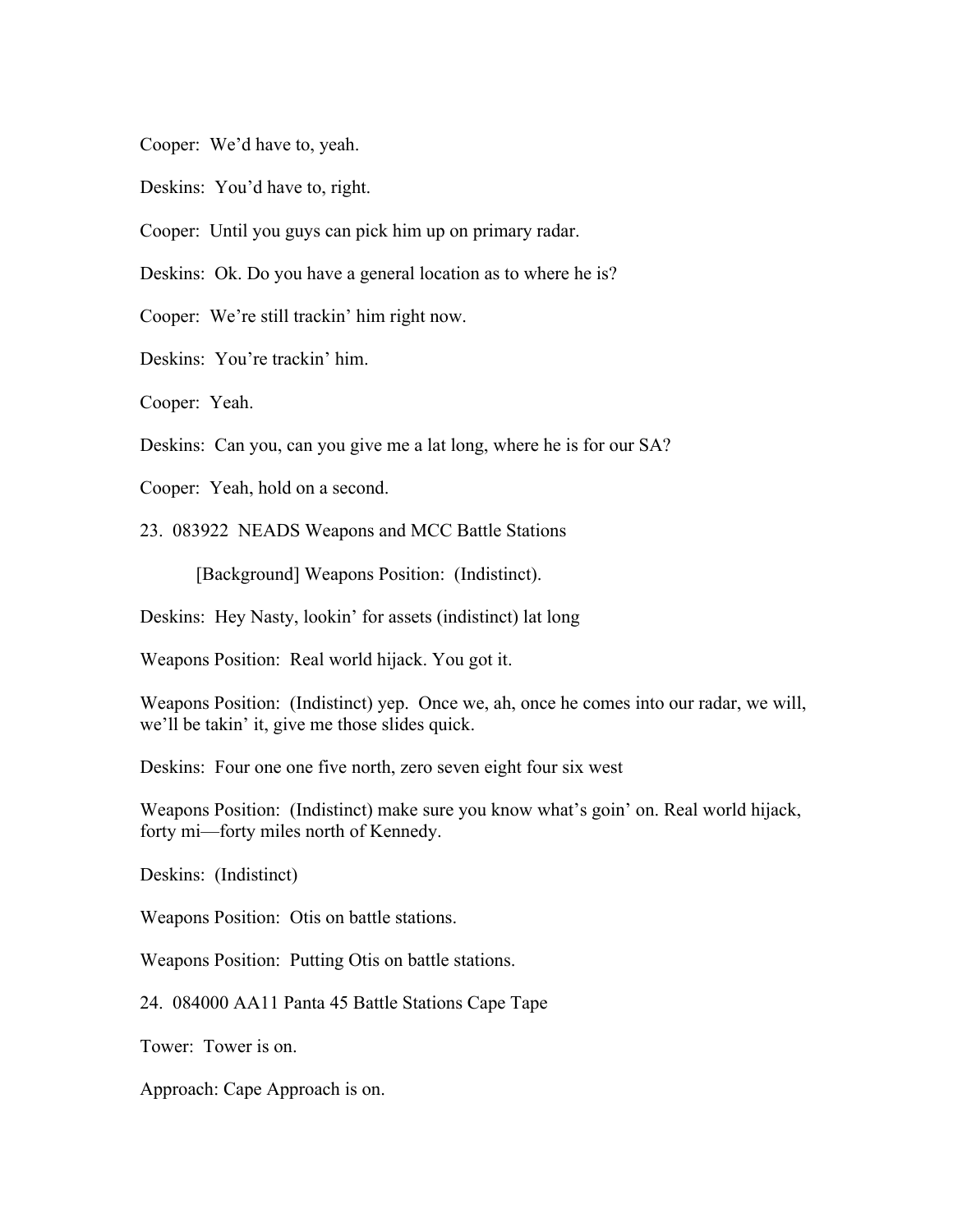Powell: Giant Killer.

Giant Killer: Giant Killer.

Powell: This is Huntress placing Panta four five, four six on battle stations, I repeat battle stations, time one two four one, authenticate hotel romeo, all parties acknowledge with initials. Command Post.

Powell: Giant Killer, Tower.

Tower: (Indistinct).

Powell: Approach.

Approach: Tango Juliet and say again the call sign

Powell: Panta, papa alfa november tango alfa, four five, four six

Approach: (Indistinct).

Powell: Juliet Papa, all parties are cleared to drop.

25. 084259 NEADS SOCC Work to Scramble

Foxy: I've never seen so much real world stuff happen during an exercise

[Background] Unknown: (Indistinct).

Foxy: Steve, lat long, forty one.

Unknown: Right

Unknown: What was that?

[Background] Unknown: two nine zero (indistinct).

Foxy: Ok. Find this guy.

Nasypany: Yeah, forty one.

Nasypany: Yeah, we're puttin' it in.

[Background] Unknown: Fourteen forty three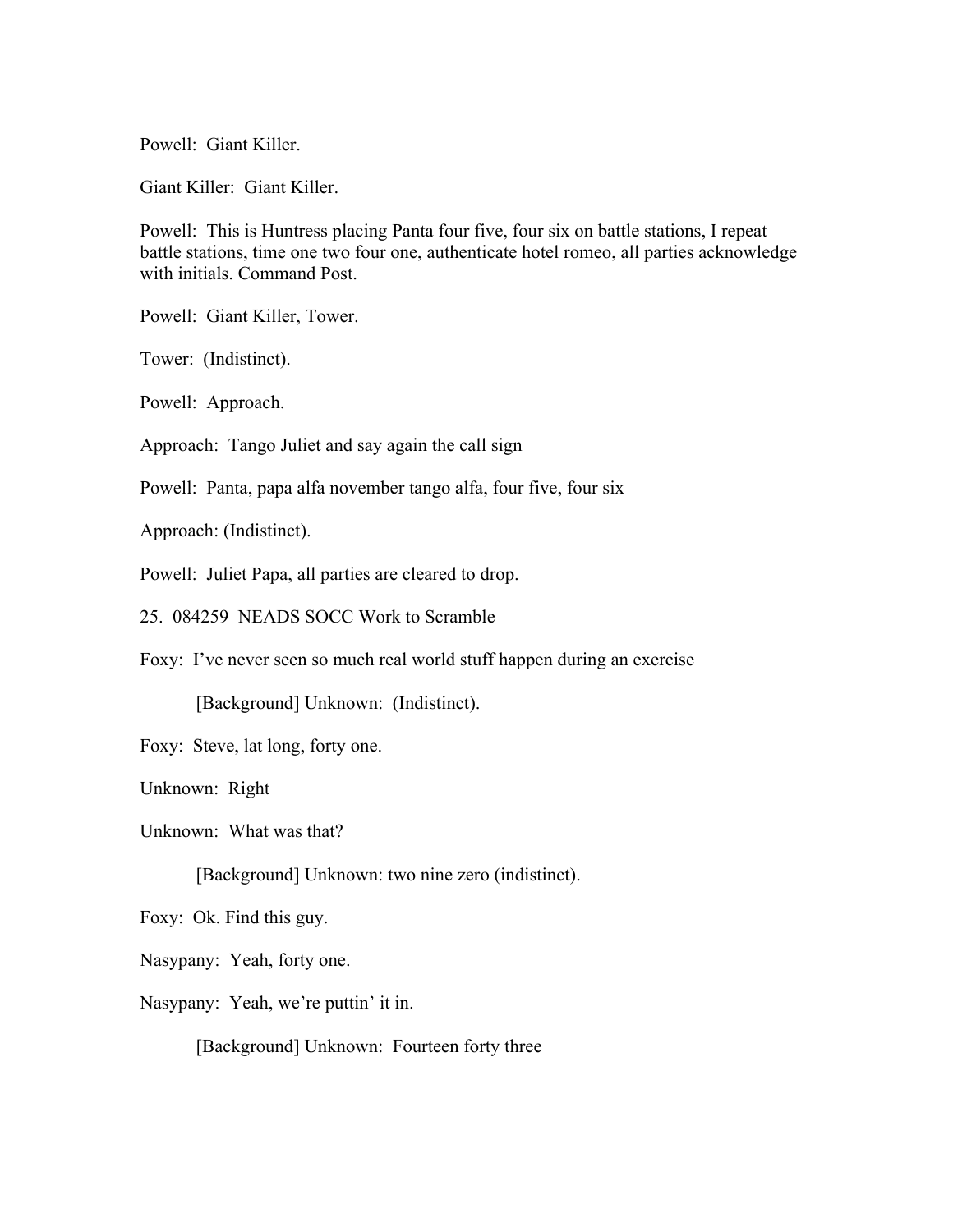Nasypany: Fourteen forty three, look for it, right there, ok, mode three, fourteen forty three, last known. No, this is real world. Ok, we're in the high chair.

Background: I've got a Z point, sir.

Nasypany: Last known position, that we got out this guy, was right there at the Z point, he's headed one nine zero at twenty nine thousand feet, headin' down, so we're lookin' for somebody, you know what start hittin' up tracks all around that area, that Z point, OK, just north of ah

MCC/T: SD, scramble Otis.

Fox: Copy, say mission

Fox: I don't know where I'm scramblin' these guys to, I need a direction, ah, destination.

Nasypany: OK, I'm going to give you the Z point. It's just north of, ah, New York City.

Fox: I got this lat long forty one fifteen seventy four thirty six, or seventy three forty six

Nasypany: Head 'em in that direction.

Fox: Copy that

26. 083800 AA11 NEADS ID Techs React to Powell

ID Tech 1 (Unknown): What?

ID Tech 2 (Unknown): What was that?

[Background] Unknown: Is that real world?

Sr. ID Tech: Real world hijack.

ID Tech: Cool. Ribbit. [Humming]. Boston (indistinct).

[Background]: Dial tone

ID Tech: Open line.

Scoggins: Boston, military desk.

ID Tech: Yeah, Huntress calling, ah, in reference to the hijacked aircraft Scoggins: Yes.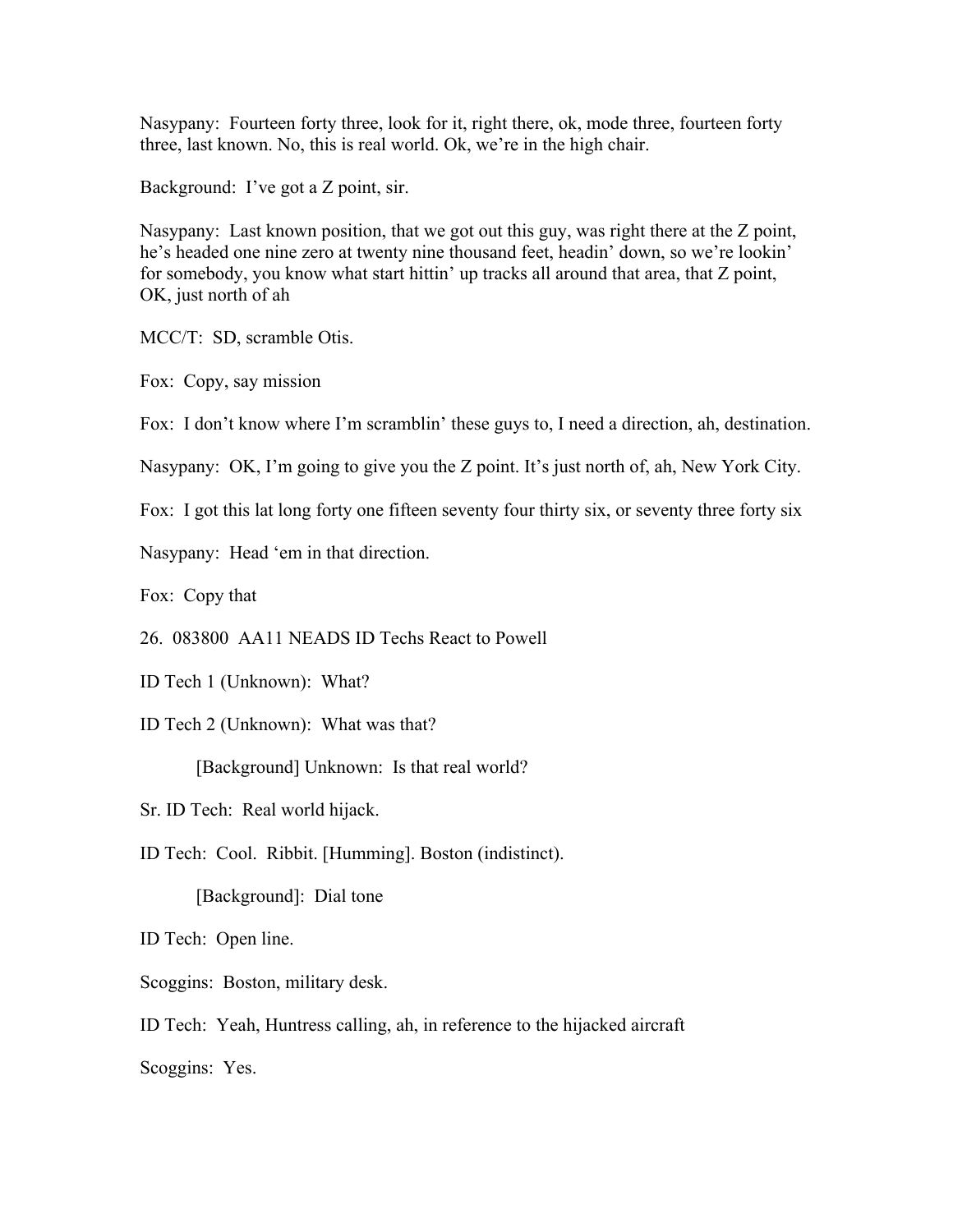ID Tech: We're seeking to get some information from you, if we could.

- Scoggins: Ok, what (indistinct) you need?
- ID Tech: We need call sign, type aircraft.
- Scoggins: It's, ah, American 11
- ID Tech: American 11.
- Scoggins: Type aircraft is a, uh, seven sixty seven
- ID Tech: And, number of souls on board, do you know that?
- Scoggins: Uh, I don't, know, hold on. Hey Dan, do we got souls on board, and all that?
- Scoggins: No. We don't have any of that information.
- ID Tech: You don't have any of that? Ok.
- Scoggins: We know the position about 40 miles north of Kennedy.
- ID Tech: Forty miles north of Kennedy?
- Scoggins: Right.
- ID Tech: Do you have, ah, mode 3?
- Scoggins: No we don't, he's a primary target, only.
- ID Tech: Primary target only?
- Scoggins: Yeah.
- ID Tech: Ok, and you don't know where he's coming from or destination?
- Scoggins: No idea. He took off out of Boston originally heading for, ah, Los Angeles.
- IT Tech: Boston to Los Angeles?
- Scoggins: That was his original destination, yeah.
- ID Tech: And where are they going now, do you know?
- Scoggins: No idea. He's headin' towards Kennedy, looks like his speed is decreasing, I'm not exactly sure where, nobody really knows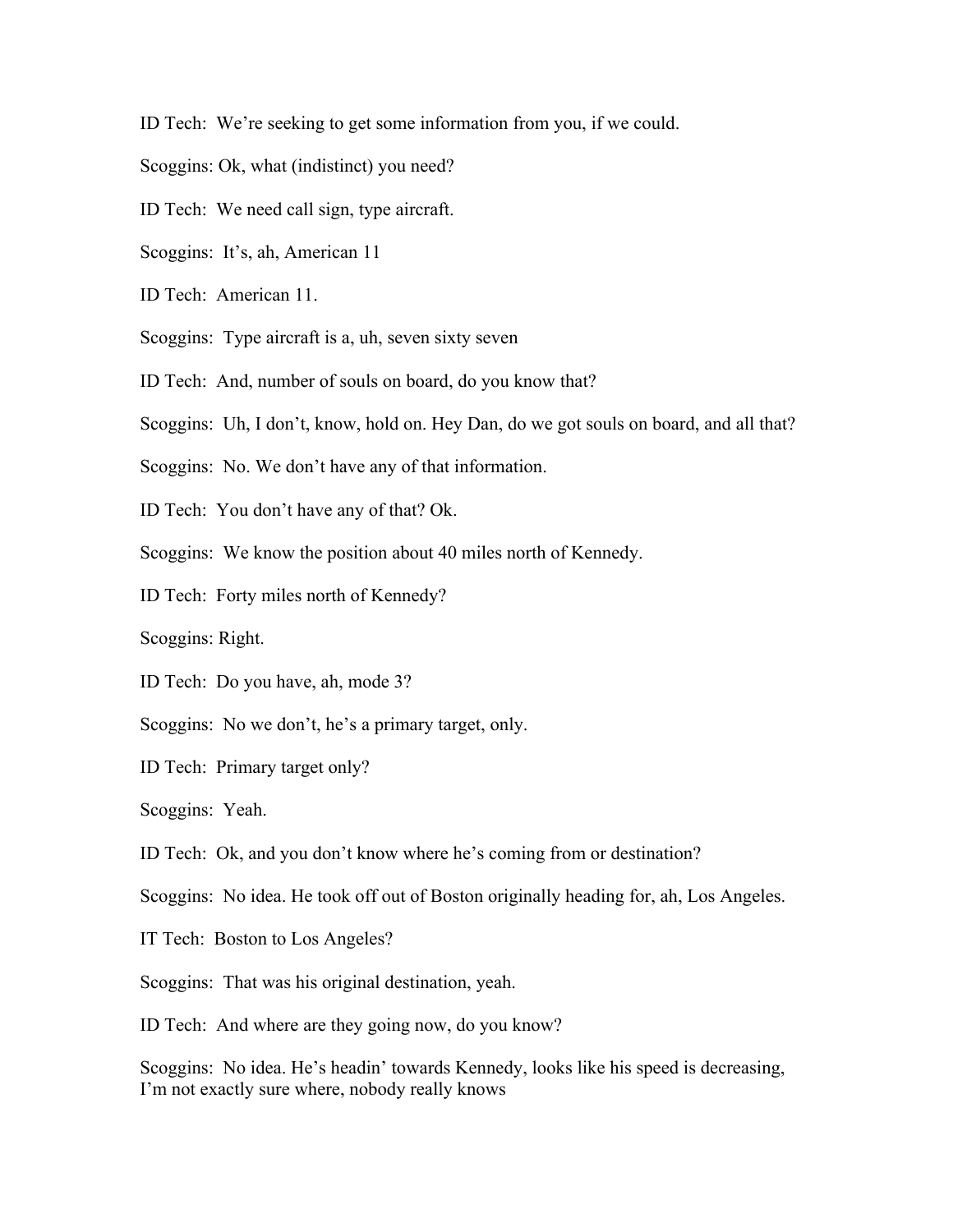ID Tech: Are you the controlling agency? Or is New York?

Scoggins: Boston Center.

ID Tech: Boston Center.

Scoggins: Right now we are, he's headed right for New York Center.

IT Tech: And is there any military assistance requested?

Scoggins: Ah, yes. We're actually trying to get ah F-15s to ah—

ID Tech: (Indistinct) to get F-15s out.

Scoggins: Yeah, F15s out of Otis.

ID Tech: But you don't have, uh, you don't have any modes or codes on him?

Scoggins: Uh, no, right now, right now, it's just, ah, no we don't have any mode C.

ID Tech: Is he inbound to JFK?

Scoggins: We, we don't know. Heh—

ID Tech: You don't know where he is at all?

Scoggins: He's been hijacked. The pilots having a hard time talkin' to the, I mean, we don't know, we don't know where he's going, he's headin' towards Kennedy, he's, ah, like I said he's like thirty five miles north of Kennedy now at three hundred sixty seven knots.

ID Tech: Ok.

Scoggins: No idea where he's goin' (indistinct).

ID Tech: If you could please give us a call, and let us know, ah, you know any information, that would be great.

Scoggins: Ok. Right now I guess we're trying to work on, I guess there's been some threats in the cockpit, ah, the pilot.

ID Tech: Based on what? I'm sorry.

Scoggins: Ah. We'll call you right back as soon as we know more info.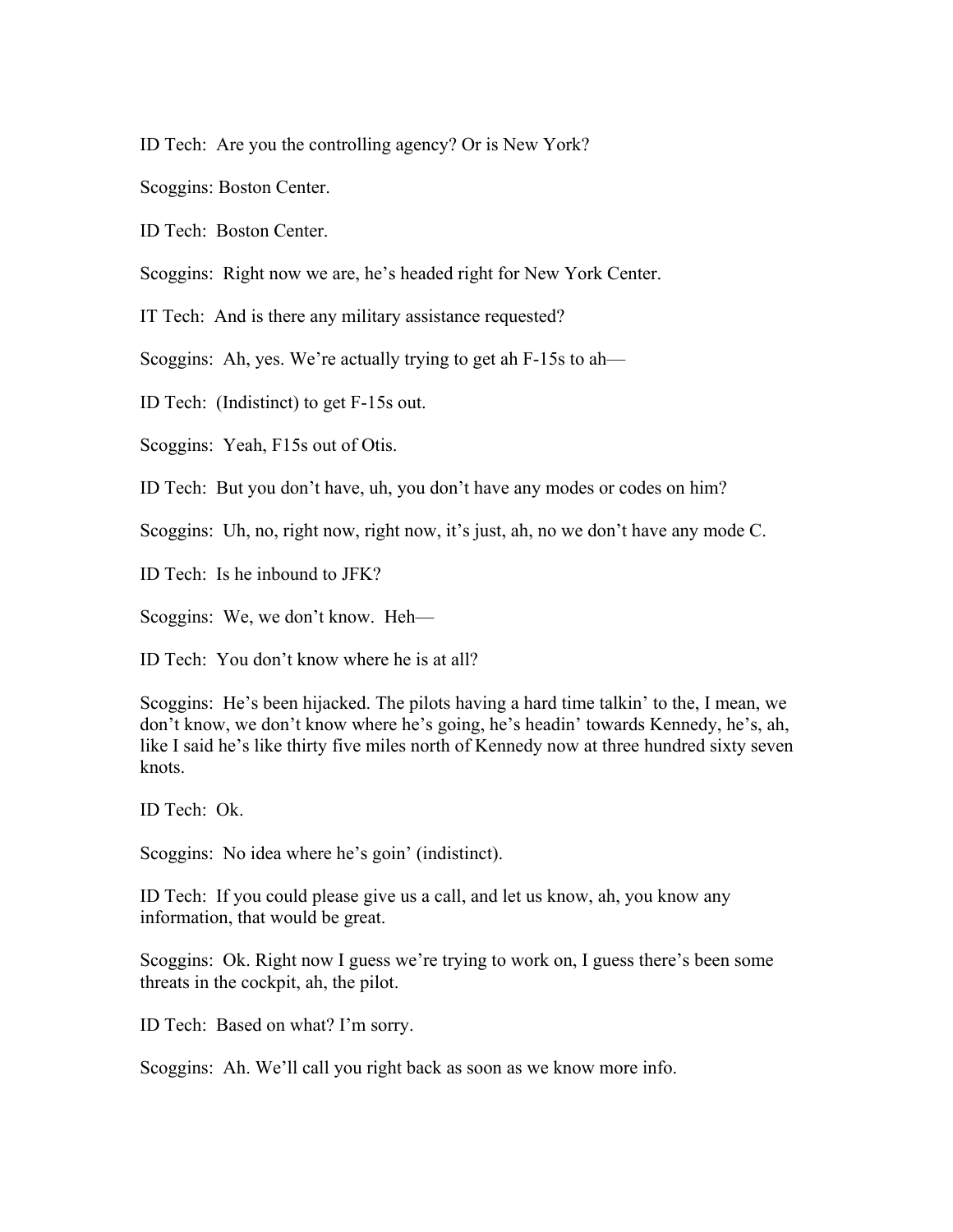ID Tech: Thank you.

27. 084555 NEADS Powell Otis Scramble

Command Post: Command Post up

Giant Killer: Giant Killer's on

Powell: Approach

Approach: Approach is on.

Powell: This is Huntress with an active air defense scramble for Panta four five, four six. Time, one two four six. Authenticate delta x-ray. Scramble immediately, Panta four five, four six, heading two eight zero, flight level two niner zero. Contact Huntress on frequency two two eight decimal niner. Backup three six four decimal two. All parties acknowledge with initials. Command Post.

Command Post: Mike Kilo

Tower: (Indistinct).

Approach: Tango Julliet.

Giant Killer: (Indistinct).

Powell: All parties are cleared to drop, Juliet Papa here.

28. 084629 NEADS CC Summary for BC 25 Miles Z Point

Nasypany: Hi, sir.

Nasypany: Ok. What, what we're doin', we're tryin' to (indistinct) locate this guy. We can't find him via IFF. What we're goin' to do, we gonna hit up every track within a twenty-five mile radius of the Z point that we put on the scope. Twenty nine thousand, heading one nine zero, we're just gonna do, we're gonna try to find this guy. They can't find him, then he's not in uh, there's been supposedly there's threats in the cockpit, so we're just, ah, doin' the thing.

Nasypany: True. And, probably right now, with what's goin' on in the cockpit, (indistinct) probably the crazies, so, it probably needs to simmer down and we'll get some better information. I've scrambled Otis, already, per your direction. We're sendin' them in that general direction, we're sendin' them right to that Z point, and then we can, ah, we can maneuver 'em as deemed uh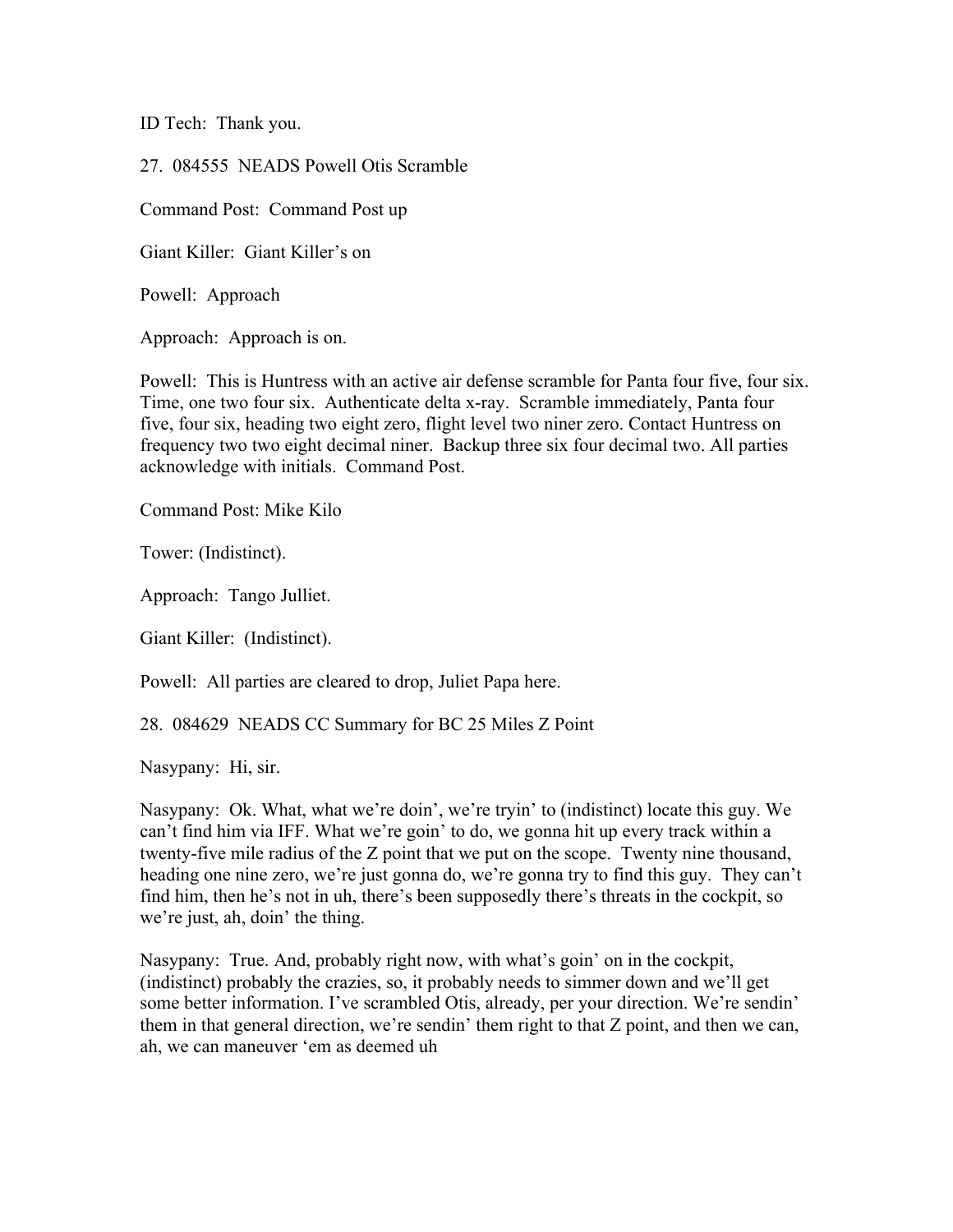Nasypany: Right, we'll, we'll work with them, make sure weapons works with them, now.

29. 085207 NEADS Learns of WTC Continues Scramble

Naspany: So, if we can find it, we'll intercept it. Did you did you just say somethin' hit the World Trade Center or somethin' reports? No keep on going with it.

Unknown: I talked with ID, and we had a phone call that came down to us saying that they had a possible hijack out of Boston.

Scoggins: Ok.

Unknown: And uh, I just whipped around and we were just, we always watch the news, and a seven thirty seven hit the World Trade Center, and I was just curious at the same time if that was the aircraft. Last I knew they had a primary on it. Track was not squawking seventy five hundred but it was, ah—

Nasypany: Could be it.

Unknown: Under duress.

Nasypany: Send them to New York City, still, continued go

Scoggins: Sir, hold on.

Nasypany: K, ok, who's plugged in up there? Plug in.

Scoggins: Sir, I have to have you hold on for a minute

Unknown: Ok.

Nasypany: This is what I've got so far.

Unknown: Ok.

Nasypany: Ok. This is what we—

Fox: (Indistinct).

Nasypany: Ok, now we do.

Unknown: Yeah.

Nasypany: This is what I got. Possible news that a seven thirty seven just hit the World Trade Center, this is real world, and we're tryin' to confirm this. Ok, continue takin' the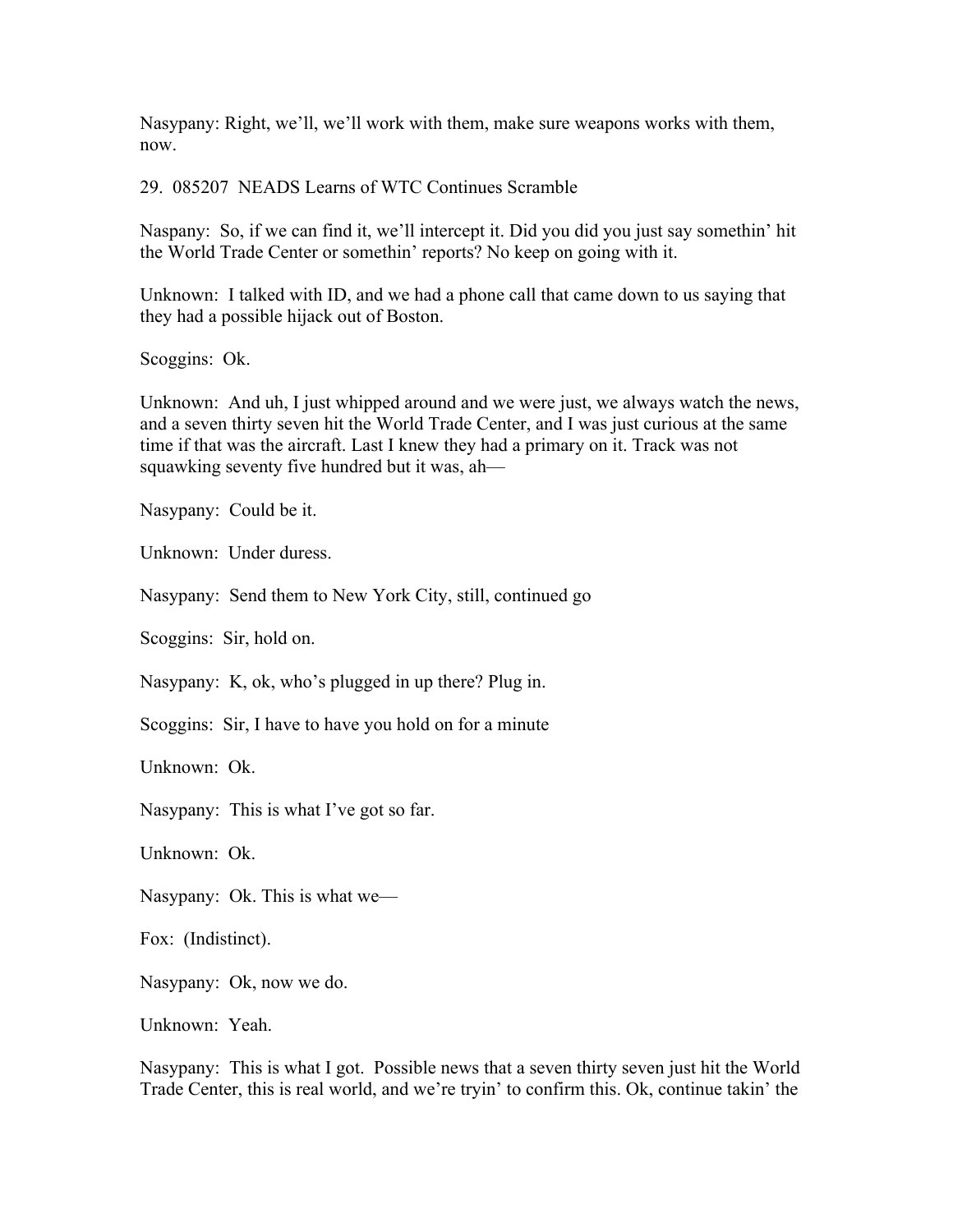fighters down to the New York City area, JFK area, as best as you can. Make sure that the FAA clears a, you a route all the way through. Just do what we gotta do, ok. Just press with it. And it looks like somebody, looks like this guy could've hit the World Trade Center.

30. 085340 Panta Hold and work with FAA

Fox: Alright, our last actual reported position if he didn't crash into the World Trade Center is twenty miles south of JFK. So, I want you to take him down into this area, hold as needed, whatever altitude they need to go for Center to make that work, is fine with me. That's the area I want him to go and hold, right in that little gap there.

Fox [to background]: Alright, this is what we're doin'; we're takin' him down into this area to hold for now. Whatever altitude Center needs for them to do that is fine. But, ah, is, the weapons team should have that. The fighters should be talkin' to Center they're goin' pass that to the fighters exactly what we want them to do.

Nasypany: Now, Foxy.

Fox: Yeah, no, no, because if he's still airborne.

Nasypany: Ok, right now, if you can hand the fighters over directly to FAA.

Fox: They're still under FAA control, we're never goin' take 'em.

Nasypany: Just take 'em all the, work with them, coordinate with them as best that you can with that, take them to the area and let them handle that airspace.

(Indistinct).

31. 0944 Washington has no clue

ID Tech: (Sigh). Ok Mo, the aircraft that you said was by the White House is now near the Pentagon. I don't know where the hell they're getting their info. I said Washington [Center] has no clue, when I called Washington [Center] about it. They didn't know what the hell was goin' on.

32. 083818 UA175 Affirms AA11 at FL 29

New York Center: Ok, United 175, you have him at your twelve o'clock, now five, ten miles.

UA175: Affirmative we have him, uh, he looks about twenty, say about twenty nine, twenty eight thousand.

New York Center: Ok, thank you.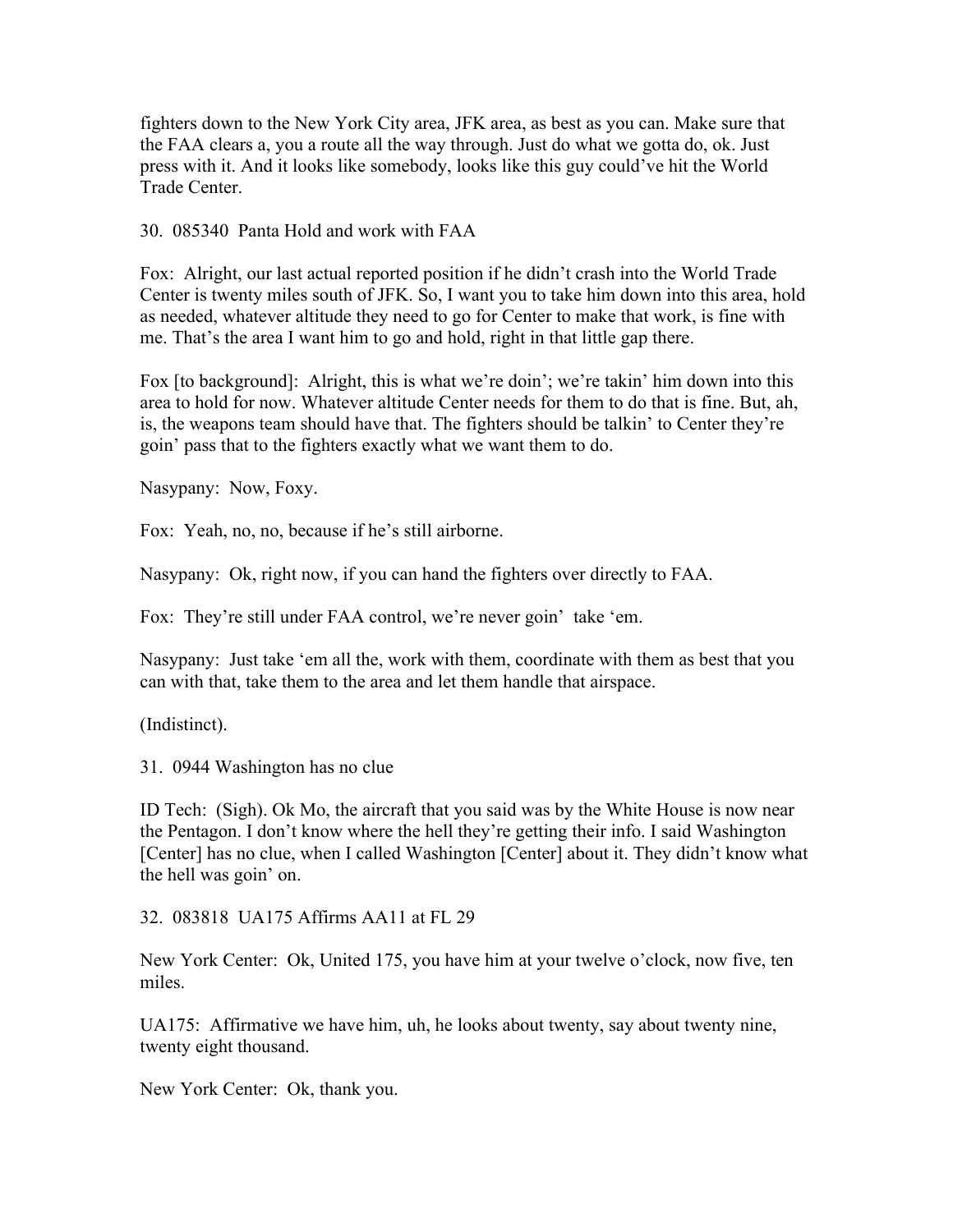33. 083942 UA175 Vectored 30 Right for Traffic

New York Center: United 175, (indistinct) turn 30 degrees to the right, I want to keep you away from this traffic.

UA175: Thirty degrees to the right, United 175, heavy.

34. 084131 AA11 UA175 ZNY Reort of Suspicious Transmission Boston

UA175: New York, United 175, heavy.

New York Sector: United one seventy five, go ahead.

UA175: Ah, we figured we'd wait to go to your center, ah, we heard a suspicious transmission, ah, on our departure out of Boston, ah, with someone, ah, uh, sounded like someone keyed the mike and said, uh, everyone, uh, stay in your seats.

New York Sector: Oh, ok, I'll pass that along over here. Hey Kingston on ninety three line.

Kingston Sector: Go ahead.

New York Sector: That United 175 just came on my frequency, and he said that he heard a suspicious, uh, transmission when they were leaving Boston.

Kingston Sector: Oh yeah?

New York Sector: Everybody stay in their seats, that's what they heard as a suspicious transmission. Now that USAIR five eight three code, the American he spotted him, was at twenty nine.

35. 084826 This is New York Center

New York Center: Ok, this is New York Center, ah, we're watching the airplane, he is 15 west of Kennedy now, we had t— one or two confirmations that he was still at twenty nine, excuse me, one at twenty nine, one at thirty one, didn't, couldn't see him

New York Center: Ah, I also had conversation with American Airlines, and they've told us that they believe that, ah, one of their stewardesses was stabbed and that there are people in the cockpit who have control of the aircraft, and that's all the information they have, ah, right now.

36. 085146 UA175 ZNY Recycle Transponder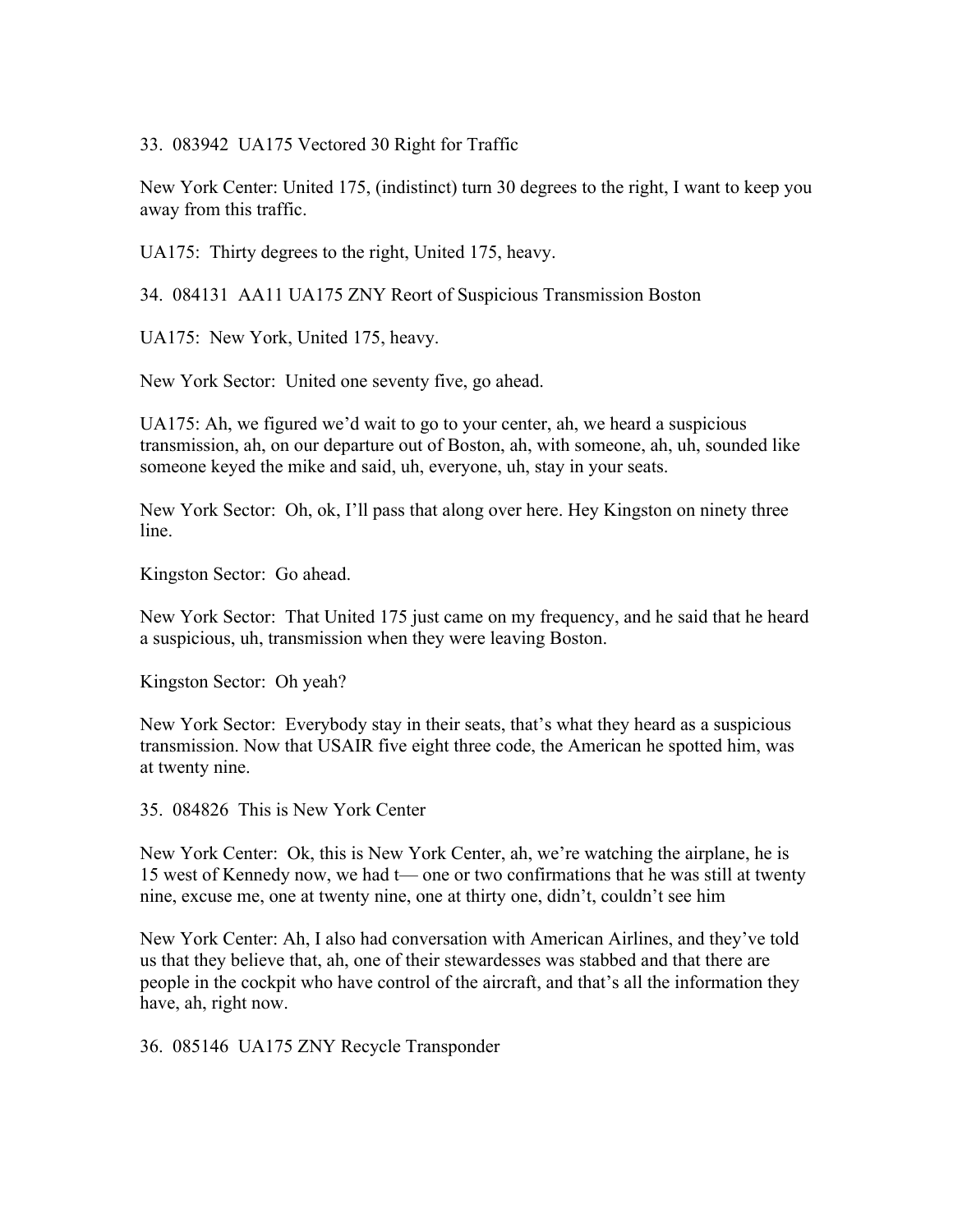New York Center: United one seventy five, recycle your transponder and squawk code of one four seven zero.

New York Center: United 175, New York.

New York Center: United 175, do you read New York?

New York Center: Delta 1489, do you read New York?

D1489: Delta 1489, go ahead.

New York Center: Ok, just wanted to make sure you read New York, ah, United, United 175, do you read New York?

37. 085323 UA175 ZNY Report to Sup and Code 3321

Dial tone

Battaglia: Tim?

New York Controller (Unknown): Hello?

Battaglia: Do you, ah, see that United 175 anywhere? And do me a favor, you see that target there, the thirty three twenty one code, at thirty three five climbin'? Don't know who he is, but you got the USAIR 583 if you need to descend him down you can. Nobody, we, we have a hijack, we have some problems over here right now.

New York Controller (Unknown): Oh you do?

Battaglia: Yes. That, that may be real traffic, nobody knows, I can't get a hold of United one seventy five at all right now, and I don't where he went to.

New York Controller (Unknown): Alright. Ok, I'll see if I have one.

Battaglia: Alright.

New York Controller (Unknown): Ok.

Battaglia: United 175, New York.

38. 085408 UA175 ZNY Controller works UA175 and AA11 issue

Battaglia: USAIR 583, go ahead.

USAIR583: Yeah, yes, ah, reports on over the radio of a commuter plane hittin' the World Trade Center. Is that, ah, seven—oh—seven six still in the air?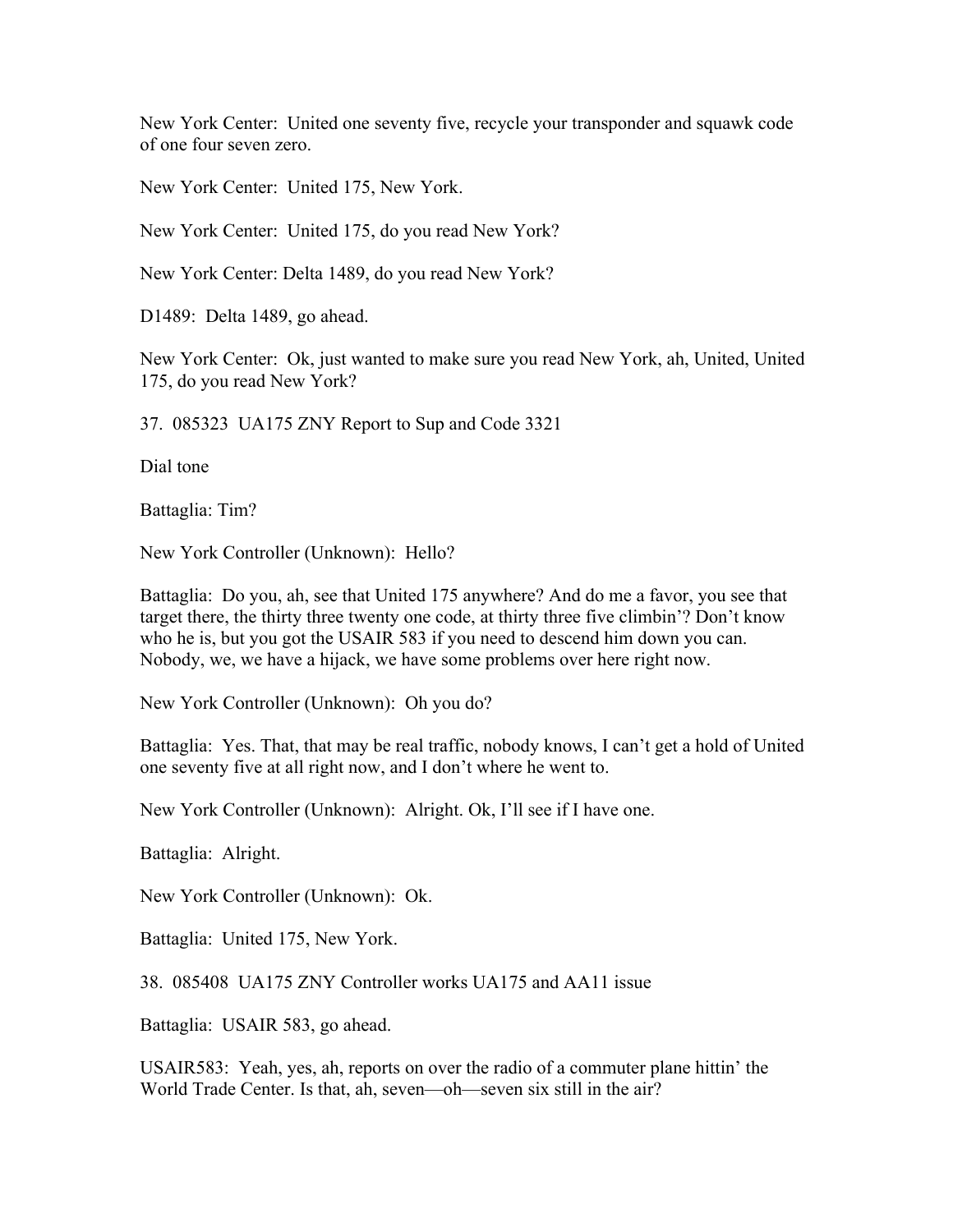Battaglia: Don't know but just stand by. Delta 2433 turn left to a heading of one seven zero, now. I have traffic, I'm not really sure if it's good, out of thirty two, might be descending, might be climbing. I'm showin' him at thirty one right now.

[Background] Unknown: 315 turn left.

D2433: (Indistinct) out of twenty four, thirty three.

[Background] Unknown: (Indistinct) turn immediately, two zero zero.

Battaglia: United 175, do you read New York?

[Background] Unknown: One o'clock, ten miles turning into your airspace, descending out of thirty three.

Battaglia: Delta 2433, umm, can you climb to flight level three three zero, the traffic looks like he's descended back down to thirty one, now.

D2433: Yeah, we can go up.

Battaglia: Ok. Climb and maintain flight level three three zero, Delta 2433.

D2433: Climbin' to thirty three, Delta 2433.

39. 085751 UA175 ZNY ID as UA175 complex traffic

New York Center: (Internal communication).

Battaglia: (Indistinct).

New York Controller Unknown: Go ahead

Battaglia: Oh, I'm sorry, I got some hand offs here. We got some incidents goin' over here. The Delta 2433 gonna be ok at thirty three?

New York Controller Unknown: (Indistinct).

Battaglia: I've got him climbin' for traffic, if they can. United 175 that just took off out of a, thing, we might have a hijack over here, two of 'em

New York Controller Unknown: (Indistinct).

Battaglia: So, is Delta 2433 ok comin' back?

New York Controller Unknown: Yes, Delta thirty three.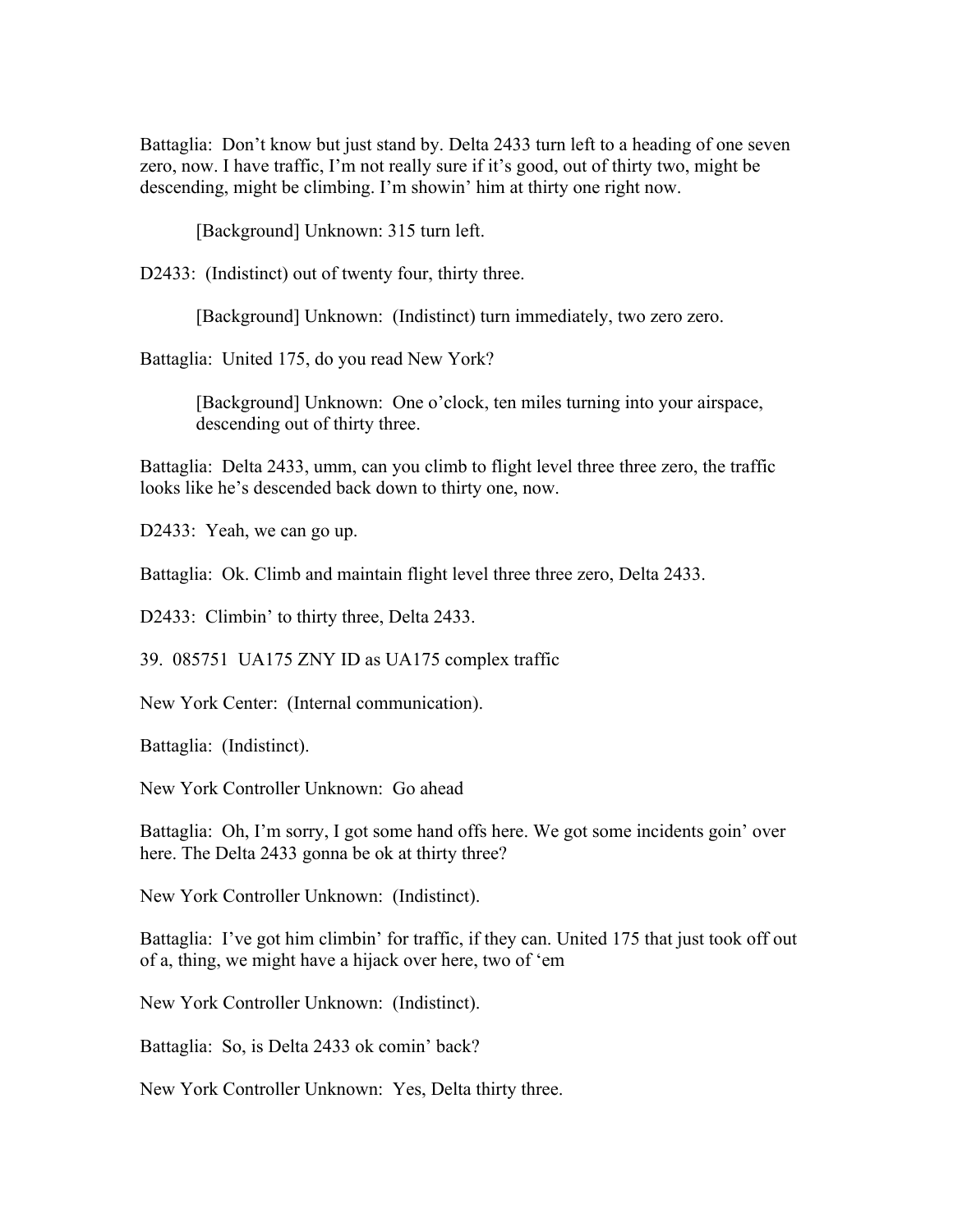Battaglia: Ok, and, uh, Delta 1489 is comin' to you, also.

New York Controller Unknown: Ok (indistinct).

Battaglia: Delta 1489 contact New York Center, now, on one three four point three two.

D1489: Delta 1489, three four three two

Battaglia: Delta 2433, thank you for your help. That, ah, United just took off and we're not really sure what he's doin'. You thought it was United seven sixty seven, though?

D2433: That's, ah, that's what it looked like.

Battaglia: Thank you Delta 2433. Climbing at two seven zero, join J seventy five. Resume all navigation, thanks for the climb.

40. 090113 Mulligan Bell

Mulligan: Check with your NOM, do you know if any one down there has done any coordination to scramble fighter type airplanes?

Bell: (Indistinct) still think the airplane's in the air?

Mulligan: No, we have several situations goin', goin' on here. It is escalating big big time, and we need to get the military involved with us.

Bell: Why, what's goin' on?

Mulligan: Just get me somebody who has the authority to get military in the air, now.

Bell: Alright. I'll go tell 'em.

41. 090021 Hey Joe ZNY TRACON x1085 TMU

New York Center Unknown: Hey Joe, you see three three two one code just southwest of Newark by about fifteen, eighteen, twenty miles.

Joe: Hold on.

New York Center Unknown: Fifteen thousand, descending.

Joe: I'm looking, hold one, southwest of Newark by about fifteen twenty?

Joe: I don't see any.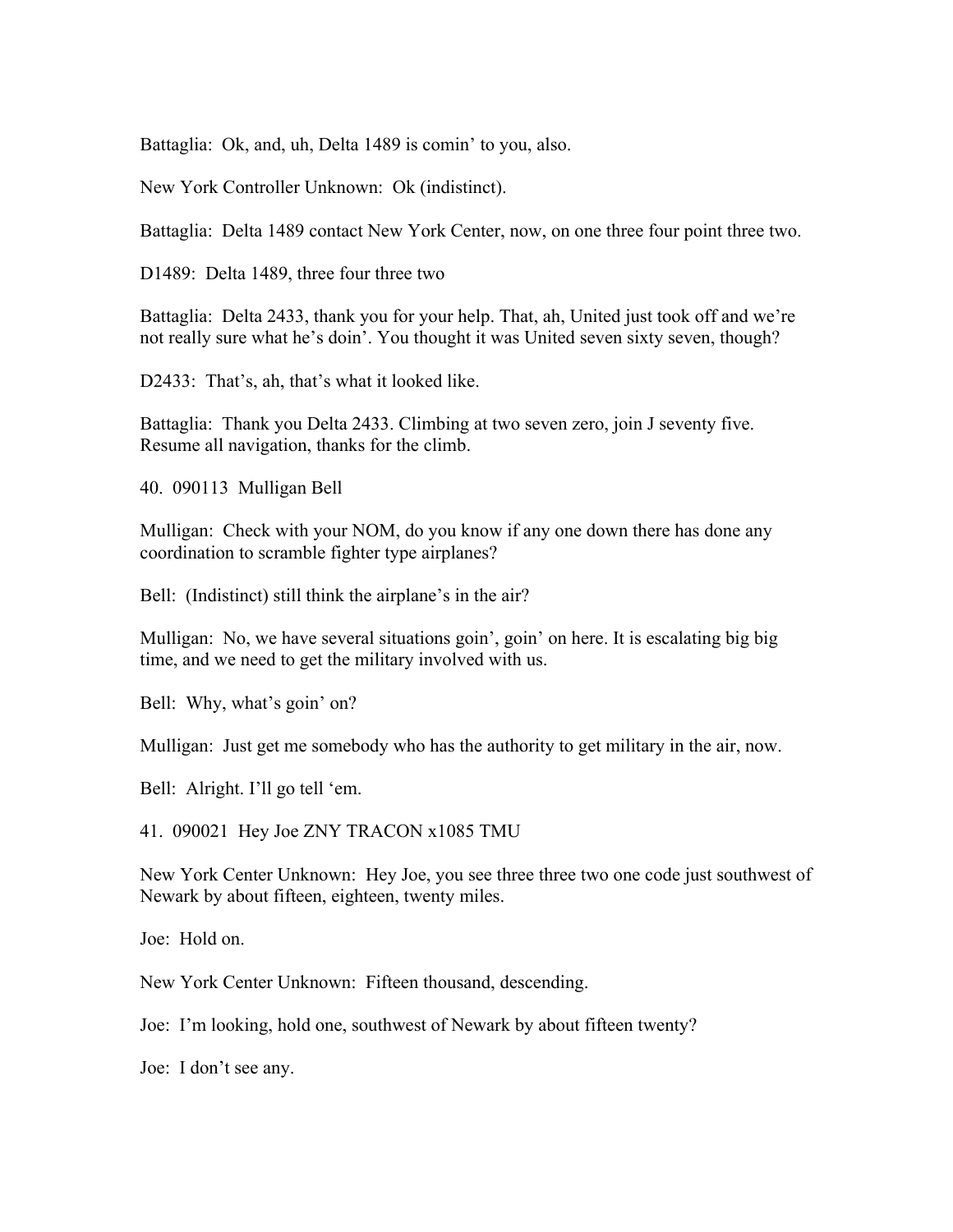New York Center Unknown: They were trackin' him, made a hard left turn, he descended pretty rapidly, and especially with just happened in there.

Joe: I got somebody that keeps coasting, but he looks like he's goin' into one of those small airports down there.

New York Center Unknown: Hold on a second. No, this guy's a big boy. This guy's a big boy cause he's leavin' some big contrails, I'm trying to bring him up here, get ya, there he is, right there, hold on.

[Background] Unknown: Southwest of Newark.

Joe: He's out of ninety five hundred, nine thousand now

New York Center Unknown: Do you know who he is?

Joe: We just, we just, we don't know who he is. We're just pickin; him up now.

New York Center Unknown: Alright. Heads up man, looks like another one.

Joe: Alright.

42. 090247 UA175 Vis United Report into Tower TRACOM TMUDD

New York Center Unknown: Hey, can you look out your window right now?

New York TRACON: Yeah.

New York Center Unknown: Can you, can you see a guy at about four thousand feet, about five east of the airport right now, look's like he's—

New York TRACON: Yeah, I see him.

New York Center Unknown: Do you see that guy, look, is he descending into the building also?

New York TRACON: He's descending really quick too, Yeah

New York Center Unknown: Well that's—

New York TRACON: Forty five hundred feet now, he just dropped eight hundred feet in like, like one, one sweep.

New York Center Unknown: That's another situation. What kind of a plane is that, can you guys tell?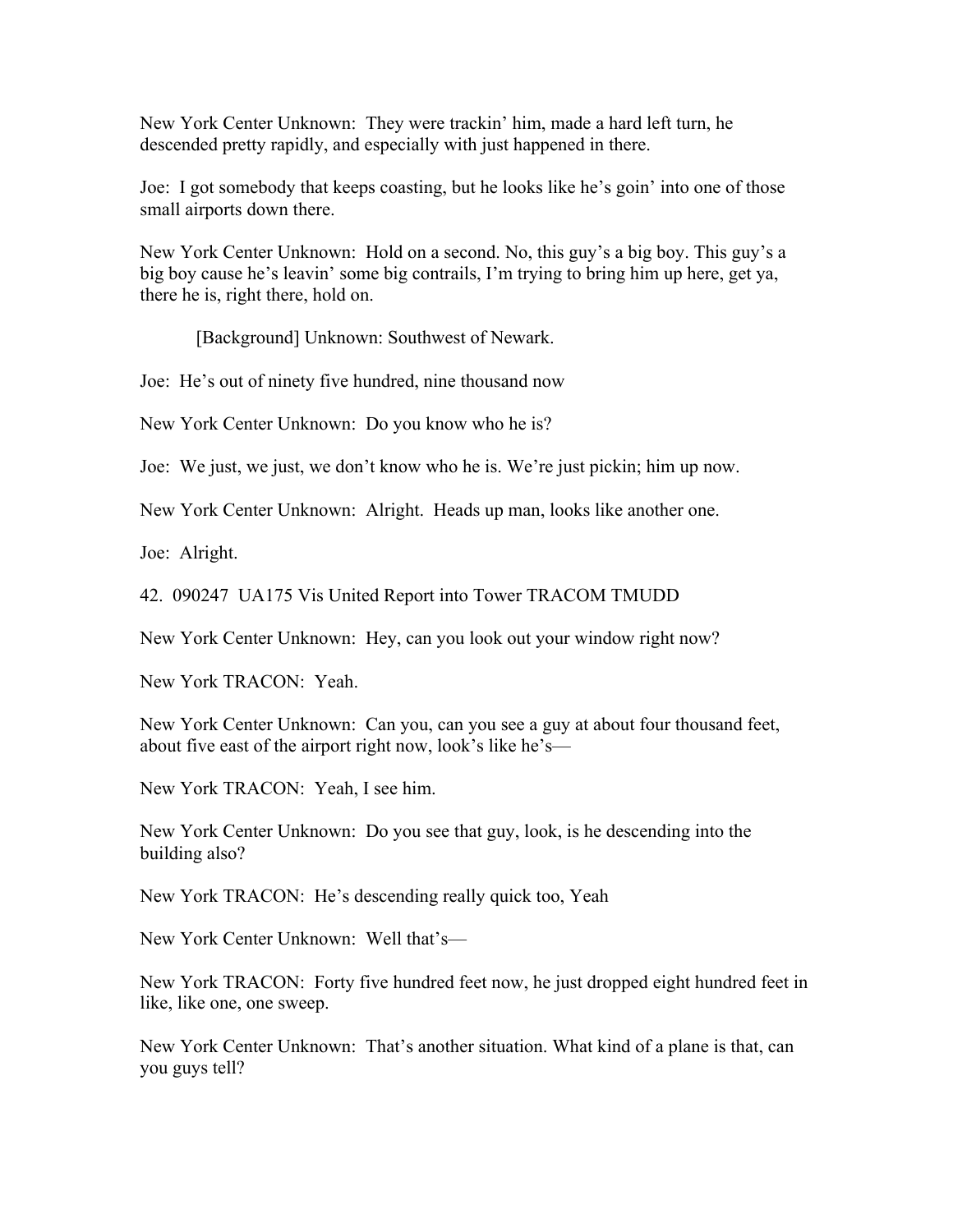New York TRACON: I don't know. I'll read it out in a minute.

[Background] New York TRACON: (Indistinct).

New York TRACON: Another one just hit just hit the building.

New York Center: Wow.

[Background] New York TRACON: (Indistinct). Oh my god.

New York TRACON: Another one just hit it hard.

New York Center: Another one just hit the World Trade.

New York TRACON: The whole building just, ah, came apart.

[Background] New York TRACON: (Indistinct). Oh my god.

New York Center Unknown: Holy smokes. Alright. I guess you guys are going to be busy.

New York TRACON: Ok.

43. 090423 UA175 ZNY 2d aircraft into WTC

TRACON: I think an airplane just plowed into the City

NY Center: I, yeah, they did, ah, duh, the World Trade Center hit (indistinct).

TRACON: No, another one, we just saw another one do it.

NY Center: Another one?

TRACON: Yeah.

NY Center: Holy cow, that's two, ah, one just hit (indistinct) an hour ago.

TRACON: Yeah, one just a moment ago.

NY Center: No shit.

44. 090234 AA11 Jones thought some planes as in plural

Boston Center: Hey Tony, are you still there?

Herndon Center: Yes I am, Terry.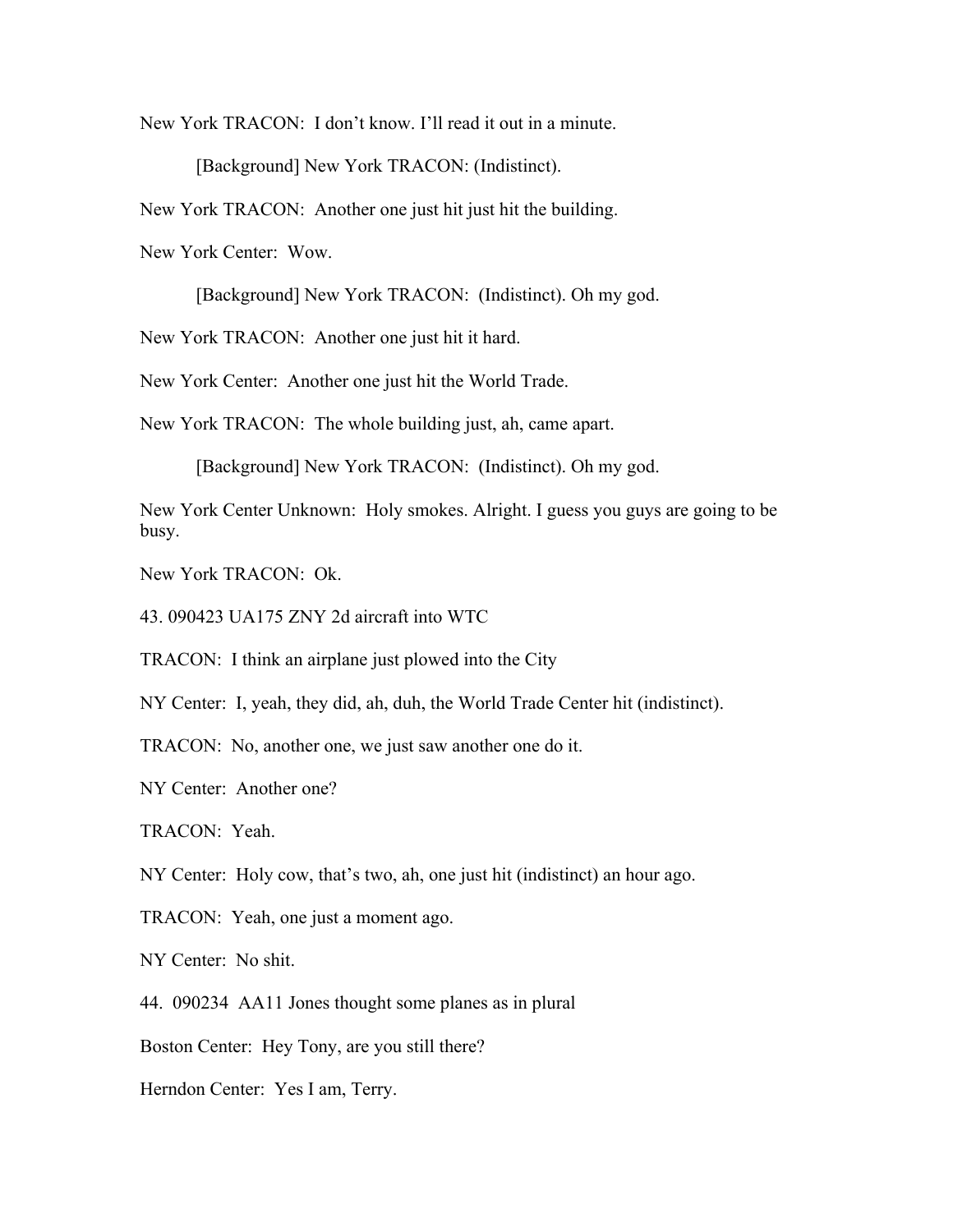Boston Center: Tony? I'm going to reconfirm with, ah, with downstairs, but ah, the ah, as far as the tape, But, Bobby Jones seemed to think that the guy said that we have planes. Now I don't know if it was because of the accent, or if there's more than one. But, ah, I'm gonna, I'm gonna reconfirm that for ya, ah, and I'll get back to you real quick, ok?

Herndon Center: Appreciate it.

[Background] Unknown: And what?

Boston Center: Planes, as in plural.

45. 090322 AA11 Another One Just Hit

Boston Center: Tony, it sounds like, we're talkin' to New York, that there's another one aimed at the World Trade Center.

Herndon Center: There's another aircraft?

Boston Center: A second one just hit the Trade Center.

Herndon Center: Ok, yeah, we've gotta get the, we've got to alert the military real ah, ah quick on this, ah

[Background Boston Center] Jones: Another, another airplane just crashed into the other tower.

Herndon Center: Do we know what type Terry?

Boston Center: No. We just got that report from, ah, from New York Center.

Herndon Center: Alright, alright, we're standin' by.

46. 0904 Boston stops all airplanes

Boston Center: Tony, we're gonna stop everybody, we're gonna shut, we're gonna shut Boston down, I'd suggest the same elsewhere.

Herndon Center: You're gonna do what Terry?

Boston Center: We're shuttin' the airplanes down, we're not lettin' anyone go, right now.

Herndon Center: That's a good move, uh, we're waitin to hear from security.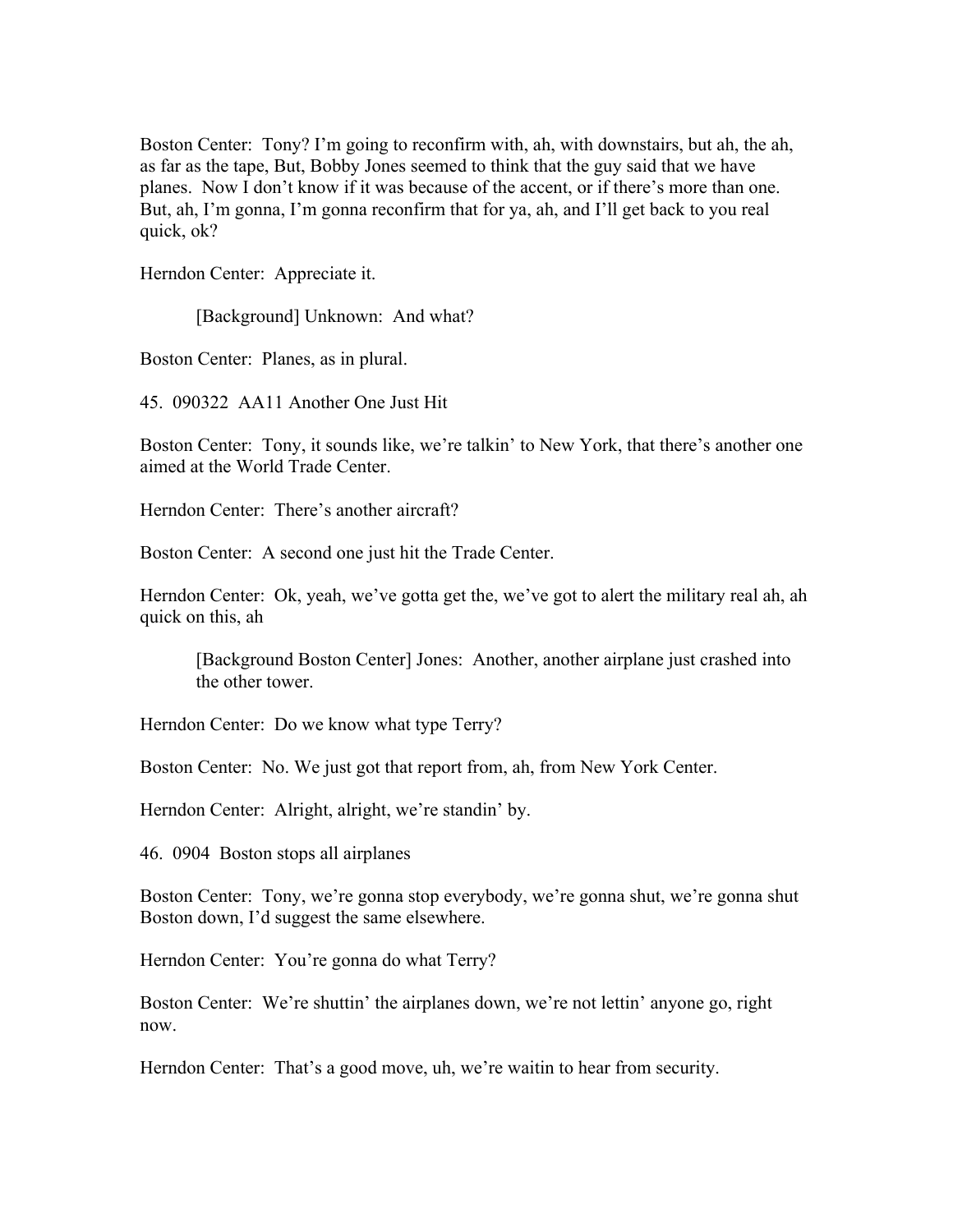[Background] Unknown: (Indistinct).

47. 090608 AA11 Confirmed on Tape We Have Planes Line

Boston Center: Tony, Terry, it's confirmed on that tape that they said we have planes.

48. 090401 Ground Stop Boston

Boston Center: We're gonna stop everybody, we're gonna shut, we're gonna shut Boston down, I'd suggest the same elsewhere.

Herndon Center: You're gonna do what?

Boston Center: We're shuttin' the airplanes down, we're not lettin' anyone go, right now.

Herndon Center: That's a good move.

Boston Center: We're putting a ground stop on everything. Ah, there's a second plane that just hit the World Trade Center.

Herndon Center: Stop all departures out of the center, please.

Boston Center: Yeah, that's what we're doin'.

49. 090713 ATCSCC ACARS Increase Security Internationals

Herndon Center: Terry go ahead?

Boston Center: Ah, is there a way, or, to try to get messages to the airborne aircraft to increase sec—ah, security to the cockpit, or somethin', the ACARS or somethin'?

[Background] Unknown: I'd just as soon not have anyone else up there, that can—

Boston Center: We got internationals that are comin' into the vicinity. We're trying to talk to them but we don't want to, ah, scare anybody, but we want the ah, we're talkin' about possibly makin' some, ah, transmissions on frequency for these guys coming overseas to just ah, you know increase the security for cockpit operations.

Herndon Center: Yeah, Terry, we're getting a lot of traffic on this bridge, I, I copied that, let's keep doin' that, ah, contact to the Command Center, the ATA rep, see if we can get the airline company operations to contact their aircraft. I'd recommend, ah, maybe, possibility of the stuff coming in from overseas, Bangor as an alternate site, but leave that up to them.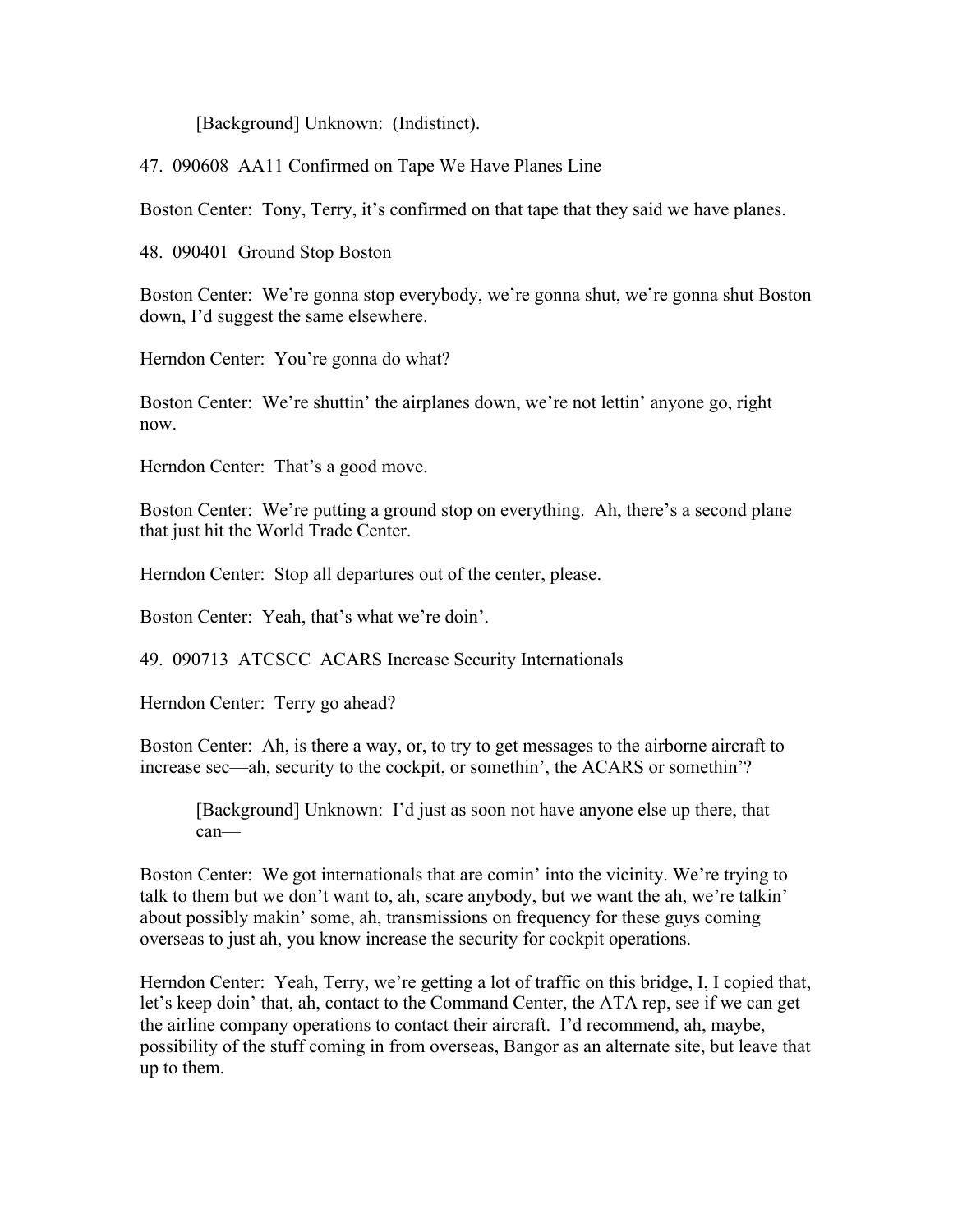Boston Center: Yeah, we'll leave it up to them, but we're also gonna let them know to increase the security for cockpit access.

Herndon Center: Alright, ah, that sounds like a good plan.

50. 090933 Cockpit Security D2431 and ZBW 31R Tape

Cape Sector: Delta 2431, ah we have a message for you to heighten your cockpit security, ah, due to some activity this morning.

D2431: Ok. Does, and that is from, ah, company?

Cape Sector: Negative, ah, it is a general advisory to all aircraft ah this morning. An aircraft hit the World Trade Center, it had been hijacked, and we're receivin' reports that there may have been a second one.

D2431: Ok, thank you very much. Was it a domestic carrier that was, ah, hijacked?

Cape Sector: It was an American Airlines aircraft.

D2431: Ok, thank you.

51. 091042 Cockpit Security ZBW Advises 3 more planes

US1168: Boston, good morning US 1168 checkin' in, ah, two eight oh.

Cape Sector: (Indistinct) sixty eight, Boston Center good morning. Did you copy advisory to heighten your cockpit security, cockpit awareness?

US1168: Ah, negative, sir, say again.

Cape Sector: (Indistinct) sixty eight, uh, all FAA facilities are advising all air carriers to heighten their cockpit awareness. There's been at least one hijack this morning and possibly two

US1168: Ok, roger 1168, we copy, and just, ah, to confirm that was an airliner that crashed into the World Trade Center?

Cape Sector: That's what we understand, possibility of two.

US1168: Ok, thank you, sir, good morning.

Cape Sector: USAIR 2047, did you copy this?

USAIR2047: Affirmative, thank you.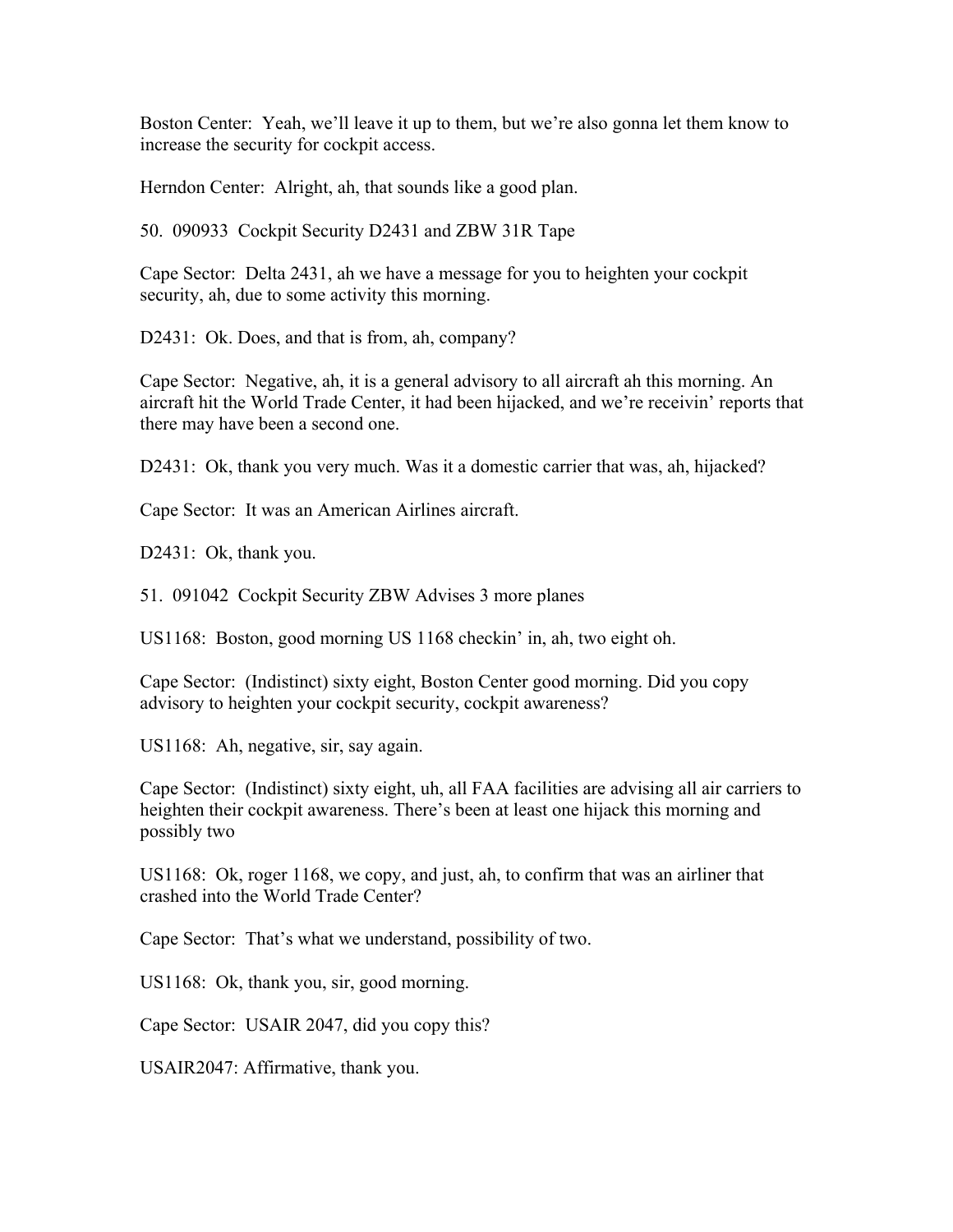Southwest1029: Boston Center, good morning. Southwest 1029, flight level three two zero, ah, climbing to three five zero, and we copy all the reports

Cape Sector: Southwest 1029 (indistinct).

52. 091532 Boston Cockpit Security

Herndon: Command Center East

Boston Center: Boston. Listen, ah, both of these aircraft departed Boston, both were seven sixes, both heading to LA, and I'm lookin' out on the TSD and I think that all departures out of Boston should have heightened cockpit security. Is there any way you can bring up every center in the country and relay that message so that they can tell the aircraft that are, ah, out there flying right now to increase the cockpit security vigilance on this day?

Herndon: I'll get the message out.

Boston Center: Thank you very much.

53. 090230 NEADS Notified of UA175

ID Tech 1: Huntress ID, unsecure line. Yes sir, go ahead. What time sir? That'll be all sir. Thank you.

Sr. ID Tech: They had a second possible hijack.

ID Tech 2: United 175?

ID Tech 1: One seven five. What is it?

ID Tech 2: United one seven five is the other aircraft, mode 3, three three two one. Who were you talkin' to?

ID Tech 1: I was talkin' to New York.

54. 090727 Panta Over Manhattan Some Kind of Play

Nasypany: Ok, Foxy, this is what, this is what I foresee that we probably need to do. We need to talk to FAA. We need to tell 'em if this stuff is goin' to keep on goin' we need to take those fighters put 'em over Manhattan. Ok?

Unknown: Sir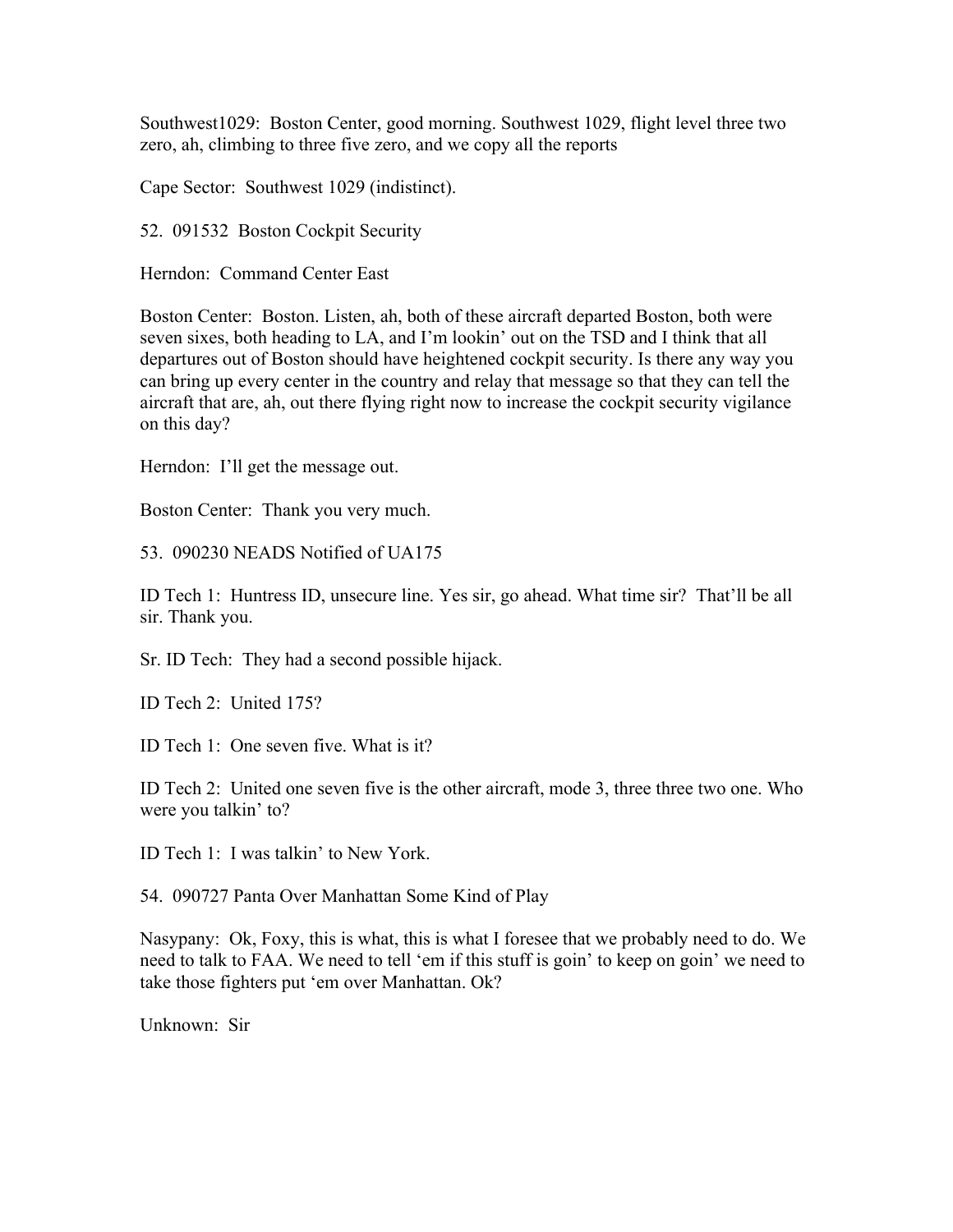Nasypany: That's the best thing, that's the best play right now. So, coordinate with FAA [background indistinct] tell em' if there's more out there, which we don't know, let's get 'em over Manhattan, at least we got some kind of play.

55. 090830 Langley Battle Stations not Scramble

Nasypany: OK, this is what I got goin'. Tell Foxy to scramble Langley, send 'em in same location

Nasypany: Battle, battle stations or scramble? Battle stations only at Langley. Ok, this is, ah who's up there? OK, are you listening? What I told the SD so far we need to get those fighters over Manhattan cuz' we don't know how many guys are out of Boston, could be two, could be more.

Nasypany: I don't know, just in case. Not down in Whiskey one oh five where they, where FAA wants to hold them. We need to be more (indistinct) and stick 'em, you know.

[Background] Military Controller Unknown: (Indistinct).

Nasypany: We're workin' it (indistinct). Yeah, so this is, yeah, OK? Yeah, well, we can't they're in ah FAA airspace. Well we can, we can. Yeah, they're ours. (Indistinct) they're mine.

56. 090925 Langley BS Norfolk Tower

Powell: Giant Killer.

Giant Killer: Giant Killer's on.

Powell: This is Huntress placing Quit two five, two six on battle stations, time one three one zero, authenticate charlie victor, that is Quit two five two six on battle stations all parties acknowledge with initials. Command post.

Powell: Langley.

Langley: (Indistinct).

Powell: Tower.

Tower: (Indistinct).

Powell: How about command post?

Command Post: (Indistinct).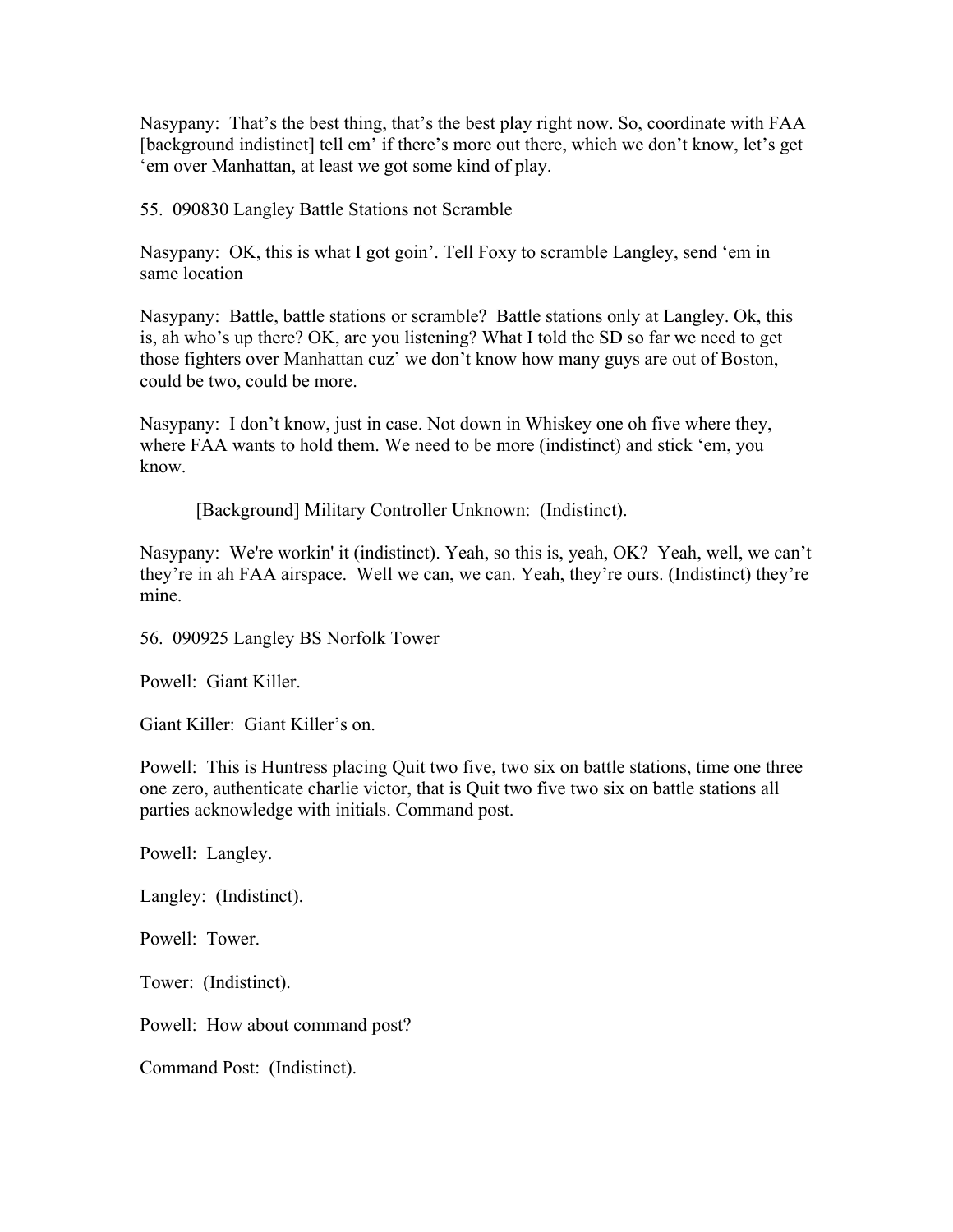Powell: O D C, say again?

Giant Killer: Giant Killer is out

Powell: No, the female who was that?

Unknown: (Indistinct) needed?

Powell: No, you're cleared to drop. Giant Killer you're cleared to drop. Tower you're cleared to drop.

57. 085634 AA77 ZID Attempts to contact

Indianapolis Center: American 77, Indy.

AC579: Indianapolis Center, uh, good morning. Air Canada 579 with you. Three five zero for three nine zero.

Indianapolis Center: Air Canada 579, Indy Center, roger.

Indianapolis Center: American 77, Indy.

Indianapolis Center: American 77, American, Indy.

Indianapolis Center: American 77, American, Indy, radio check, how do you read?

Indianapolis Center: American, ah, 77, American, radio check, how do you read?

[Dial tone]

Unknown: This is, ah, Dacos.

Indianapolis Center: This is, ah, Henderson, American 77, I don't know what happened to him. I'm trying to [background (indistinct)] plane took a turn to the south, and, and now I'm ah, I don't know what altitude he's at or what he's doin', (indistinct) headed towards Falmouth at thirty five.

Unknown: Ok, just let me know.

Indianapolis Center: Ok, I'll try to get a hold of him. Thanks.

Indianapolis Center: American 1023 contact Indy Center on one two three point seven seven, good day.

AA1023: Twenty three seventy seven, American 1023, good day.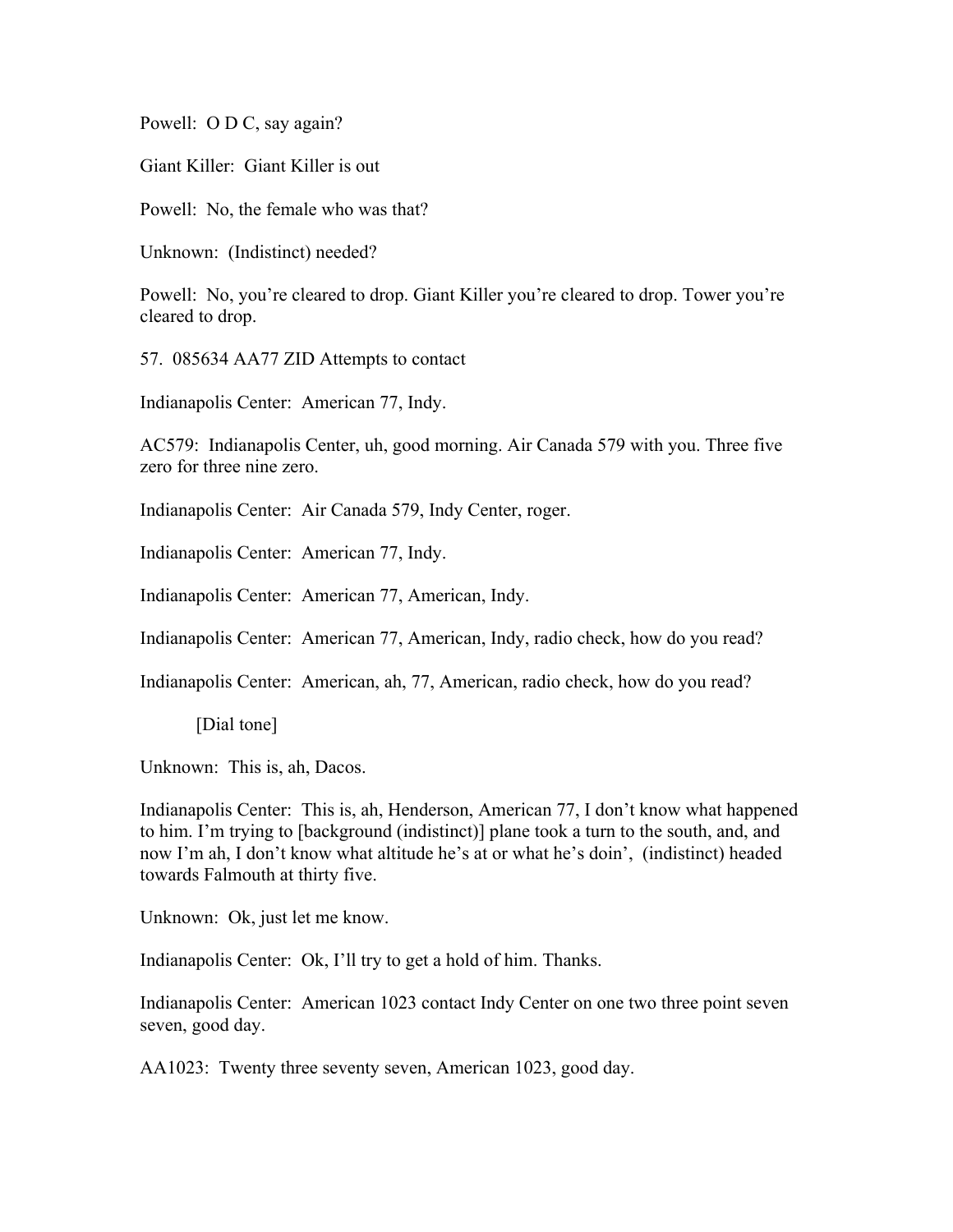Indianapolis Center: USAIR 1751 descent and maintain flight level three five zero.

USAir1751: Ah, 1751, descend to three five zero.

Indianapolis Center: (Indistinct) four nine Quebec Sierra cleared direct Spartansburg.

49QS: Cleared direct Spartansburg, forty nine Quebec Sierra.

Indianapolis Center: American 77, Indy, radio check, how do you read?

423: Indy, were you calling (indistinct) four twenty three?

Indianapolis Center: (Indistinct) four twenty three, negative.

Indianapolis Center: American, ah, 77, Indy Center, how do you read?

Indianapolis Center: American 77, new radio check, how do you read?

Indianapolis Center: US Air 1751, contact Indy Center on one three four point two two, good day.

USAir1751: 1751, three four two two.

Indianapolis Center: 489 Quebec Sierra contact Indy Center on one three four point two two, good day.

489QS: Three four two two, 9 Quebec Sierra good day.

Indianapolis Center: US Air 12, correction, 217, cleared direct (indistinct) mountain

USAir217: Direct (indistinct) mountain, US Air 217.

[Dial tone]

Dacos: Dacos.

Indianapolis Center: This is Henderson. Still haven't got American 77, ah, last he was at thrity five goin' to Falmouth, so I don't know where he is out there anywhere, yet, so we're still tryin' to get a hold of him, we contacted company.

Dacos: Ok.

Indianapolis Center: Ok.

Indianapolis Center: Flexjet 2, correct, Flexjet 423, contact Indy Center on one three four point two two, good day.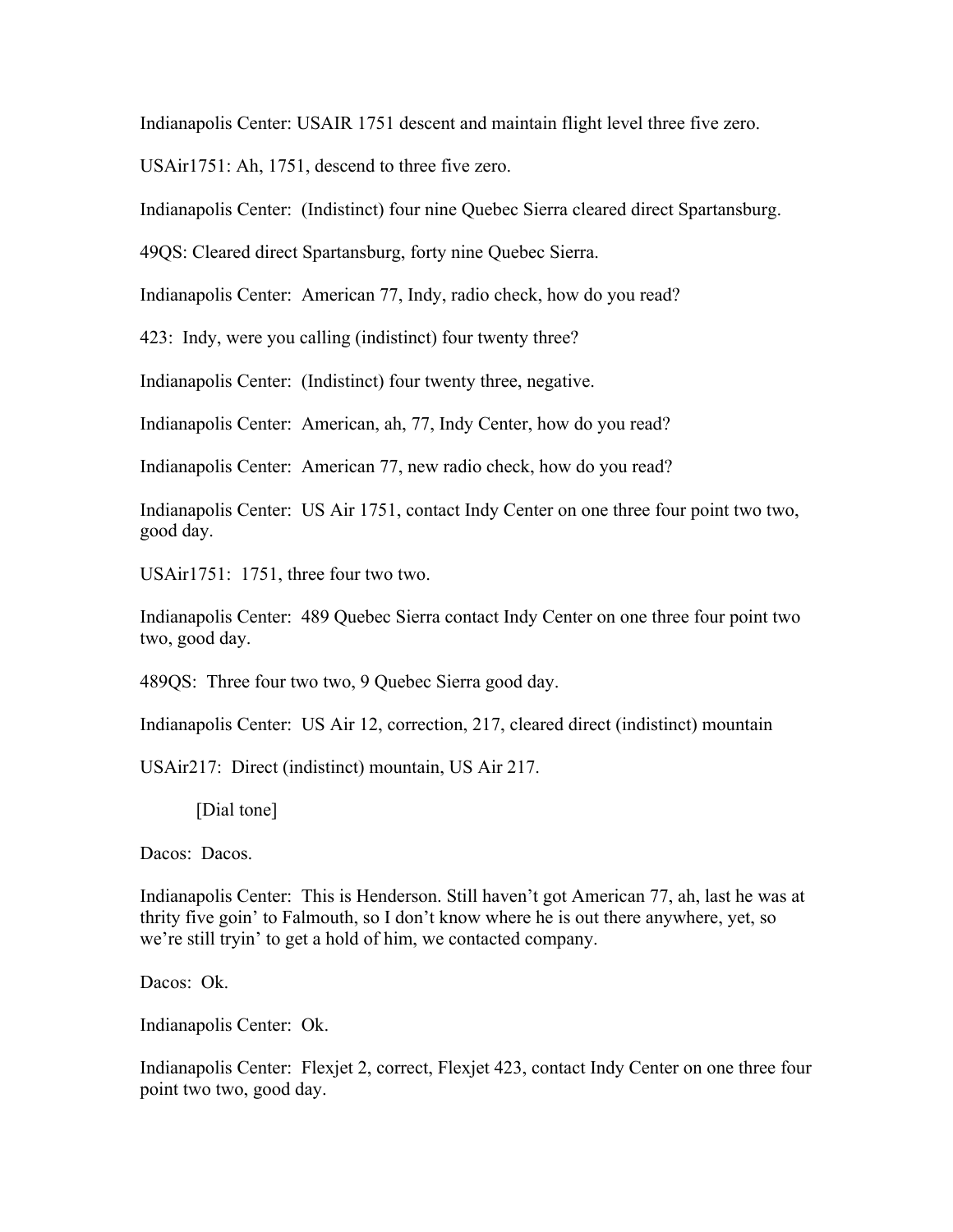[Background] Unknown: (Indistinct) fifty nine line, ah, Cleveland.

Unknown: (Indistinct) fifty nine, Morgantown.

Indianapolis Center: American 77, Indy.

AA2493: Center, American, ah, 2493.

Indianapolis Center: American 2493, go ahead.

AA2493: Yeah, we, ah, sent a message to dispatch to have him come up on twenty twenty seven, is that what you want him to do?

Indianapolis Center: Yeah, we had him on west side of our airspace, and he went into coast, and don't have a track on him, and now's he not talkin' to me, so we don't know what exactly happened to him. We're trying to get a hold of him. We also contacted your company, so thanks for the help.

AA2493: Alright.

58. 085850 AA77 1st Contact AA Dispatch

American Airlines: American dispatch, Jim McDonald.

Indianapolis Center: This Indianapolis Center, we're trying to get a hold of American 77.

American Airlines: Ah, Indy, hang on one second please.

Indianapolis Center: What?

American Airlines: Hang on one second sir.

Indianapolis Center: Alright.

American Airlines: Who you tryin' to get a hold of?

Indianapolis Center: American 77.

American Airlines: Ok.

Indianapolis Center: On frequency one two zero point two seven.

American Airlines: One two zero—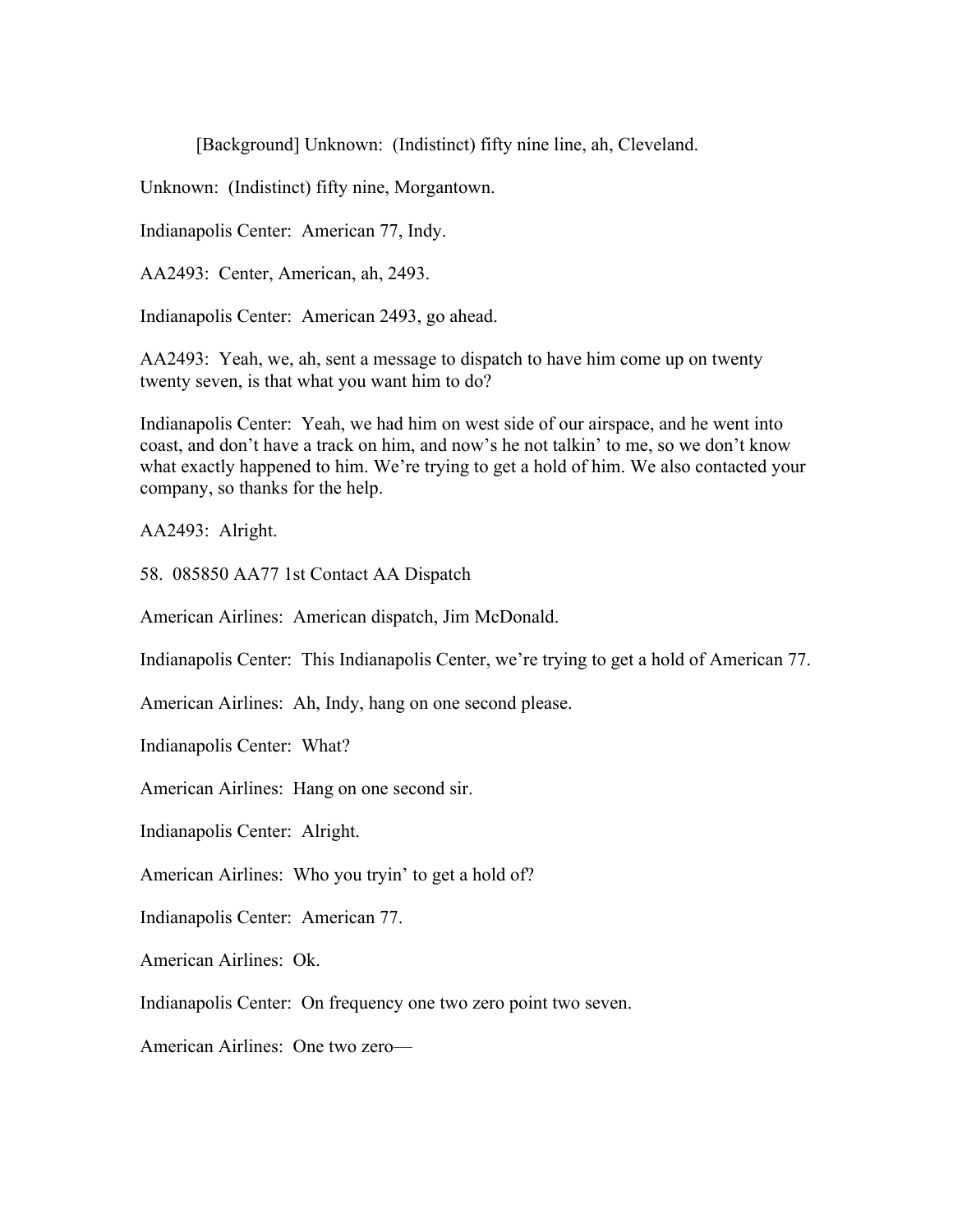Indianapolis Center: Point two seven. We were talkin' to him and all of a sudden it just ah—

American Airlines: Ok. Alright we'll get a hold of him for ya.

Indianapolis Center: Alright.

59. 090248 AA77 ZID 2d contact AA Dispatch

American Airlines: American dispatch, Jim McDonald.

Indianapolis Center: Yes, this is Indianapolis Center. We, ah, don't know if we talked to the same guy, about American 77.

American Airlines: Yeah, I (indistinct) called him, but I didn't get a reply back from them.

Indianapolis Center: We, we, ah, lost track control of the guy. He's in coast track, so we have, we don't really know where his target is and we can't get a hold of him. Ah—

American Airlines: I tried.

Indianapolis Center: You guys tried him and no response?

American Airlines: No response.

[Background] Unknown: (Indistinct).

Indianapolis Center: Yeah, we have no radar contact and, ah, no communications with him, so if you guys can try him again.

American Airlines: We're doin' it.

Indianapolis Center: Alright. Thanks a lot.

American Airlines: We're doin' it. Thank you.

60. 091154 AA77 ZID 3d Contact AA Dispatch 2d WTC Impact

American Airlines: American Dispatch, Jim McDonald.

Indianapolis Center: Indianapolis Center. Did you get a hold of American 77 by chance?

American Airlines: No sir, but we have an unconfirmed report that a second airplane hit the World Trade Center.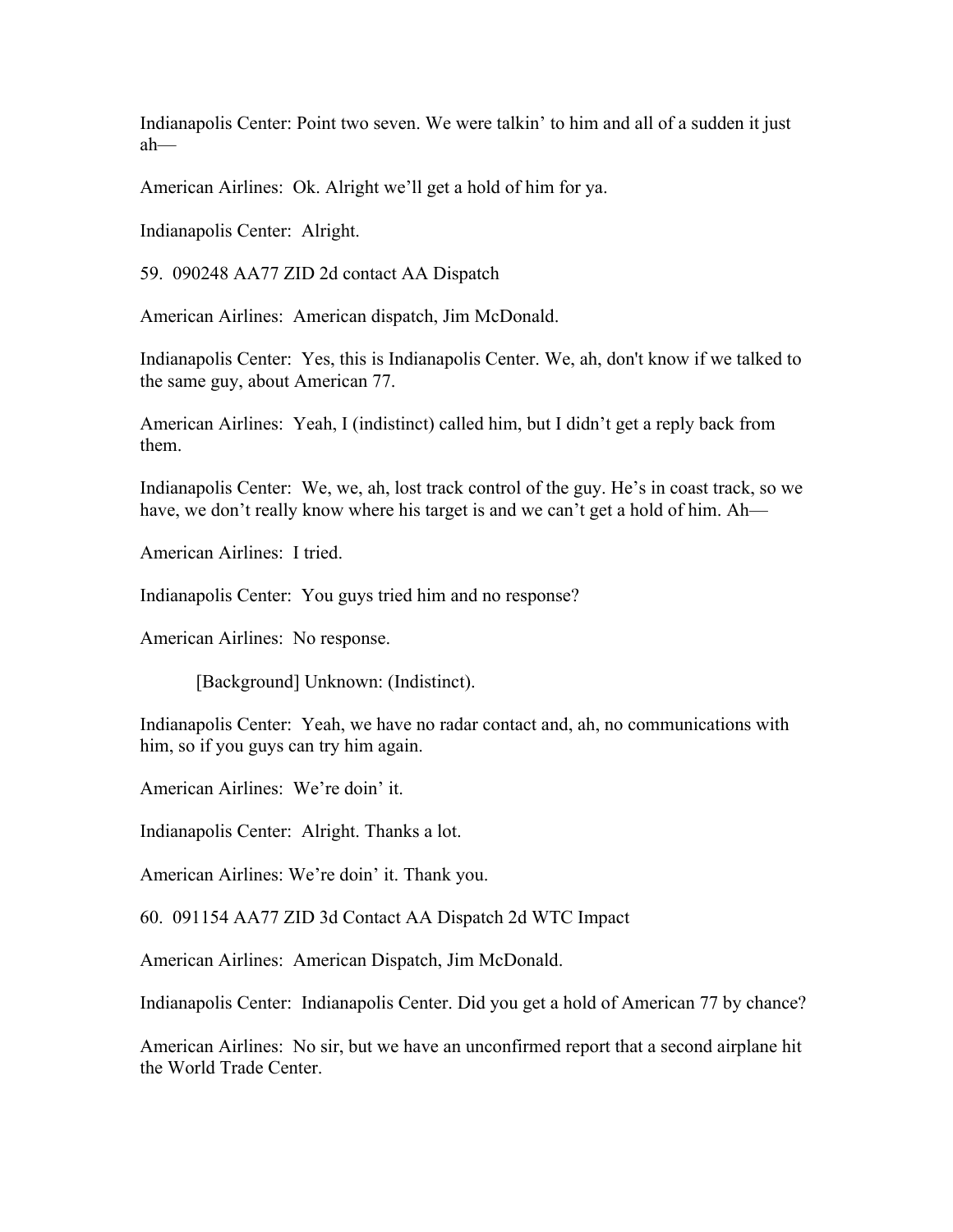Indianapolis Center: Say again.

American Airlines: You know we lost American 11, to a hijackin', so, American was up, ah, a Boston to Los Angeles flight.

Indianapolis Center: It was, alright, I can't really, I can't hear what you're sayin' there. Did you say American 11?

American Airlines: Yes. We were hijacked.

Indianapolis Center: (Indistinct).

American Airlines: It was a Boston LA flight. And 77 is a Dulles LA flight. And, ah, we have an unconfirmed report a second airplane just flew into the World Trade Center.

Indianapolis Center: Thank you very much. Good bye.

61. 091626 AA11 AA77 ATCSCC King with Halleck AAL

King: Are you able to confirm anything within your airline to us?

Halleck: No, unfortunately, ah—

King: How about, can you tell me if we know for sure if it was American 11 that went into the Trade Center or not?

Halleck: We think that's who it was.

King: Ok.

Halleck: And we're missin' another flight also.

King: Ah, what flight are you missing?

Halleck: 77.

King: And when is the last time you knew for sure something about him?

Halleck: Ah, he was in, ah, wait a minute, well there's a, I don't know how he got up there.

King: There's a data block (indistinct)

Halleck: But 77 is up there also.

King: Ok.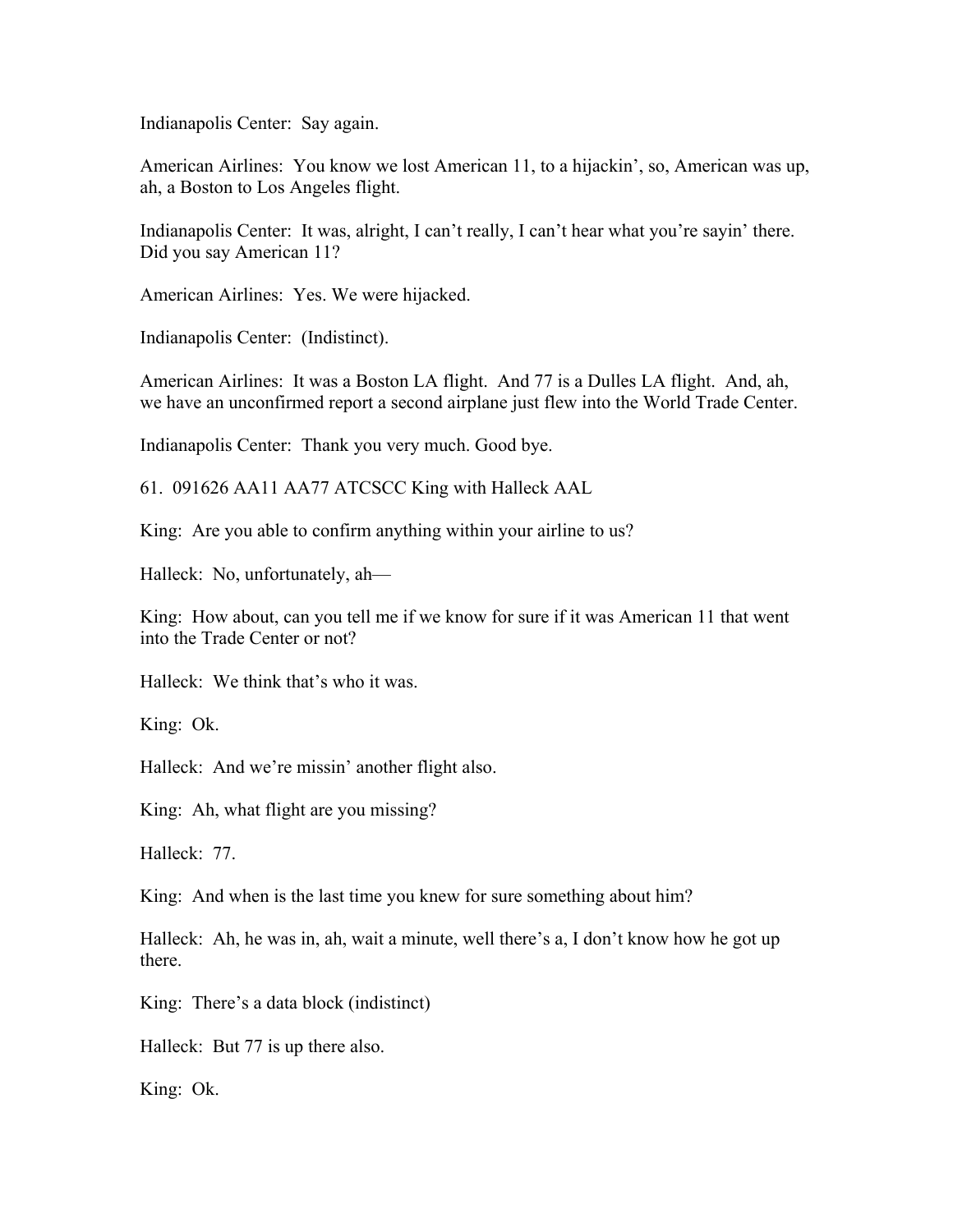Halleck: He's out of Dulles.

King: Ok, and—

Halleck: Dulles LA, and they both ah apparently have been hijacked, and 11 is we're pretty sure is in there and, and, ah, 77, we were talkin' to him according to Indianapolis **Center** 

King: Uh huh.

Halleck: About 45 minutes ago, and, uh, in Indy Center.

King: Uh huh.

Halleck: I don't know he got to, to, ah, back to the Trade Center. I have no idea if, if that happened.

King: Ok. It may not have, we have another call sign, of course we don't know for sure, any of these call signs right now, but, if we find that it's your aircraft we'll certainly give you a call.

Halleck: So, ah, you have ah, you have two airplanes in the Trade Center?

King: Yes.

Halleck: And ah you don't know who either one of them are, for sure?

King: Yeah, that's true

Halleck: Ok.

King: If I did, I would share it with you.

Halleck: Ok. Thanks (indistinct).

King: Alright. Bye, Bill.

62. 093151 FAA TACNET Wrong Recap Line 5114

FBI: FAA

FAA: (Indistinct) Boston FBI.

FBI: Go ahead FBI is on.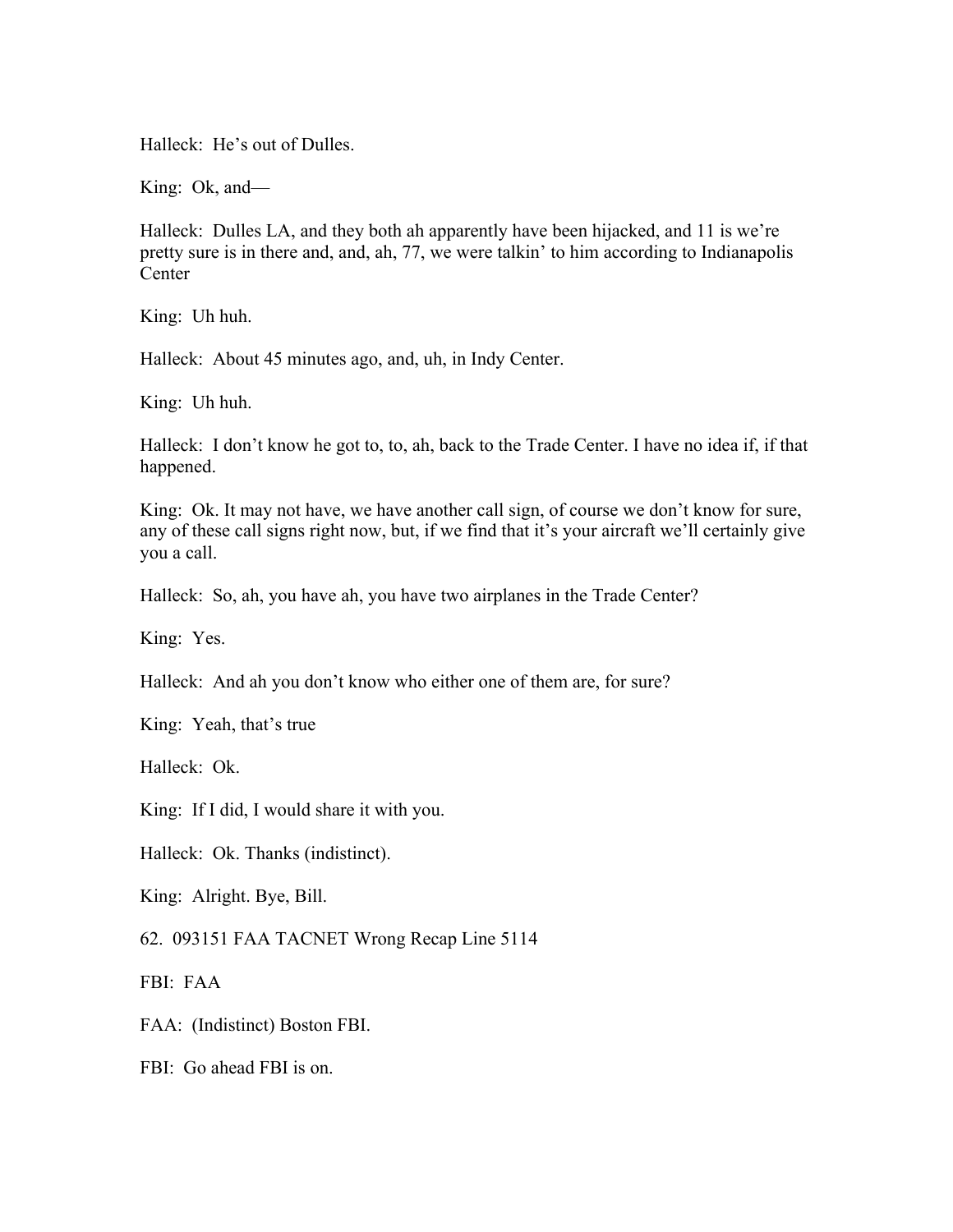FAA: Ok. We have two reports, preliminary information, ah, believe to be American Airlines flight 77 and flight 11, ah, collided with World Trade Center. Ah, also, a preliminary report, ah, United Airlines flight 175 off radar. Ah, no further information.

[Background] Unknown: (Indistinct) get that set up. Right. Yes

FBI: Ok. So that's American 77 and United 175?

FAA: That's correct.

FBI: Um, do we have their, ah, input of origin on both of those?

FAA: Ok, back to FBI. It's American flight 77, second flight is 11. Ah, those are the two aircraft believed to be involved with World Trace Center. Ah, route is reported as Dulles to Los Angeles for 77 and Boston to Los Angeles for 11. United Airlines is not, ah, believed to be involved in World Trade Center at this time.

FBI: Ok. So it's American 77 and American 11?

FAA: That's, ah, that's correct.

FBI: American 11 was Boston to LA?

FAA: Ah, that's the report I've got.

FBI: Ok, and the other one was Dulles to LA?

FAA: Dulles to LAX.

[Background] FAA: I've got, ah, ah, two flights here now. The second one was American Airlines 77.

FBI: Ok, so it's 77 and 11?

[Background] FAA: Now a Dulles to LA.

FAA: That's affirmative. The other report was regarding United 175. We had a report that it was, ah, off the radar, ah—

[Background] FAA: (Indistinct) United Airlines was not involved.

FBI: Ok, is that, ah, where was that United 175 from?

[Background] FAA: FAA Washington operations. Please be advised that calls may be monitored. Please stand by (indistinct).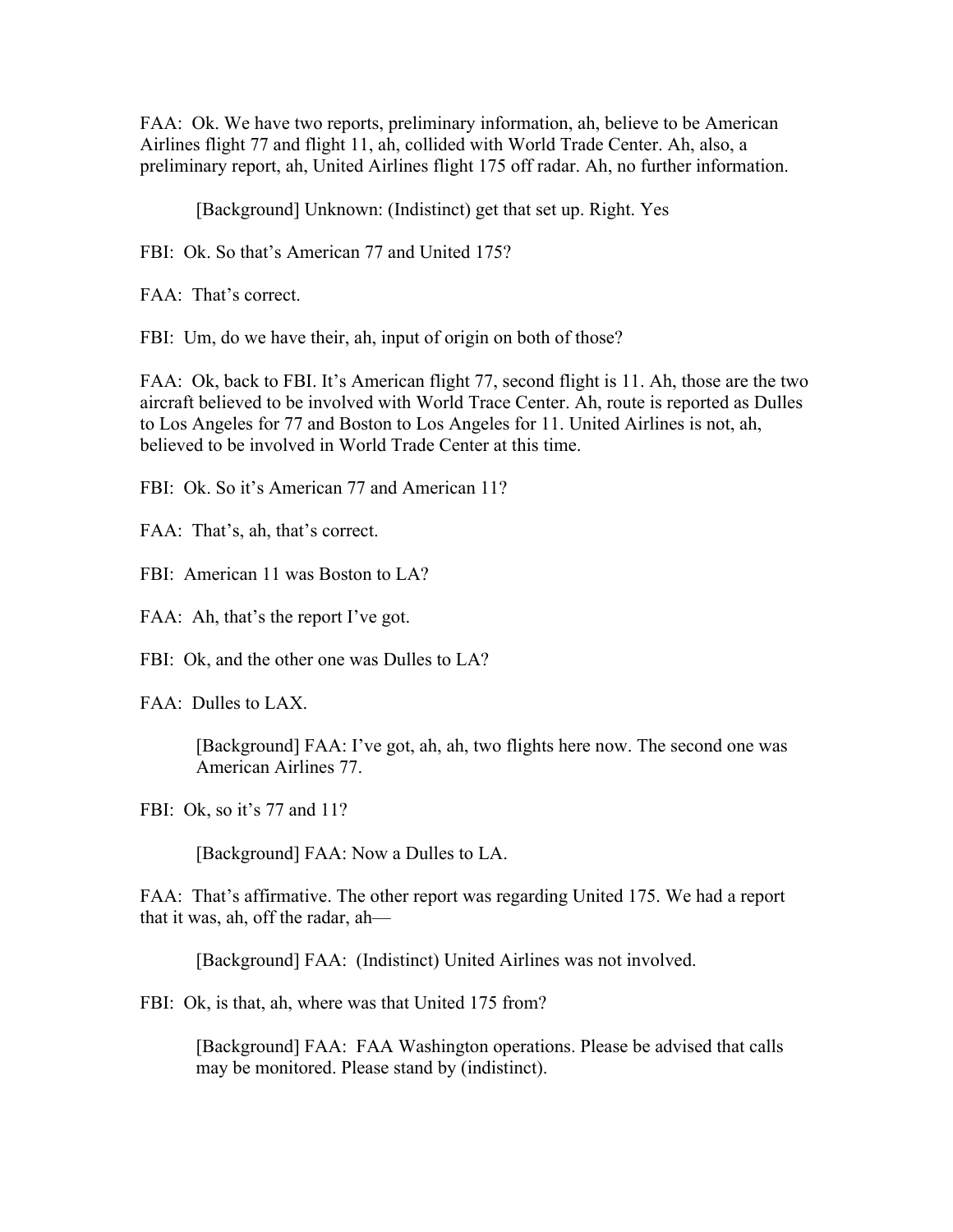FAA: Ah, we're getting conflicting reports on that, ah, FBI, on the 175.

FBI: Where did it go off radar?

[Background] Unknown: United 1, oh, 175.

FAA: Stand by please. Back to FBI. I've got a report from eastern, FAA eastern region air traffic, that it dropped off radar that it dropped over Indiana.

63. 091836 AA77 Summersall to ZID from ATCSCC ZID TMU

Indianapolis Center: Indy.

Herndon Center: Hey Indy, this is Bob, Command Center. Need you to find, tell me anything, or everything you can about American 77, where he is and if you have radar or not

Indianapolis Center: Well, ok, I'm listenin' to my Ops Manager talk to Washington.

Herndon Center: I'm sorry.

Indianapolis Center: We were talkin' to him in the vicinity of, ah, Henderson.

Herndon Center: Henderson? What's Henderson?

Indianapolis Center: Hang on, hang on a second. Ok. We, ah, I guess we were talkin' to him, in the vicinity of Henderson, HNN. We lost communications and radar with him. Hang on a minute, I'm goin' to have the Ops Manager tell ya the story.

Thomas: Hello, Command Center.

Herndon Center: Yes sir.

Thomas: This is John Thomas, Ops Manager. I think we need to let everybody know this right away, if they don't already. American 77 was over, ah, was just west of Charleston, West Virginia, at flight level three five zero, it's a heav—, heavy Boeing seven fifty two, and disappeared off our radar scope about twelve fifty six Z, a long with lost, ah, frequency. We were treating it as a lost, started to do some procedures to notify search and rescue, and what not, when—, when American Airlines told us they'd had some aircraft, or an aircraft hijacked. We now believe that aircraft may have been hijacked, although no one has, we have nothing, you know, to verify that. What with the World Trade Center we could have another loose aircraft out there somewhere.

Herndon Center: K. At the time of loss do you, ah, what altitude was he at? Flight level.

Thomas: Flight level, flight level three five zero.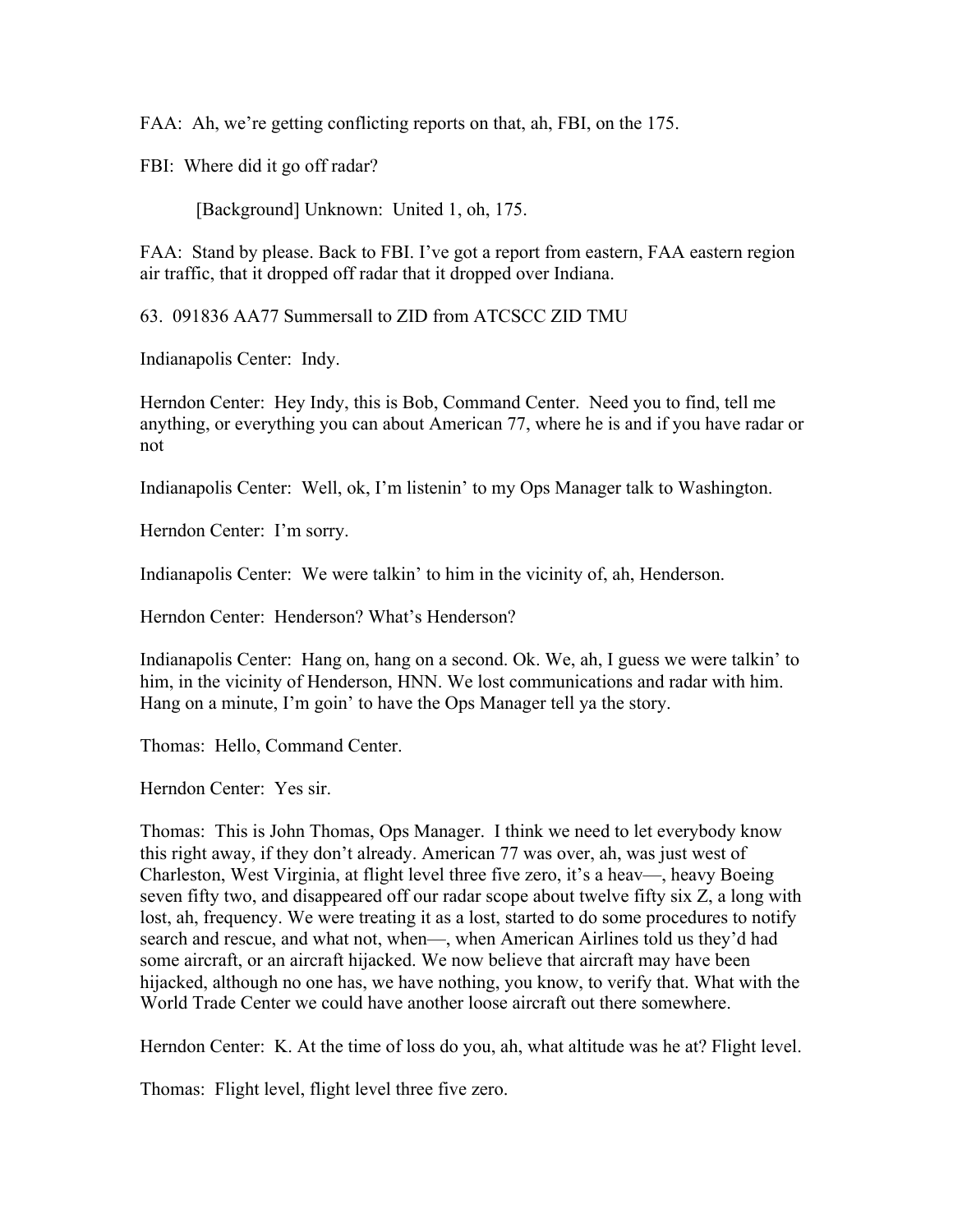Herndon Center: And he just, just lost primary, also?

Thomas: Lost all, yes lost, no primary, or ah that we could see. Course we couldn't, wouldn't necessarily be able to pick up a primary there anyway.

Herndon Center: I'm assuming then that you're, ah, doing what you can to do a primary read, re-track on him, if you can do that.

Thomas: Yes, sure.

Herndon Center: And then, ah, so at twelve fifty-six Zulu we lost front comm and radar. Any, ah, ELTs?

Thomas: No ELTs.

Herndon Center: Ah, um, ok, ah, any more information you get, I'd appreciate it, and I'll forward this immediately up to the NOM and everyone that's standin' up there.

Thomas: Thank you.

Herndon Center: Thank you, bye.

Thomas: Bye.

64. 093607 Gofer 06 Traffic to Site 757 Low Altitude

Regan National Tower Controller: Gofer zero six, traffic is eleven o'clock and five miles north bound, fast moving, type and altitude unknown.

Gofer 06: Gofer 06. We have the traffic in sight, twelve o'clock.

Regal National Tower Controller: Ah, you have the traffic, do you know what kind it is? Can you see?

Gofer 06: Looks live a seven fifty seven, sir.

Regan National Tower Controller: A seven fifty seven, can you estimate his altitude?

Gofer 06: Ah, looks like he's at low altitude right now, sir.

Regal National Tower Controller: Gofer eight six [sic], thank you.

65. 093641 Gofer 06 Vectored for Traffic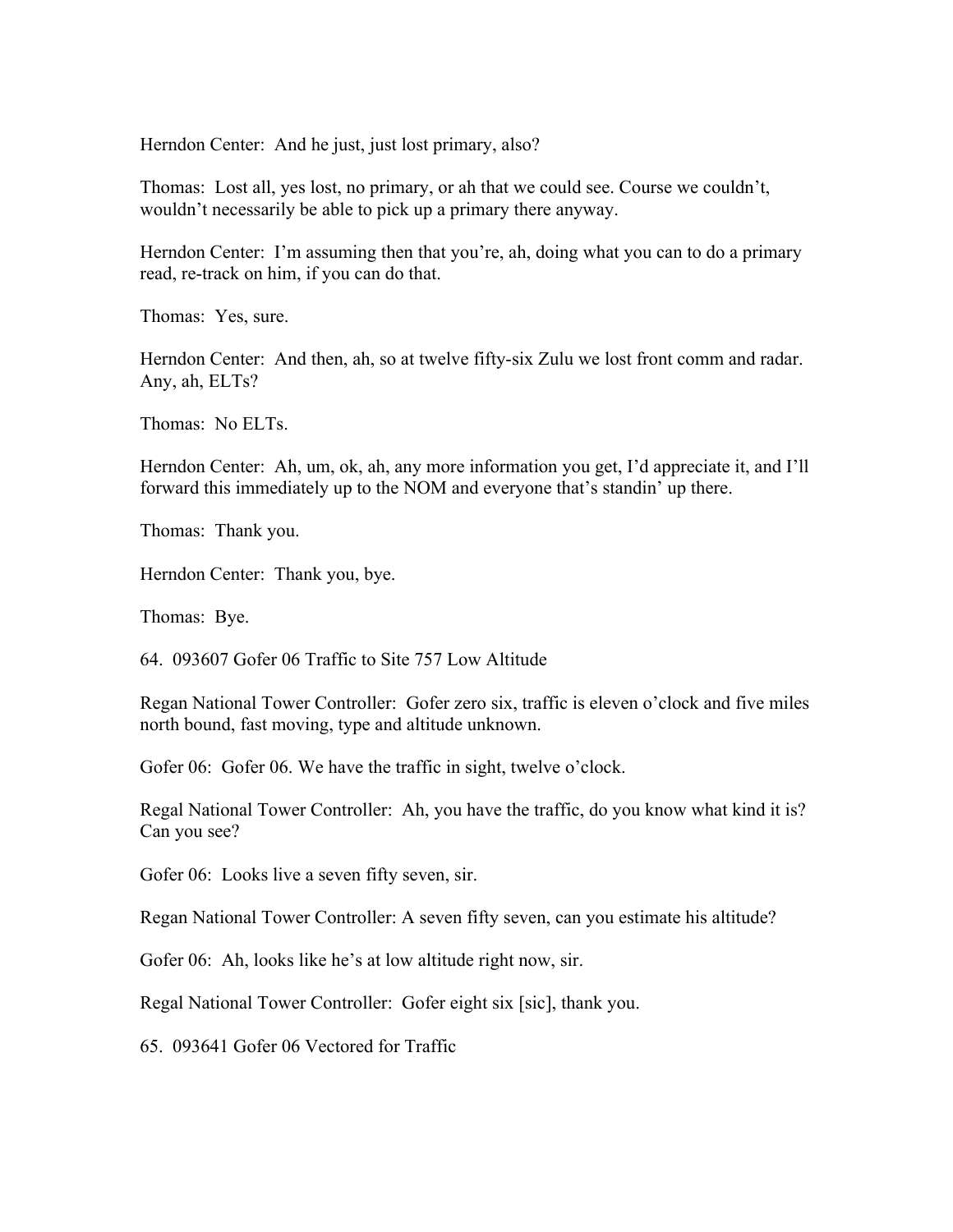Gofer 06: That, ah, traffic for Gofer zero six is still in a descent now, and, uh, looks like he's rolled out northeast bound.

Regan National Tower Controller: Alright. Thank You.

[Background] Unknown: Swan, swan, anyone?

Regan National Tower Controller: Gofer eight six [sic] climb and maintain, ah—

[Background] Unknown: You got a military?

Regan National Tower Controller: Yeah, stand by. Gofer eight six, turn right and follow the traffic please.

Regan National Tower Controller: Gofer eight six, turn right heading zero eight zero, we're gonna vector you for the traffic.

Gofer 06: Ok, zero eight zero, Gofer zero six (indistinct)

Regan National Tower Controller: Dulles, I'm keeping Gofer eight six, um, zero six with me for a while.

66. 093800 Gofer 06 Aircraft is Down

Gofer 06: And, uh, Washington, this is Gofer zero six.

Regan National Tower Controller: Gofer zero six, go ahead.

Gofer 06: Yes sir, that aircraft is down, he's in our twelve o'clock position, ah, look's like it's just to the northwest of the airfield at this time, sir.

Regan National Tower Controller: Gofer eight six, thank you. Descend and maintain two thousand.

Gofer 06: Ok.We are down to two thousand. And, uh, this is Gofer zero six, it looks like that aircraft crashed into the Pentagon, sir.

Regan National Tower Controller: Gofer eight six, Gofer zero six, thank you.

67. 093826 Gofer 06 ac Crashed into West Side Pentagon

Gofer 06: Understand you still want Gofer zero six to descend to two thousand sir.

Regan National Tower Controller: Gofer zero six, you can maintain three thousand and, ah, turn left heading two seven zero.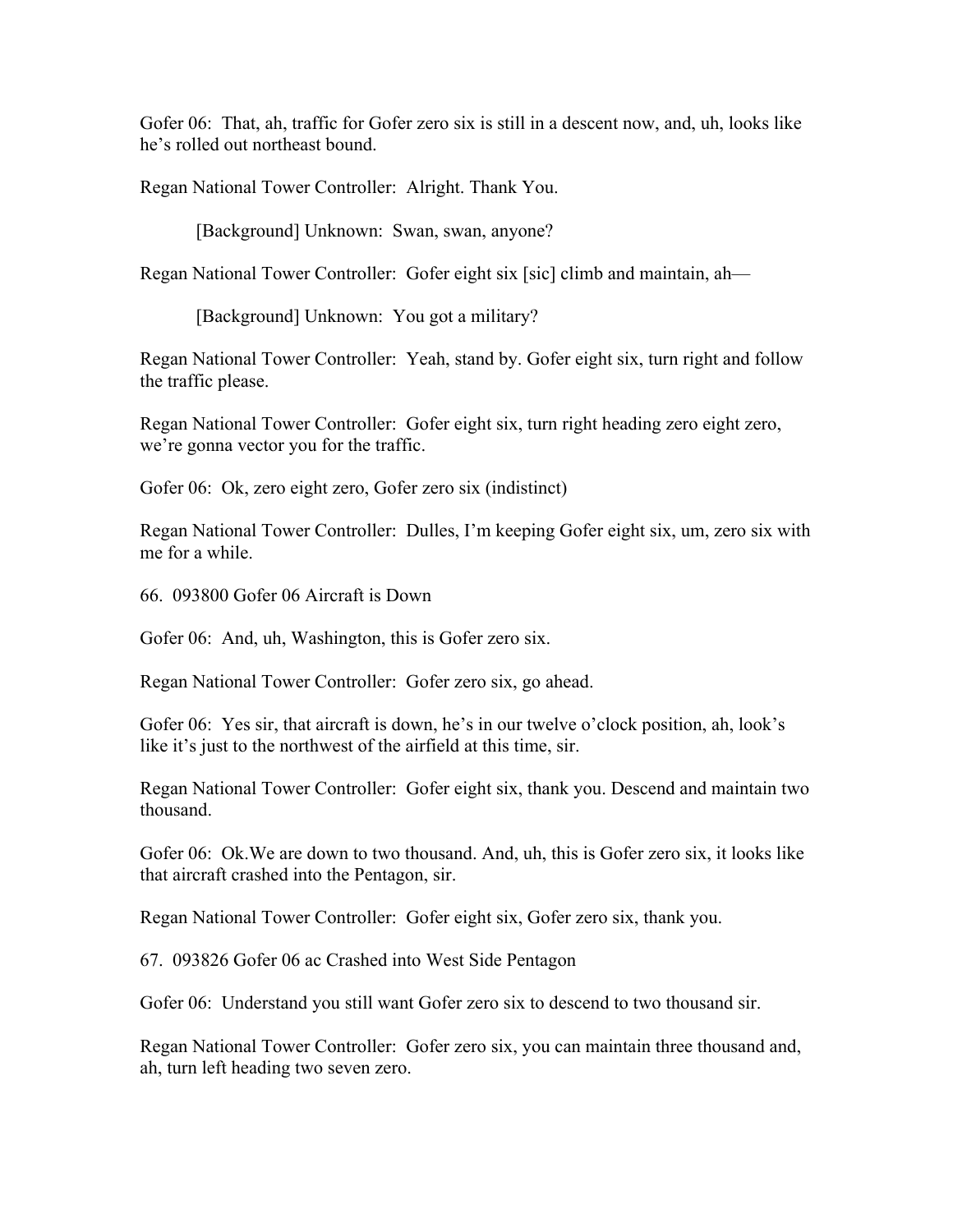Gofer 06: Ok. Left turn to two seven zero, Gofer zero six, ah, any chance we can circle around the Pentagon, sir, on our two seven zero turn.

Regan National Tower Controller: Gofer zero six, approved as requested.

Gofer 06: Gofer zero six.

Regan National Tower Controller: Gofer, ah, zero six, ok, they're asking if you would go ahead and move away now towards the west, two seventy heading and, ah, two thousand for now.

Gofer 06: Roger, we're climbing to three thousand sir and it looks like that aircraft has impacted the west side of the Pentagon.

Regan National Tower Controller: Alright. Thank you.

68. 092100 AA11 Scoggins Still Airborne3

Scoggins: Military, Boston Center, just had a report that American 11 is still in the air and its on its way towards heading towards Washington.

ID Tech: K. American 11 is still in the air?

Scoggins: Yes.

ID Tech: On its way towards Washington?

Scoggins: It was another, evidently, another aircraft that hit the tower, that's the latest report that we have.

ID Tech: Ok.

Scoggins: I'm gonna try and confirm an ID for you, but I would assume he's somewhere over, ah, either New Jersey or somewhere further south.

ID Tech: Ok, so, American 1 isn't the hijack at all then, right?

Scoggins: No, he is a hijack.

ID Tech: He, American 11, is a hijack.

Scoggins: Yes.

ID Tech: And he's on his way towards Washington?

Scoggins: Could be a third, it could be a third aircraft.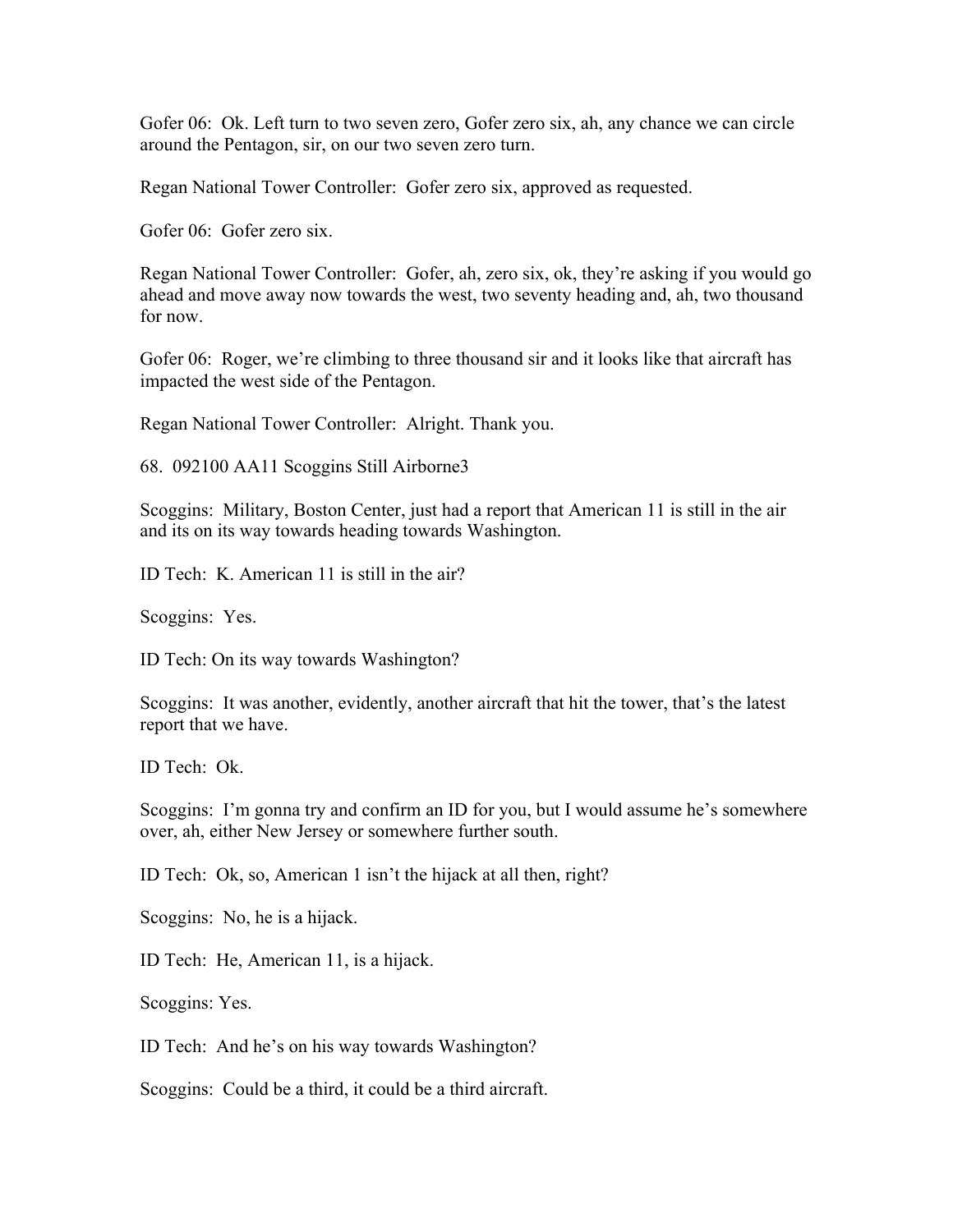69. 092140 Still Airborne Scramble Langley Tail Chase

[Background] Unknown: Ok, third aircraft hijacked, heading towards Washington.

Nasypany: Ok, ah, American Airlines is still airborne, 11, the first guy, he's heading toward Washington. OK, I think we need to scramble Langley right now and I'm, I'm gonna take the fighters from Otis and try to chase this guy down if I can find him.

Nasypany: Yeah

Nasypany: You sure?

Nasypany: Ok, he's heading towards Langley, or I should say Washington. American 11, the original guy, he's still airborne. We're still (indistinct) gettin' a—

Nasypany: We're gettin' a position. Got a position?

[Background] Unknown: (Indistinct) got a hijack real world, gotta go.

Nasypany: Ok.

Nasypany: Foxy, scramble Langley. Head 'em toward the Washington area.

Fox: Roger that.

Nasypany: Could be American—

[Background] Unknown: Hold on a second.

Nasypany: We're tryin' to get a code on this guy right now. We do have a tail number. It's  $a$ —

Nasypany: Uhooh, we are, it's ah, uuuuh, what was the tail number?

[Background] Unknown: Panta four five four six.

Sr. ID Tech: November three three four alpha alpha.

Nasypany: November three three four alpha alpha. If we can find him. We, we're gettin', we're tryin' to get, we're tryin' to get the modes, tryin' to get the position on this guy. So, (indistinct) then we'll run on him.

Nasypany: Yep. Ok. Bye.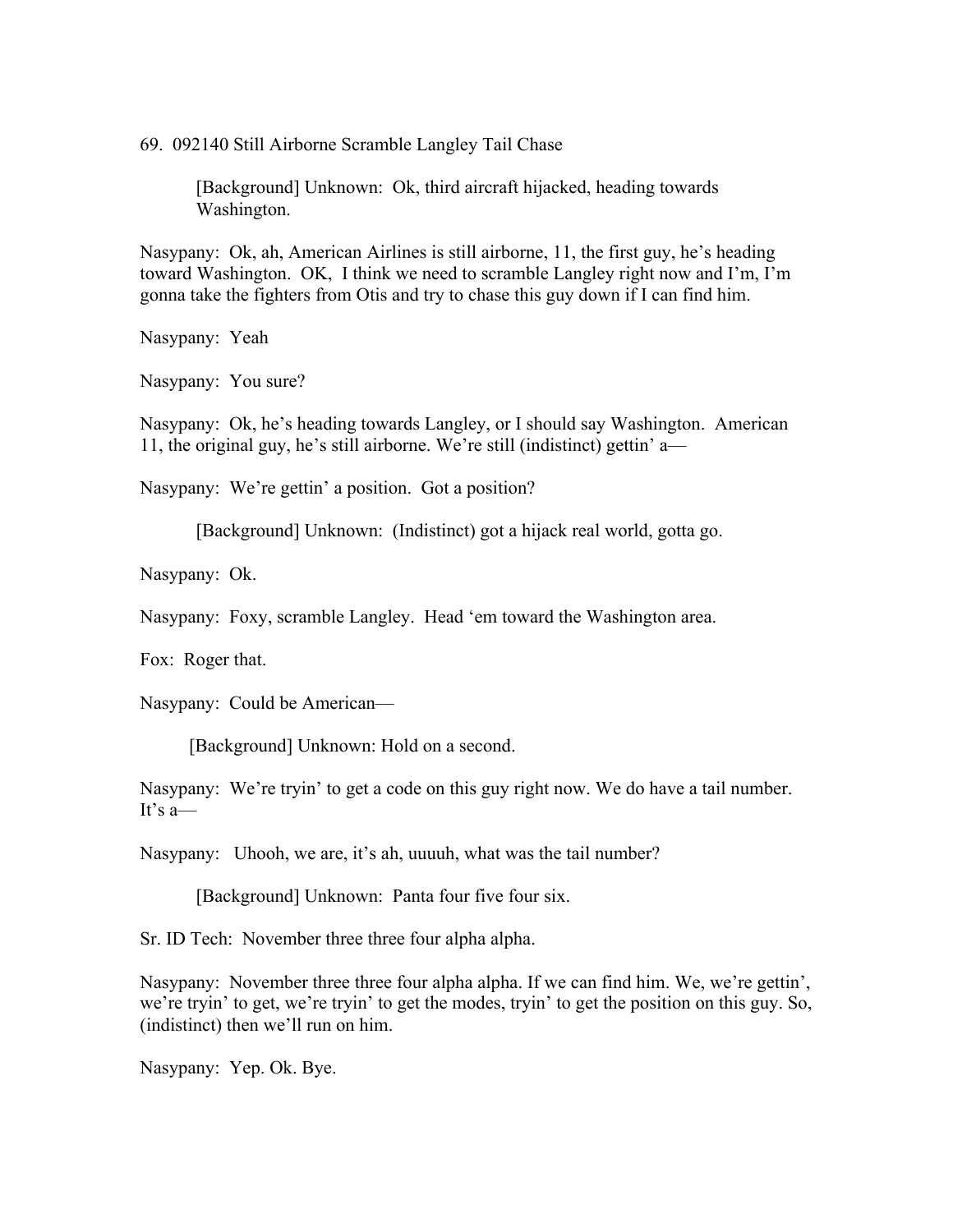[Background] Unknown: Ok.

70. 092427 NEADS BC Update Forget Tail Chase

Nasypany: Ok, right now what we're running with out there is two by zero by two by guns for Langley, two gan— and two, ah, two tanks. Ok. Also, we have the Panta four five four six, zero by ten by two by guns, three tanks. Let me give you another head—

[Background] Unknown: Try and get into a tail chase with this American one one headed toward Washington, if we can find him.

Nasypany: Three tanks, affirmative. Plus I have, ah, more stuff available if I need it from the SOF there. Also, I have a tanker, a Maine 85.

Nasypany: Ok you got the tanker, I have additional tankers out of McGuire, KC 10s. Team call sign, I'm not sure on the, ah, numbers, two two and two three. Two KC 10s. I'm sticking 'em in ah Whiskey107. Yeah, and did you get the word that Langley got scrambled.

[Background] Unknown: Go ahead, sir.

Nasypany: Yes

Background: OK, we couldn't find the position on the airplane

Nasypany:: They just got scrambled about, ah, two minutes ago. No, that's Ok.

[Background] Unknown: FO. FO says forget the tail chase, even though we couldn't find him.

Nasypany: Yeah, great, that's great.

71. 092847 AA11 ID Summary call to Unknown

ID Tech: Hi, this is Huntress calling, umm, I was told to give you a buzz for our, our Mission Crew Commander. Any information? I guess three aircraft out of Boston are missing and apparently two of them have hit the World Trade Center and one is enroute to Washington, did you get that information?

ID Tech: Yeah.

ID Tech: American one one is not the aircraft that crashed, it is still airborne, did you get that information?

ID Tech: That's what we just found out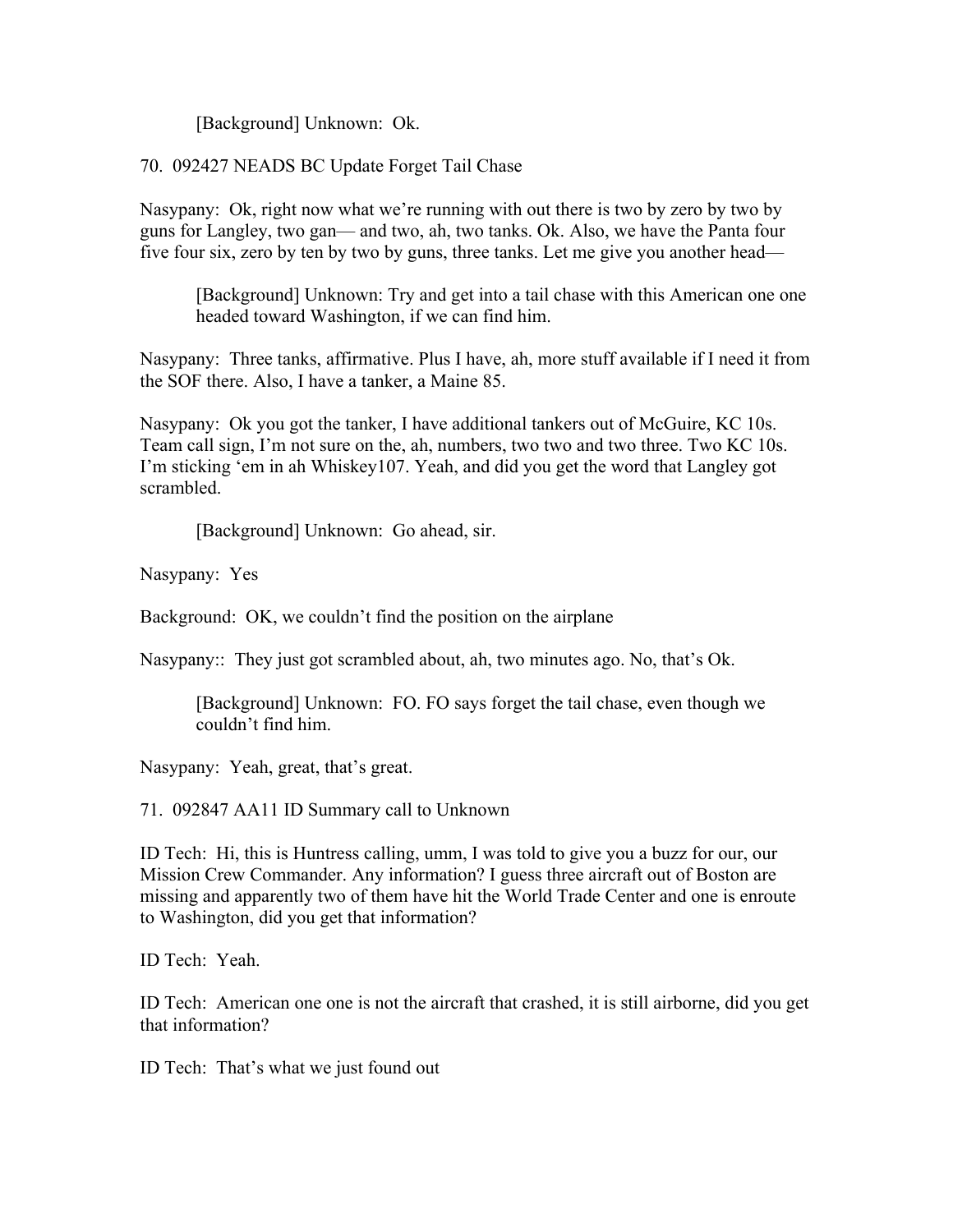ID Tech: We don't know where it is though, it's headed toward Washington, was the last known information.

Sr. ID Tech: Washington better get on the loop.

ID Tech: Right, and I don't know but somebody's gotta get the President goin'. This is not good.

[Background] Sr. ID Tech: They'd better start looking for this guy.

ID Tech: Ah, yeah, we just hung up. I'm not goin' to say too much right now, but, ah, I wanted to give you a heads up. Ah, do you have any information though where American one one is, or anything?

Sr. ID Tech: See this guy, they, Boston is the only one givin' us any kinds of decent, freaking input.

ID Tech: Just want to, just want to say one more thing, too, ah, Washington, I don't know if they don't think this is serious, or not, but they are not, unless they hear from like the centers. If you could give them a heads up and let them know that this is—

ID Tech: Washington Center, they're not really, not at all, ok sir?

Sr. ID Tech: We've got to get a point out on that American Airlines.

[Background] Unknown: We do, we've got it on Langley scrambled.

ID Tech: Boston is calling Washington right now.

Sr. ID Tech: They got him?

[Background] Unknown: I don't know if he's on him yet, but Langley is scrambled to intercept (indistinct) and headed for Washington (indistinct) the fighters over (indistinct)

ID Tech: (Indistinct) I just talked to them.

Sr. ID Tech: And I'd have the President airborne, wherever.

Sr. ID Tech: What's up?

ID Tech: Uh, Boston has no clue where they are and he's goin' let Washington Center know that this is very serious.

Sr. ID Tech: Good.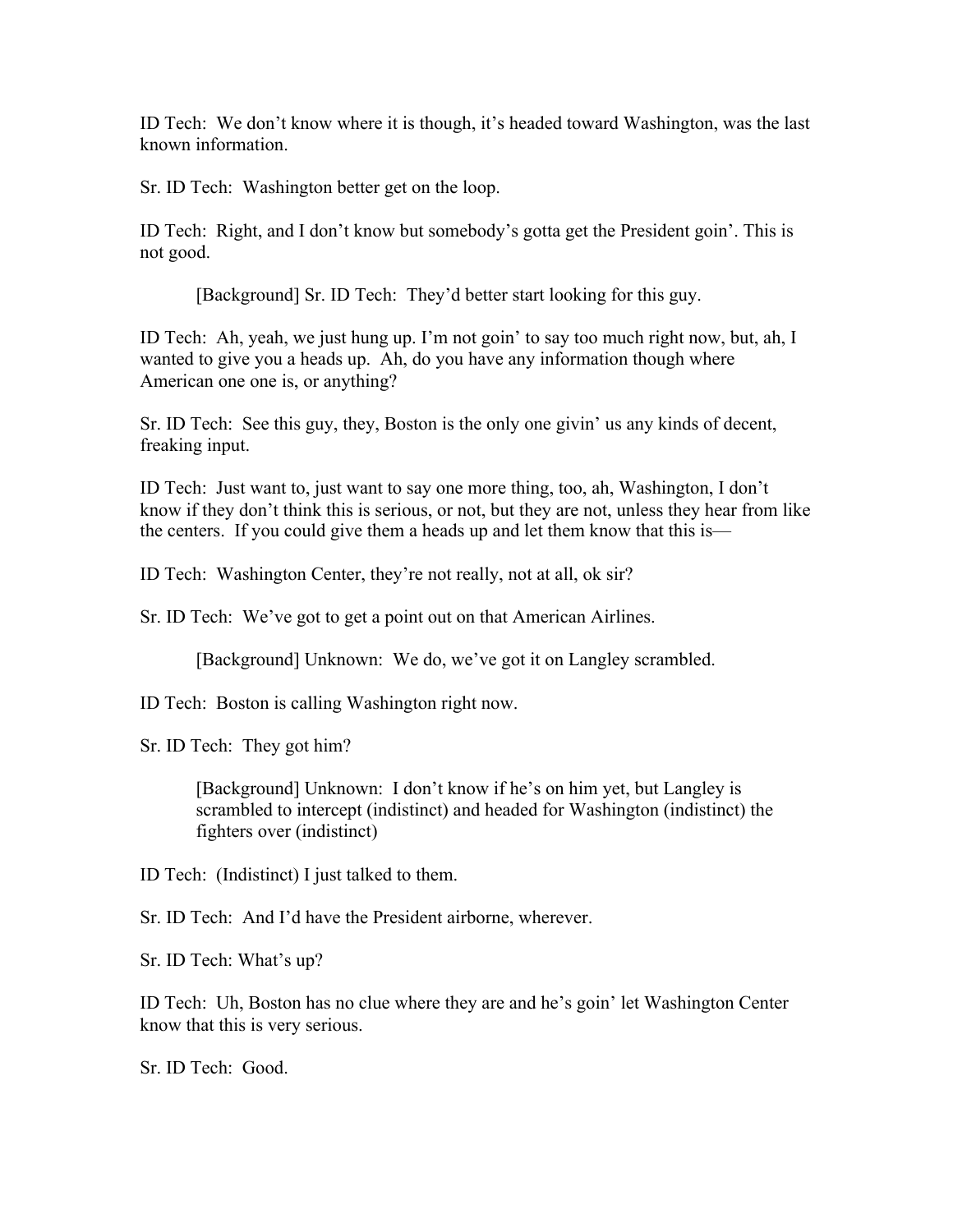ID Tech: (Indistinct).

Sr. ID Tech: Yeah, fuckin'—

ID Tech: So.

Sr. ID Tech: Hey—

[Background] Unknown: American Airlines headed toward DC (indistinct)

ID Tech: I do, I lat long—

Sr. ID Tech: Hey, anybody good at math? Take a lat, last lat long and they were doin' two hundred and ninety knots.

ID Tech: Did you get the third call sign?

Sr. ID Tech: Headed toward Washington.

Sr. ID Tech: The Z point that was the American Airlines one.

Sr. ID Tech: No, our first our first Z point, yeah, that was the American Airlines, that was our lat long on him.

[Dial tone]

72. 093212 AA11 AA77 ID Summary ZDC loss of AA77

ID Tech: Open line.

ID Tech: Huntress ID, unsecure line.

Washington Center: Huntress ID, this is Washington Center, the Operations Manager, ah—

ID Tech: Go ahead sir.

Washington Center: Ok, I guess you'd called here a couple of times, you never talked to me, but if there's anything you need, or anything I can help you with, let, let me know what it is right now please.

ID Tech: Ok, ah, do you want me to let you know what we have going on, sir?

Washington Center: I would, yes, well I have a pretty good idea, but yes.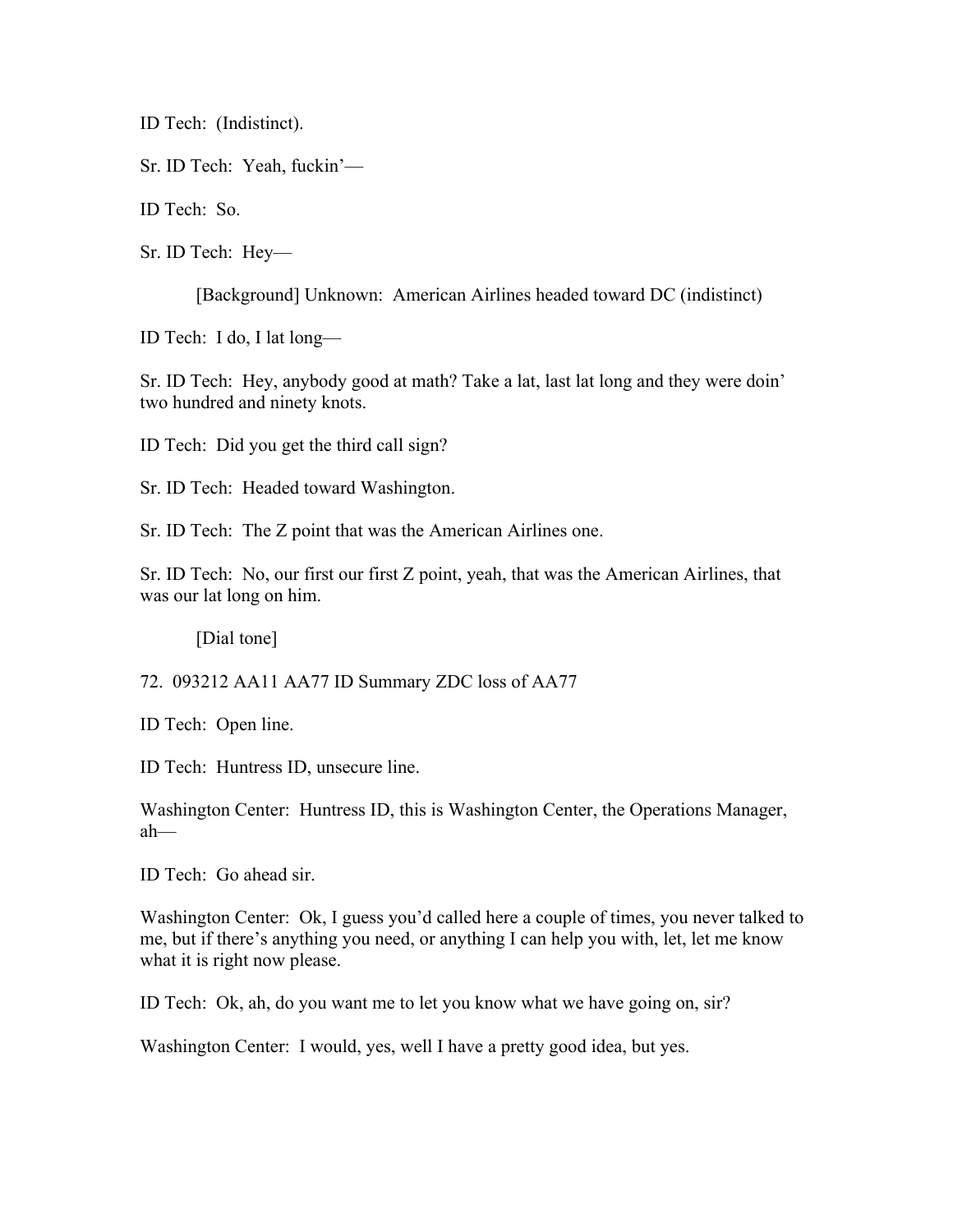ID Tech: Ok, there are three aircraft missing out of Boston. We spoke to Boston, and they said they're not sure of the third aircraft call sign but they do have two, one of them is United one seven five.

Washington Center: Uh huh.

ID Tech: And one is American one one. They thought that the American one one was the aircraft that crashed into the World Trade Center with the United one seven five. However, American one one is not the aircraft that crashed. He said the pilot on American one one was talking to him, having a rough time telling him what's going on, there was threats in the cockpit being made. This was the initial, ah, hijack information that we got, American one one, it's a seven sixty seven, from Boston to Los Angeles. Proposed route he was headed towards JFK at the time that they lost contact, but that was not the aircraft headed ah into the World Trade Center, that hit it.

Washington Center: Ok.

ID Tech: What Boston's saying, he, the last known, and I'm not sure where we heard it, through the grapevine, people calling, is that American one one was headed toward Washington, and that's the only thing.

Washington Center: Was headed toward where?

ID Tech: Washington.

Washington Center: Ok.

ID Tech: So, your AOR, and I just wanted to give you a heads up.

Washington Center: Ok, now—

ID Tech: The last—

Washington Center: Ok. Go ahead.

ID Tech: The last lat long that we had, primary target only, was four zero three eight north, zero seven four zero three west on American one one.

Washington Center: Ok.

ID Tech: But again, remember nothing has been confirmed as far as which aircraft have hit the World Trade Center but the other one we have is information headed towards Washington.

Washington Center: Ok, now let me tell you this; I, we've been lookin', we also lost American 77.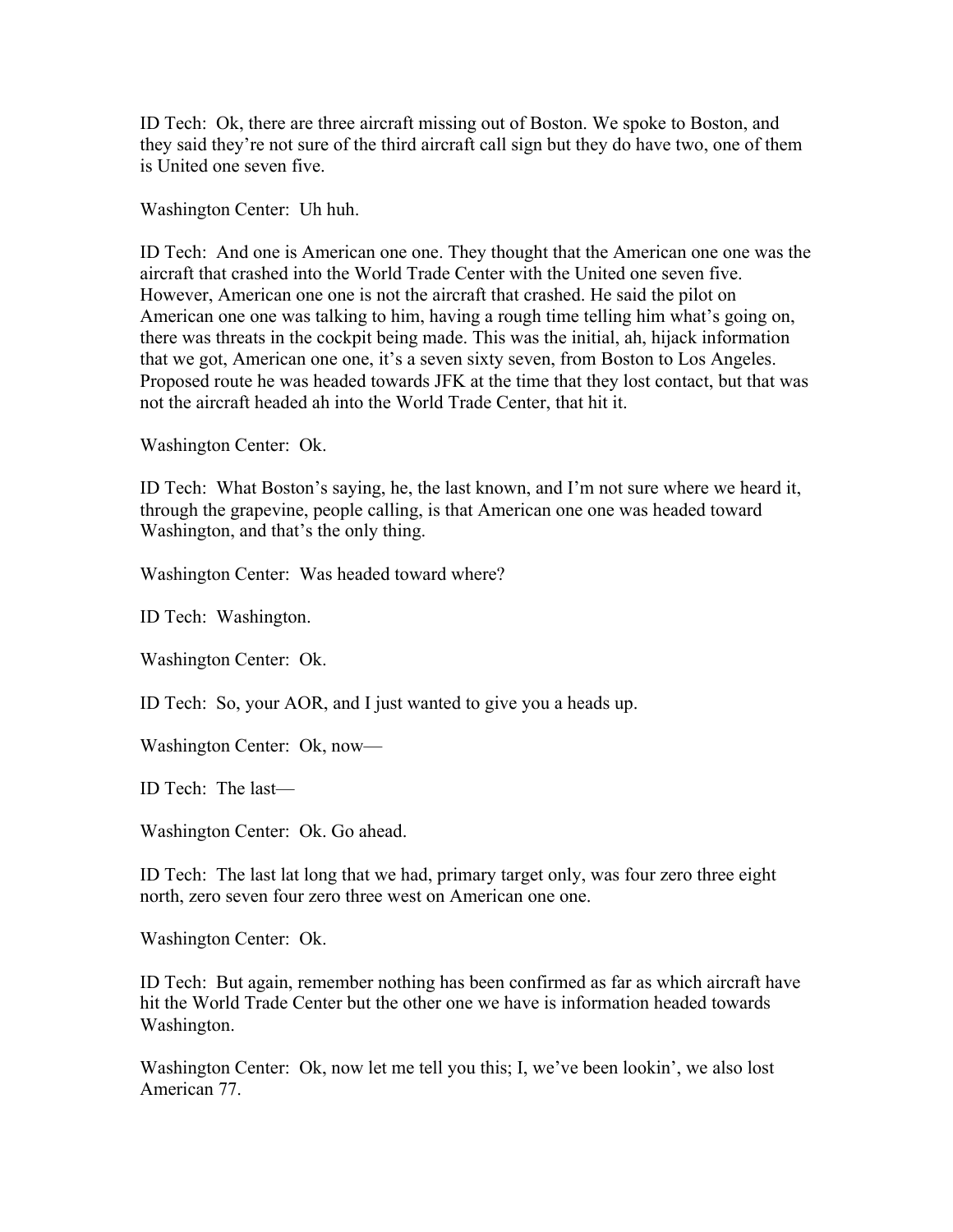ID Tech: American 77.

Sr. ID Tech: Ok, American 77 lost.

ID Tech: Where was he proposed to head, sir?

Washington Center: Excuse me.

ID Tech: Where was he proposed to head?

Sr. ID Tech: American 77.

Washington Center: Ok, he was going to LA also.

Sr. ID Tech: He was goin' to LA.

ID Tech: He was goin' to LA.

Washington Center: Now, uh—

ID Tech: From where, sir?

Washington Center: Ah, I think he was from Boston, also.

Sr. ID Tech: Boston to LA.

Washington Center: Now let me tell you this story here. Ah, Indy, Indianapolis Center was workin' this guy—

ID Tech: What guy?

Washington Center: American 77.

ID Tech: Ok.

Washington Center: At flight level three five zero, however—

[Background] Sr. ID Tech: (Indistinct).

Washington Center: They lost radar with him, they lost contact with him, they lost everything and they don't have any idea where he is or what happened. So what we've done at the round—surrounding centers here is to tell everyone to look out for limited codes, primary targets or whatever the case may be.

ID Tech: Ok.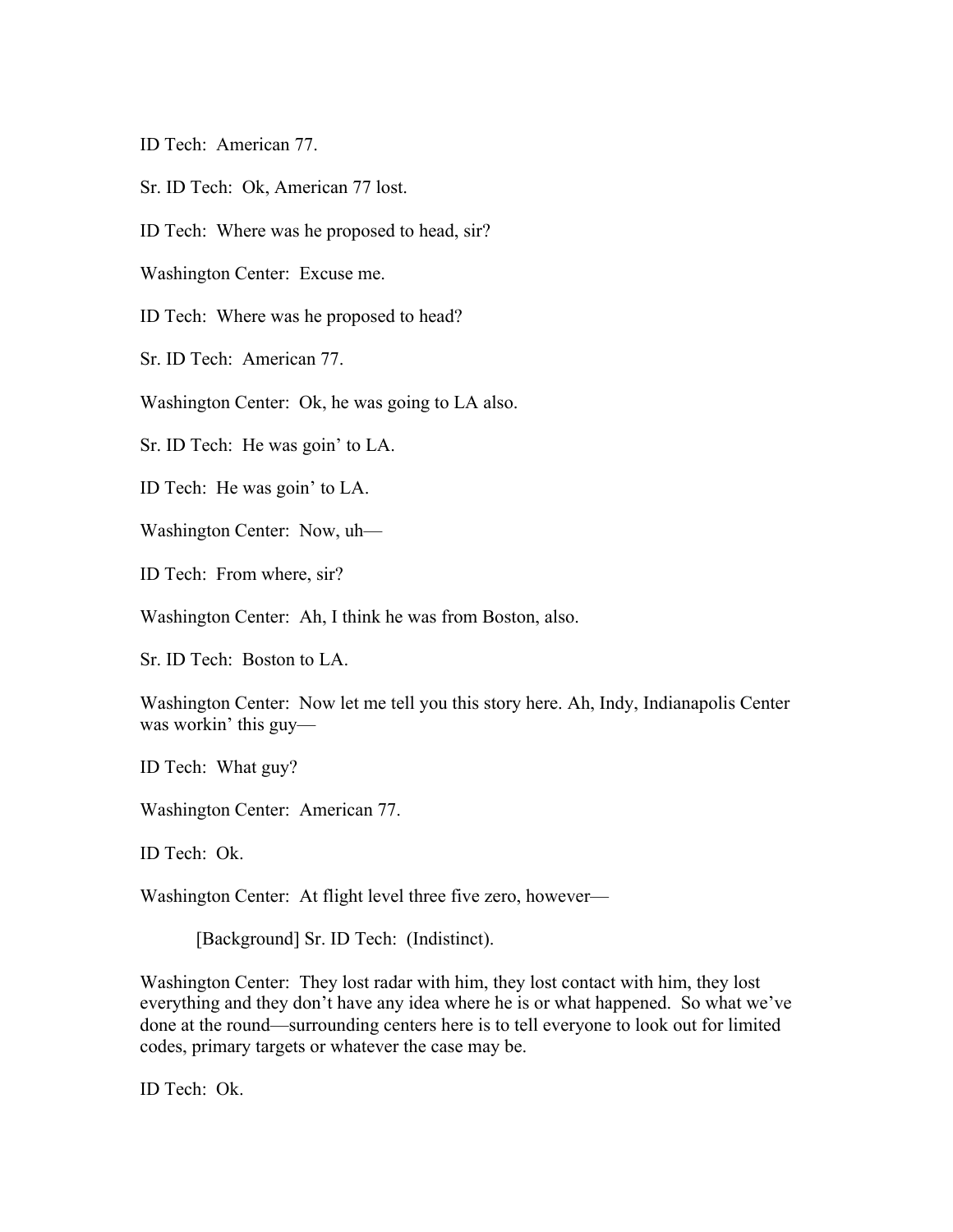Washington Center: And that was the last time, that was about fifteen minutes ago, since I talked to the Indianapolis Center, ah, Operations Manager

ID Tech: Do you have a type aircraft sir?

Washington Center: That was a seven sixty seven I believe.

Sr. ID Tech: Seven sixty seven.

ID Tech: Ok, and, ah, right, so I don't call Indianapolis unless I have to—

Washington Center: Somebody else is talking. I'm sorry. I can't hear you in background.

ID Tech: Umm, all I need is the lat long, last known position of the seven sixty seven.

Washington Center: Well I don't know, that was Bos— that was Indy Center. But they said somewhere, it was, last time I talked to 'em they said that it was East of York, and I don't even know what state that is.

ID Tech: Ok, sir, well I'm goin' to go ahead and just give them a call.

Washington Center: Ok.

ID Tech: Thank you, sir.

Washington Center: Thanks.

73. 093536 AA77 Scoggins VFR 6 Miles

ID Tech: Huntress ID, Sgt (indistinct) how can I help you?

Scoggins: Our latest report the aircraft VFR six miles southeast of the White House.

ID Tech: Six miles southeast of the White House?

Scoggins: Yep. East. He's moving away.

ID Tech: Southeast of the White House?

Scoggins: Aircraft is moving away.

ID Tech: He's moving away from the White House?

Scoggins: Yeah.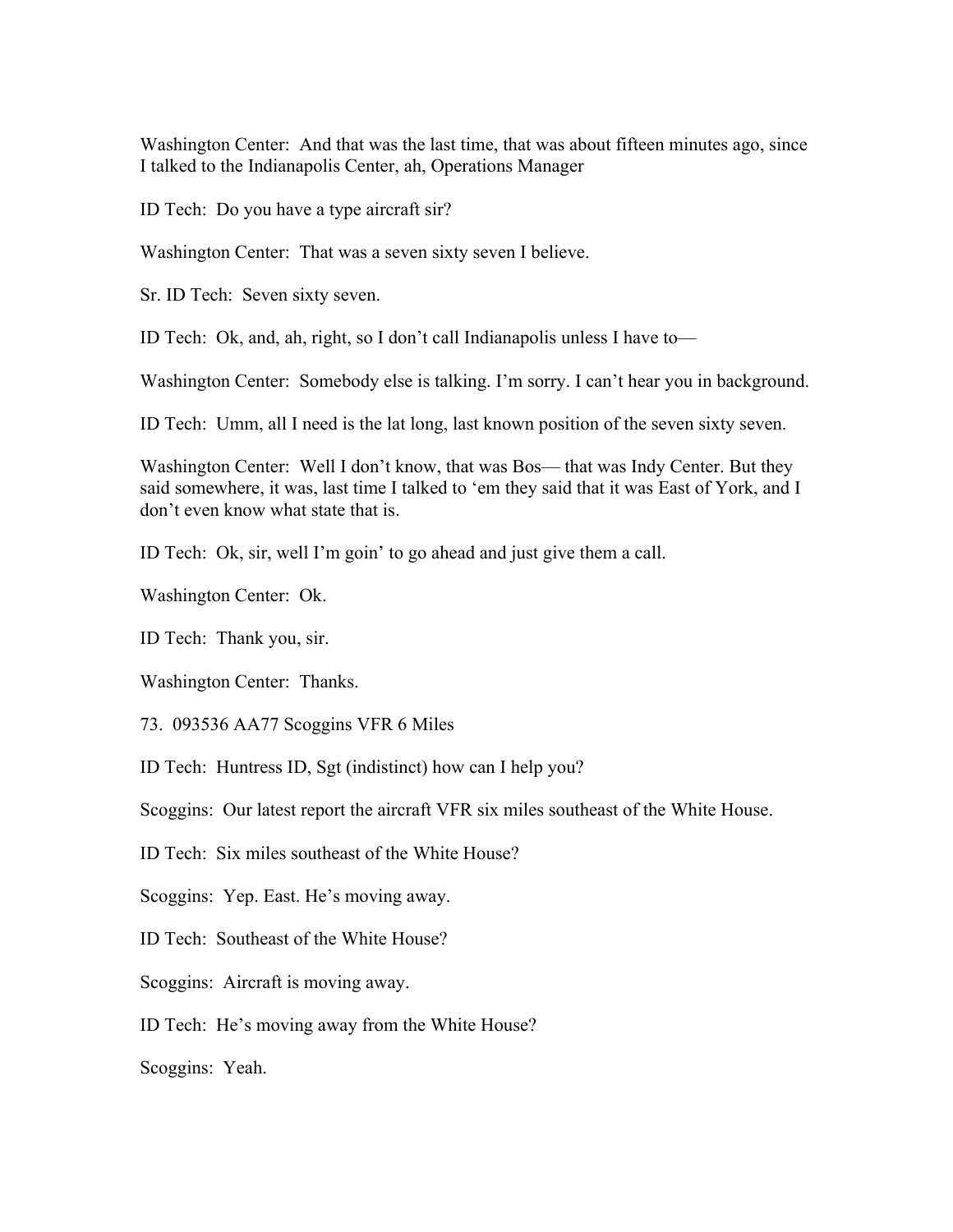ID Tech: Ok, but, what, he was a DVFR?

Scoggins: We believe just, we just know it's a VFR aircraft, we're not sure who he is, ah, if you want to hold on a second. We got—

ID Tech: Ok, copy.

Scoggins: We have people down there lookin'.

ID Tech: Ok, copy.

Scoggins: Where was that position?

Scoggins: Six, six southwest, six southwest of the White House deviating away.

ID Tech: Deviating away, you don't have a type aircraft, you don't know who he is?

Scoggins: Nothing, nothing.

ID Tech: It's a DVFR?

Scoggins: We're in Boston, so I have no clue. Hopefully someone in Washington would have a better, information for you.

ID Tech: Ok.

Scoggins: Is this a good number to keep calling?

ID Tech: Yeah. This is a great number to keep calling.

Scoggins: Ok, all right.

ID Tech: Washington, Ok. So it's six miles. You guys have him primary target only?

Scoggins: We just have a telcon. We don't have any target at all up here, we're just on a telcon. We just heard that and wanted to make sure you got that information.

ID Tech: Ok, can you do me a favor and go ahead and fill, uh, Bo— umm Washington in on this?

Scoggins: I'll try and give 'em a call. I don't have a number for them.

ID Tech: Ok, I'll give you a good number, then. Washington's number is, nine

Scoggins: What is it?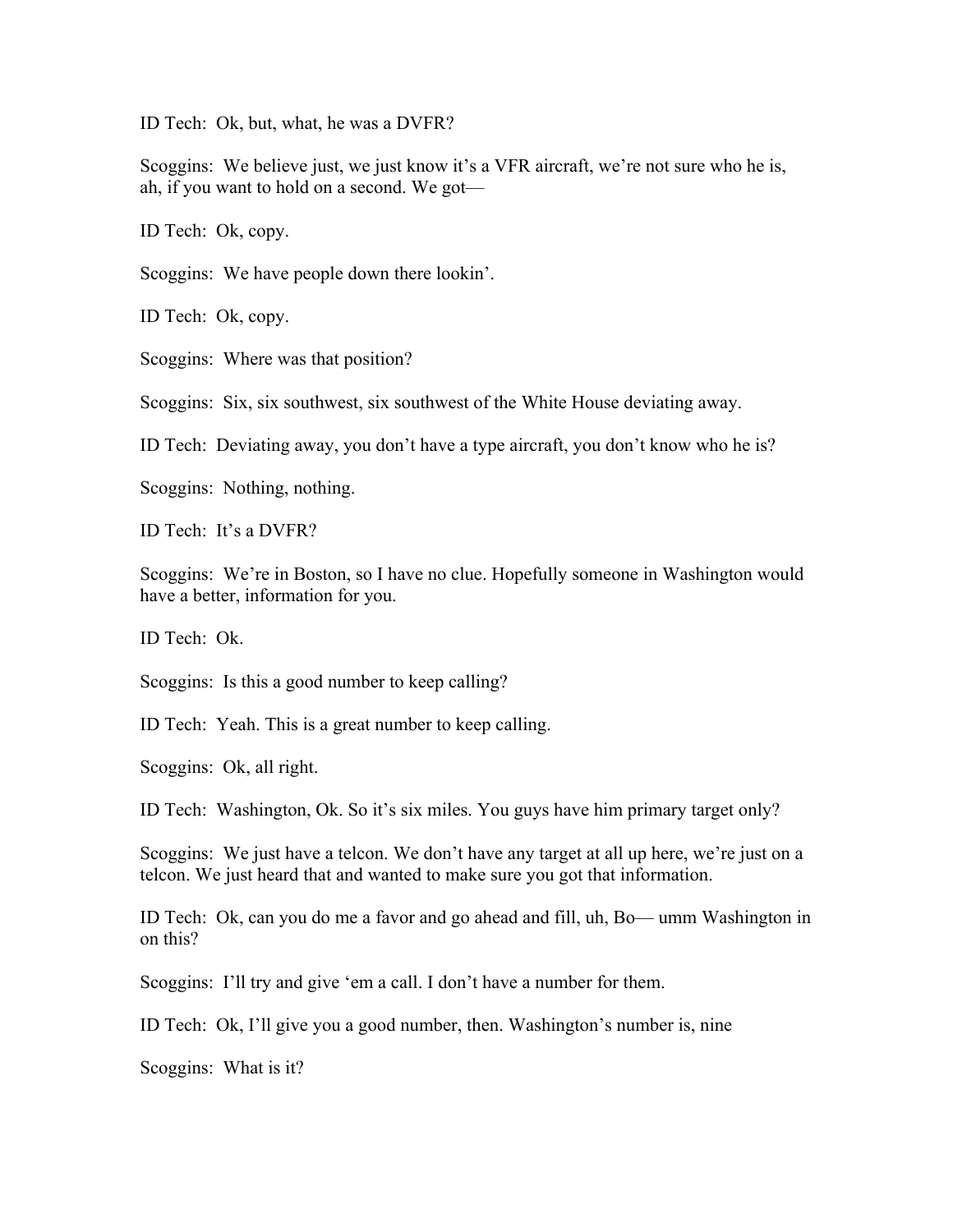ID Tech: Ok, the number DSN is xxx-xx

Scoggins: And what was New York's?

ID Tech: New York number that we've got for them is ah, x-xxx

Scoggins: Oh, so you don't have a DSN?

ID Tech: No, I don't have a DSN for New York, we have a shout line.

Scoggins: Ok, I have that already.

ID Tech: Ok.

Scoggins: They do have a DSN, I just don't (indistinct).

ID Tech: (Indistinct) on the DVFR, sir, that was six miles?

Scoggins: No, no information at all. You would be better talking with Washington.

ID Tech: I'm sorry, sir, is it a deviating aircraft or is it a DVFR?

Scoggins: Ok, that's what you have?

ID Tech: No, no sir, on the one that was six miles southeast of the White House?

Scoggins: Yeah, southwest.

ID Tech: Southwest?

Scoggins: Yeah, southwest.

ID Tech: Ok, southwest of the White House. Was he a DVFR? Or you don't have any codes on it, but was he an actual deviating aircraft?

Scoggins: We believe, he, I guess, yes, they believe now he was a deviating aircraft.

ID Tech: (Indistinct) believe that he is a deviating aircraft.

Scoggins: Yeah.

ID Tech: Ok, copy.

Scoggins: You'd get more out of Washington than you would from me.

ID Tech: Ok, copy.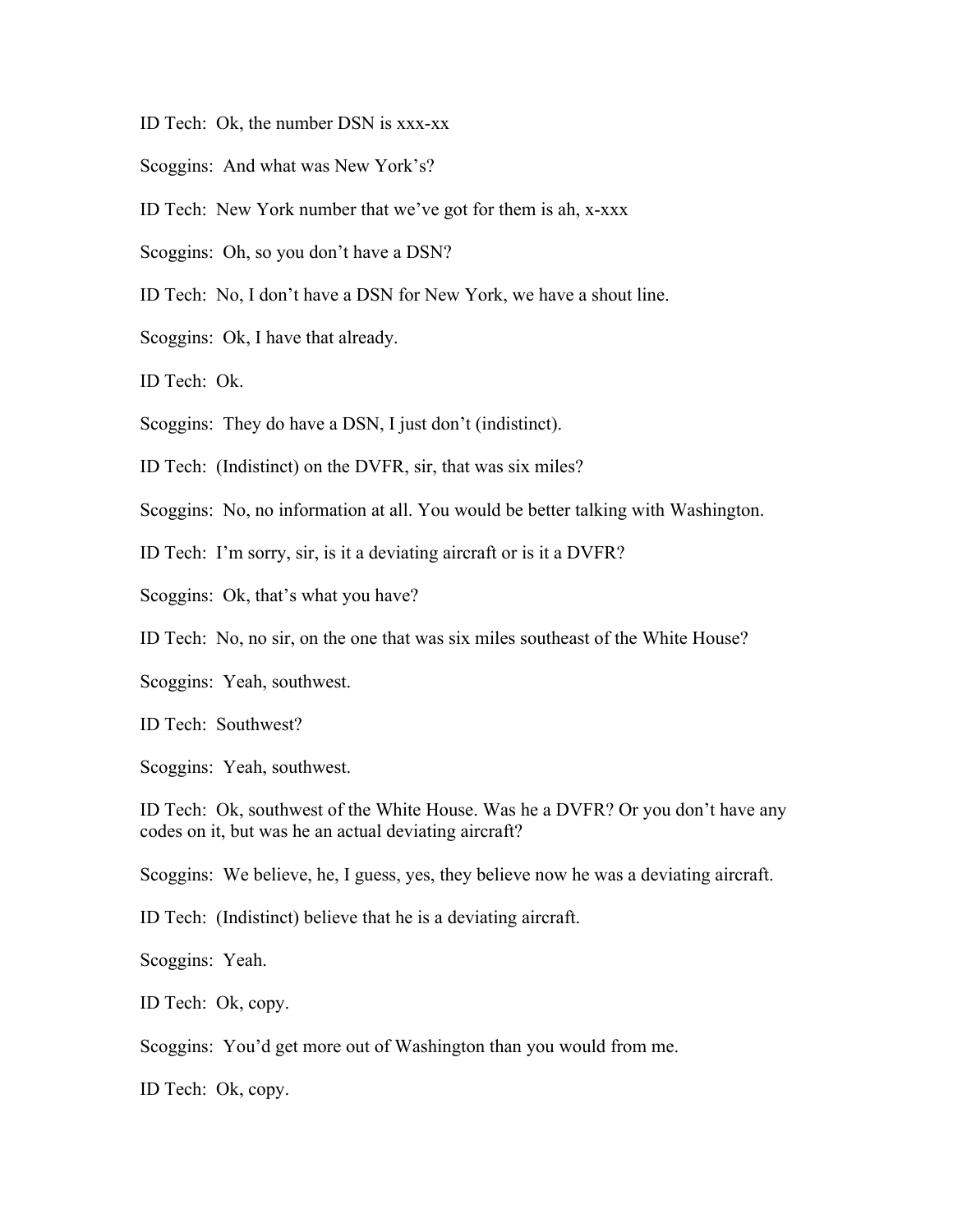Scoggins: Ok.

ID Tech: Copy.

Scoggins: I'm just passing information.

ID Tech: Ok.

74. 093836 AA77 ID call to ZDC Boston Space Don't Know Anything

Washington Center: Washington.

ID Tech: Washington, Huntress, ah, Boston just called us. They said they had information about some aircraft that was six miles southwest of the White House that appeared to be deviating.

Washington Center: Boston does?

ID Tech: Boston called and said that I'd have to get the information from you on it. They don't have a call sign for the aircraft. They don't have any codes for the aircraft. They just know that there's one that was six miles southwest of the White House.

Washington Center: Ok, well Boston's airspace doesn't even come close to that, I don't know how they got that information, but ah, we don't— hey— Ok, we, we don't know anything about that.

ID Tech: Ok, you don't know anything about that.

Washington Center: No, we do not and it's probably just a rumor, but ah, you might want to call ah, ah, National or Andrews somebody, somewhere like that and find out, but we don't any thing about that.

ID Tech: Copy thanks.

Washington Center: Ok, Bye.

ID Tech: Bye.

75. 093621 Langley DirectDC AFIO Monster Mash

Nasypany: Near the White House, Jesus, Fox.

Unknown: That came from Boston?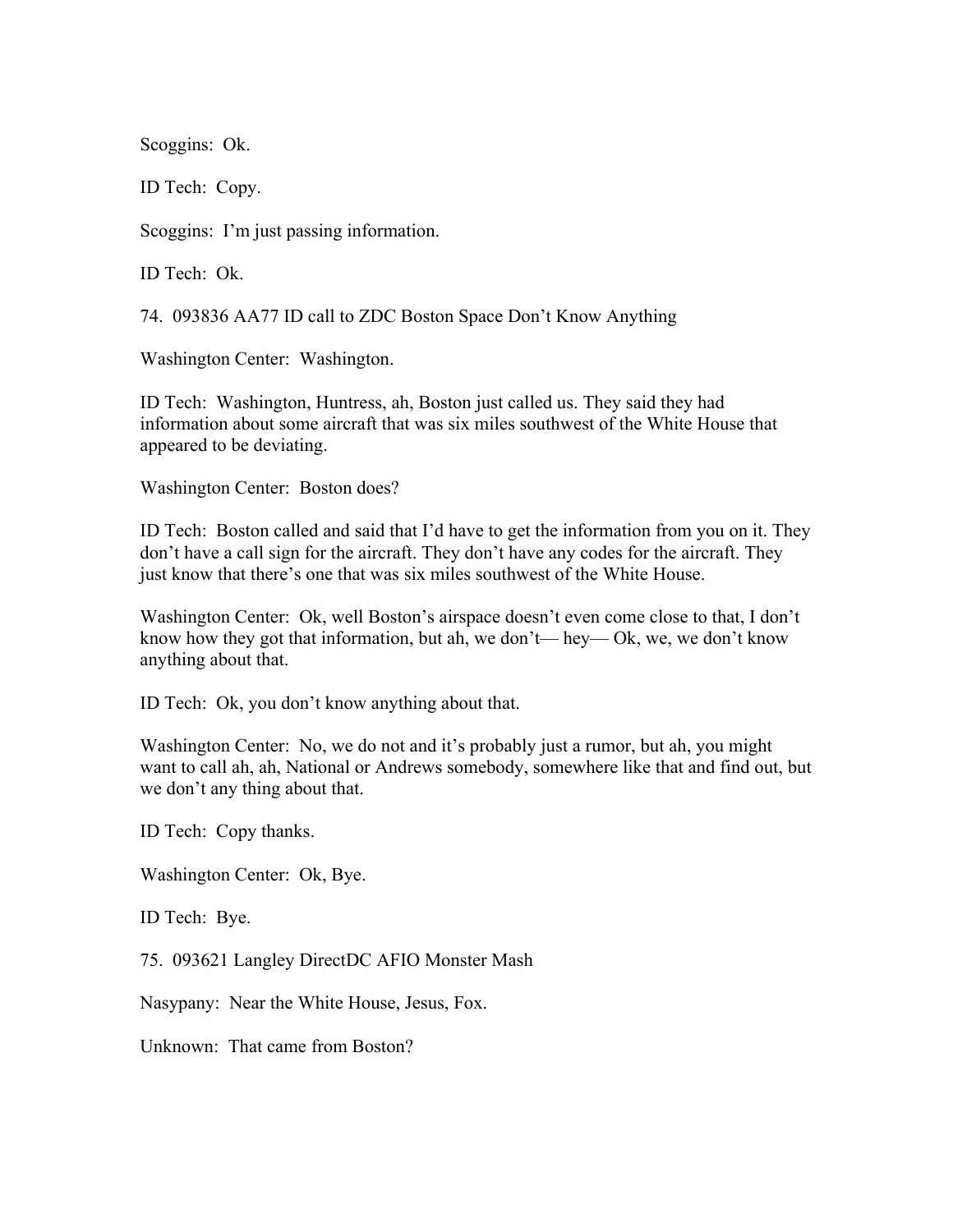SGT Huckabone: We're goin' to turn and burn and crank it up, ok, here we go, this is what we're gonna do here.

Nasypany: Sir, we've got an aircraft (indistinct) east of the White House right now.

SGT Huckabone: The monster mash.

Nasypany: Ok.

Unknown: What happened?

Unknown: From FAA?

Unknown: Is that airline right now?

Nasypany: Run 'em.

Radio transmission: Team two one, do you us want relay?

Nasypany: Authorizing AFIO, right now? You want to authorize it?

Background: I can't get through.

Radio transmission: Yeah, we're hearing him loud and clear

Unknown: What're we doin'?

Background: Goin' direct DC with our guys

Nasypany: AFIO?

[Background] Unknown: (Indistinct) him right now.

76. 0939 MCC Windows Break Push Back

Nasypany: Ok, (indistinct), if need be. I don't care how many windows you break.

Unknown: Langley had them (indistinct) in three eight six.

Nasypany: Why'd they go up there?

Unknown: Because Giant Killer sent them out there.

Nasypany: God damn it.

Nasypany: Ok. Pat, push 'em back.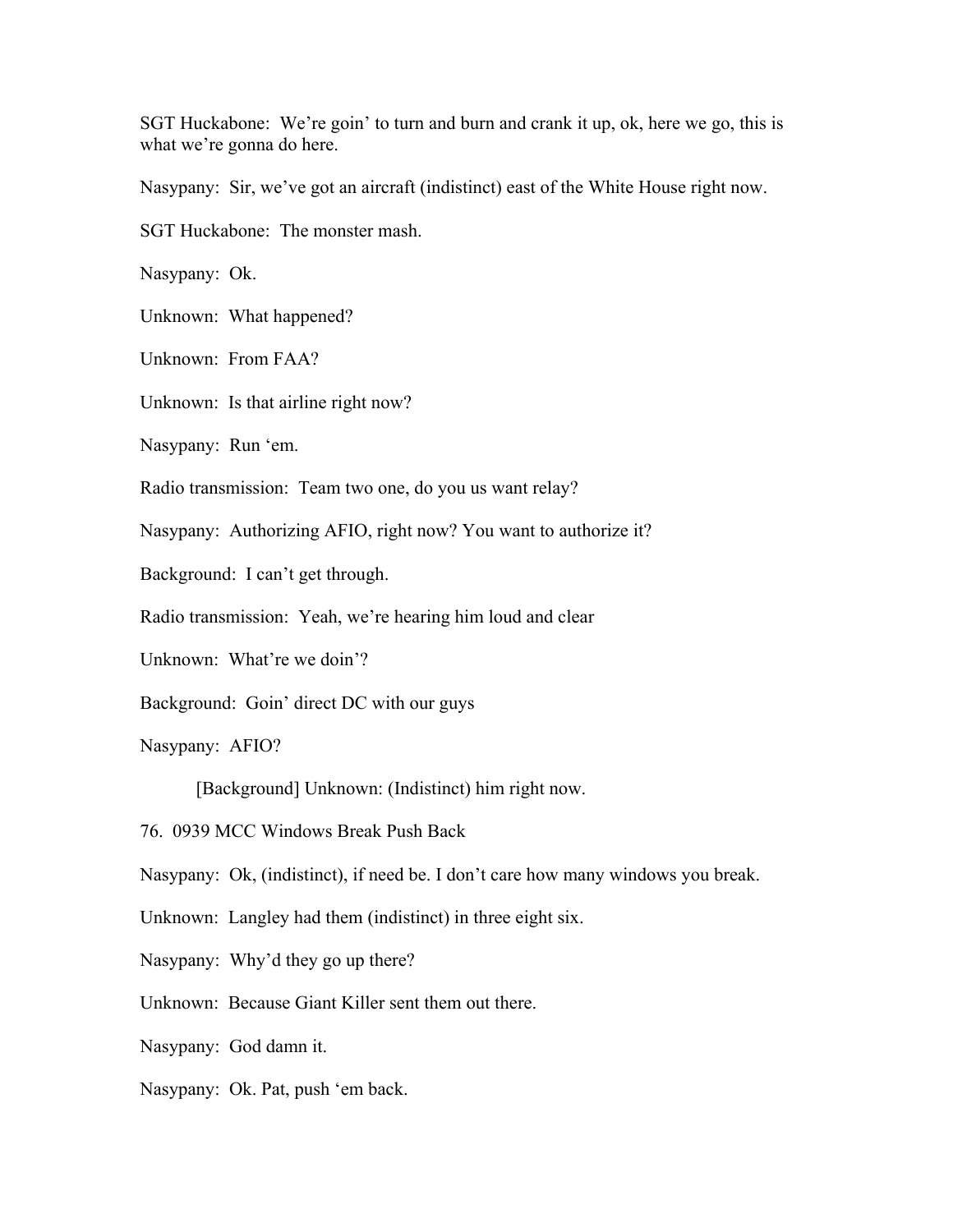## 77. 132230 (092330) Langley Scramble Norfolk Tower

Klaxon sounds

Huntress: Langley Command Post.

Langley Command Post: Langley Command Post on.

Powell: Alright, this is Huntress with an active air defense scramble for Quit two five and two six, I repeat an active air defense scramble for Quit 25, 26. Scramble immediately, time one three two four, authenticate, bravo x-ray, scramble on a heading of zero one zero, flight level two niner zero. Contact Huntress on frequency two three four decimal six and back up three six four decimal two. Do all parties acknowledge with initials, Langley Command Post?

Langley Tower: (Indistinct).

Langley Command Post: Command Post.

Unknown: (Indistinct).

Powell: Three six four decimal two.

Unknown: (Indistinct) copy.

Powell: Giant Killer copy?

Norfolk Approach: (Indistinct) copy.

Powell: (Indistinct) if you have any questions give me a call me on the land line.

Langley Command Post: Ok.

78. 093100 Langley What Heading would like hand off Giant Killer

Quit 25: (Indistinct) Norfolk Departure, Quit 25 is with, ah, on approach one five for two nine oh, friendly heading.

Norfolk Approach: Quit 25, Norfolk Approach, roger. Ah, maintain flight level, ah, two three zero for now. What heading would you like, sir?

Norfolk Approach: Quit 25, if you can go east bound, heading, ah, maintain flight level two three zero.

Norfolk Approach: Quit 25, Norfolk approach, how do you hear?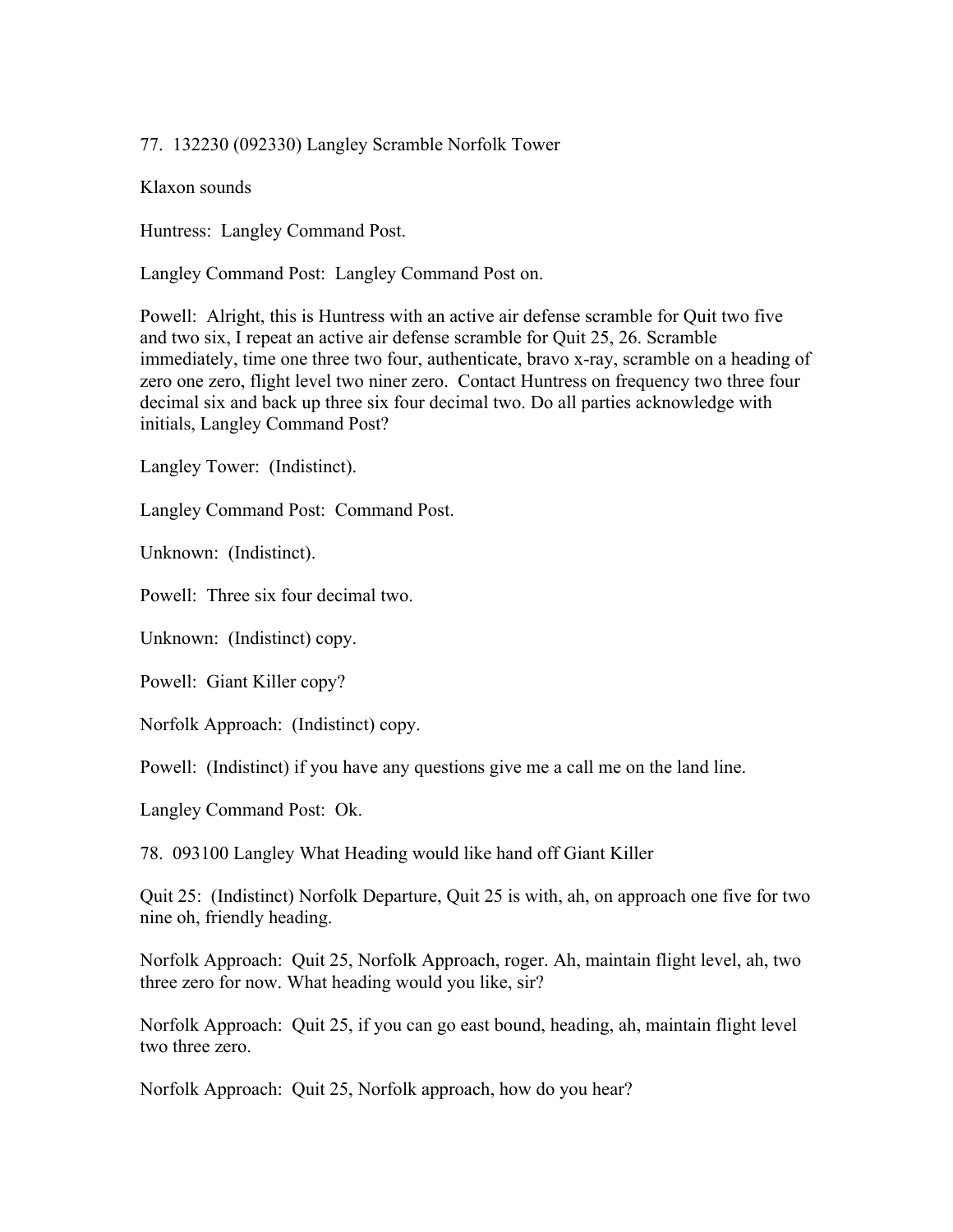Quit 25: (Indistinct).

Quit 25: Norfolk, Quit 25 is with you climbing to twelve thousand for two three oh

Norfolk Approach: Quit 25 Norfolk Approach have you loud and clear, how me?

Quit 25: I gotcha loud and clear now.

Norfolk Approach: Quit 25, roger. Have your third man squawk four six zero zero.

Quit 25: Will do.

Norfolk Approach: Quit 25, you goin' direct to the Langley zero nine zero and six zero, is that where you're goin?

Quit 25: Affirmative. (Indistinct). That is our second clearance. We had an earlier clearance of a vector and an altitude.

Norfolk Approach: Quit 25, roger.

Norfolk Approach: Giant Killer, two fifty six, Quit 25.

Giant Killer: Giant Killer's on.

Norfolk Approach: Flight of three, third man's squawkin' right now.

Norfolk Approach: They are direct to the Langley ninety at sixty, climbin' at two three oh

Giant Killer: He's radar.

Norfolk Approach: Quit 25, contact Giant Killer on two three eight point one

Giant Killer: Copy two thirty eight point one, Quit push.

79. 093927 D1989 ID Scoggins 3d ac is D1989

Richmond: Sergeant Richmond, unsecure line, how may I help you?

Scoggins: Colin Scoggins, Boston Center military.

Richmond: Yes sir.

Scoggins: Third aircraft, Delta 1989.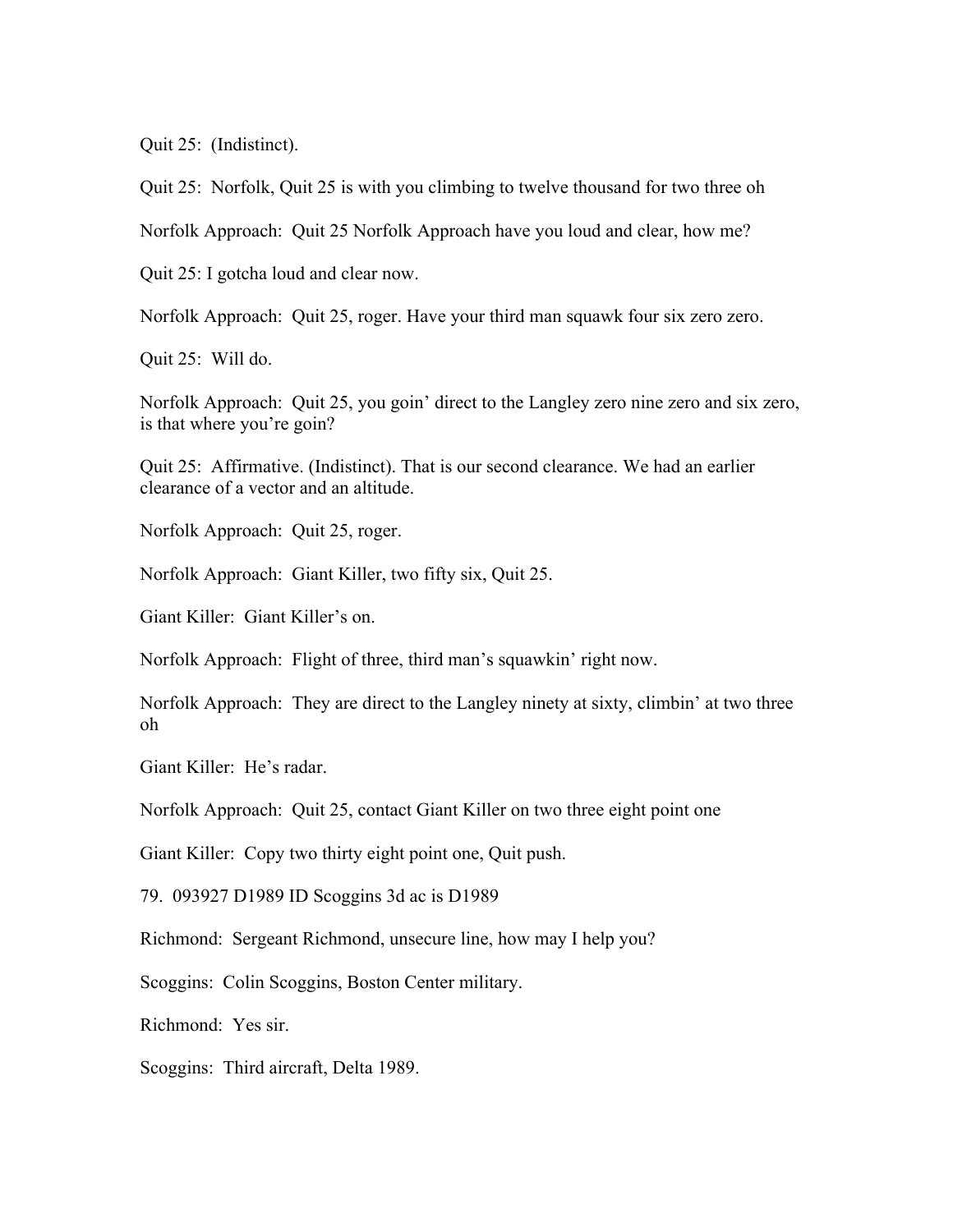ID Tech Unknown: Ok.

ID Tech Unknown: Delta 1989.

Richmond: Ok. Type aircraft?

Scoggins: Type aircraft?

Richmond: Yes sir.

Scoggins: Code, did I give you a code?

Richmond: Yes, give me the code.

Scoggins: One three zero four, presently due south of Cleveland.

Richmond: Ok. Presently due south of Cleveland.

Scoggins: Heading westbound destination Las Vegas.

Richmond: Heading westbound destination Las Vegas.

ID Tech Unknown: And is this one a hijack sir?

Scoggins: We believe it is.

ID Tech Unknown: You believe it is.

Richmond: And are they gonna to squawk hijack?

Scoggins: I don't know, I don't know, they, it's squawking thirteen oh four now if you want to try to track him up.

ID Tech Unknown: Ok, and the type aircraft is what sir?

Scoggins: Ah, do we have a type aircraft on that Delta?

Scoggins: Delta 1989. I think he's on there.

Scoggins: Seven sixty seven.

Richmond: Seven sixty seven.

Scoggins: And altitude?

Richmond: Yes please.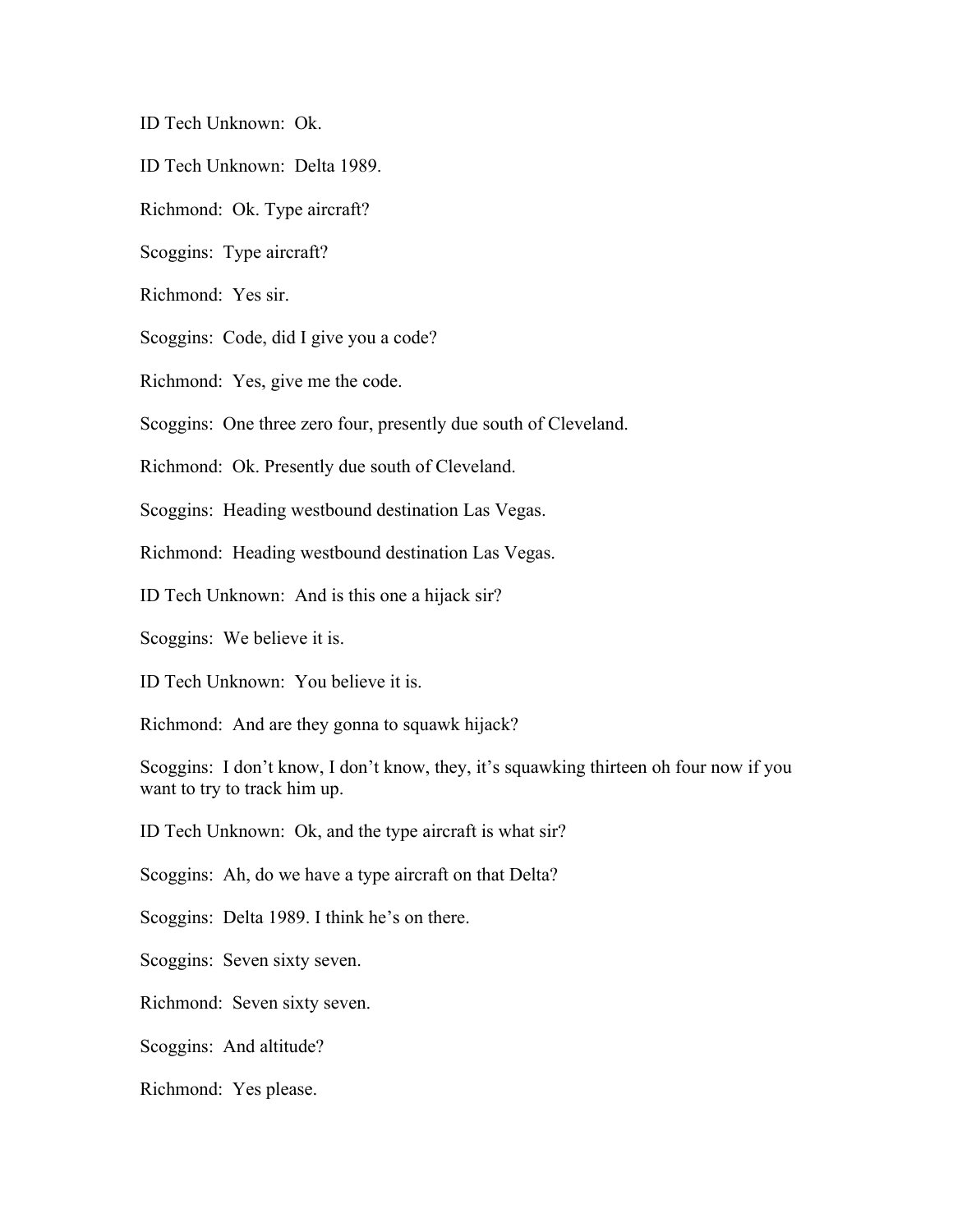Scoggins: Three five oh.

ID Tech Unknown: And where did he take off out of sir?

Scoggins: He took off out of Boston.

ID Tech Unknown: Boston?

Scoggins: Yeah. We're goin to try and get you a tail number on that if you want to get someone up there.

Richmond: Alright. Copy that.

ID Tech Unknown: Do you, uh, by any chance know how many souls on board?

Colin Scoggins: Ah, no, we don't have that information

ID Tech Unknown: You don't have any of that?

Richmond: There he is.

ID Tech Unknown: Copy that. Thank you sir.

Richmond: Do you want me to (indistinct). I'm going to make (indistinct).

Scoggins: We're going to try and get you a tail number.

Richmond: Ok. Thanks. Bye.

[Background] Sr. ID Tech: Hey, we have a Delta.

80. 094232 D1989 ID Alert Call to ZID

Indianapolis Center: Indy Center.

ID Tech Unknown: Ah, Indianapolis Center, Huntress, reference Delta eight nine, do you know anything, information about that aircraft? I want to give you a heads up this is another hijack aircraft.

Indianapolis Center: Uh huh.

ID Tech Unknown: Boston to Las Vegas. He's on a mode 3 of one three zero four, we do have contact via—

Indianapolis Center: What was the number again, Delta?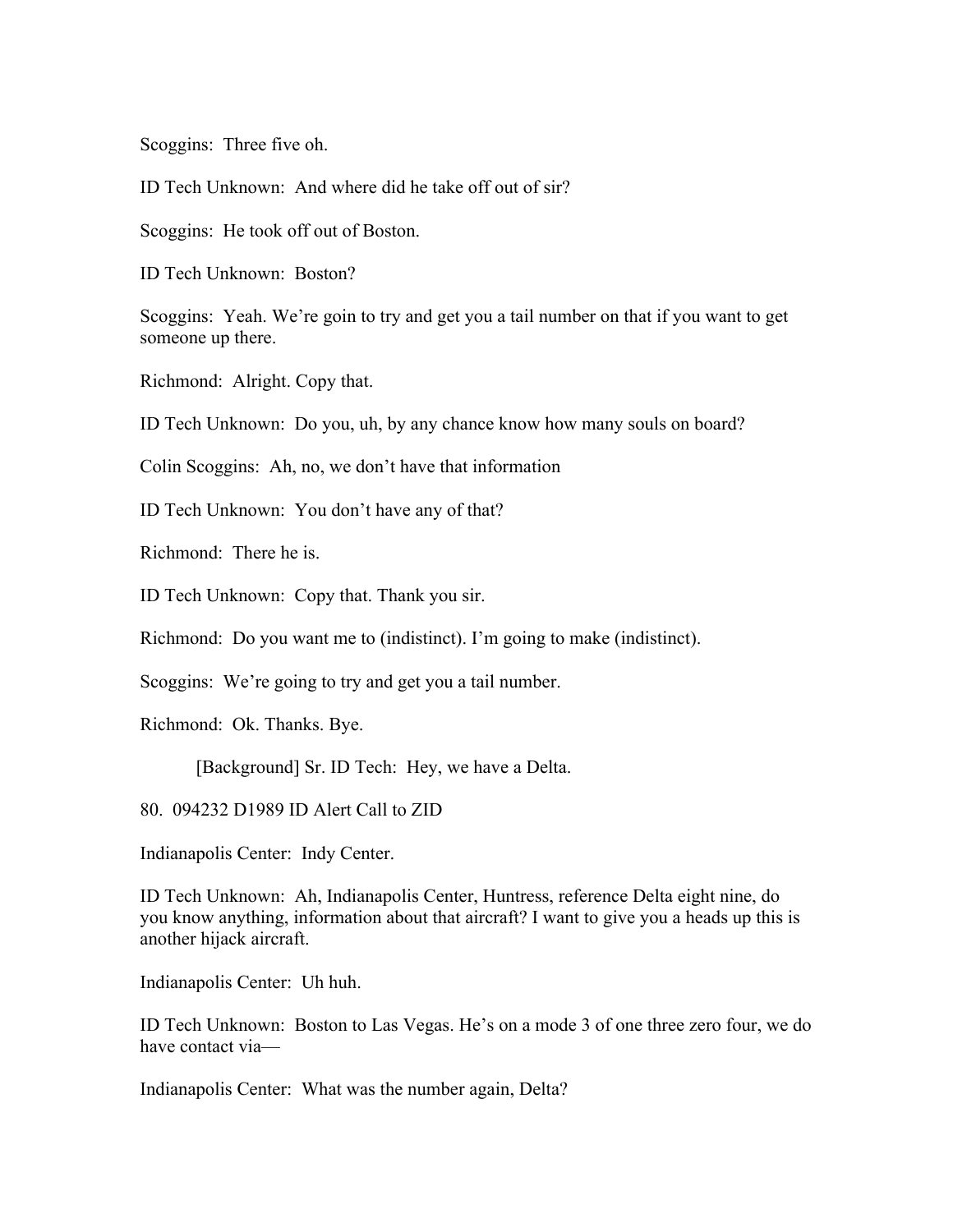ID Tech Unknown: Delta eight nine, its a seven sixty seven out of Boston.

Indianapolis Center: Uh huh.

ID Tech Unknown: Heading to Vegas and he's on a mode 3 of one three zero four, I have an exact lat long, if you need it.

Indianapolis Center: Go ahead.

ID Tech: Lat long

Indianapolis Center: (Indistinct) 89 quick.

ID Tech Unknown: Four one two one north.

Indianapolis Center: Uh huh.

ID Tech Unknown: Zero eight two one five west.

Indianapolis Center: Ok.

ID Tech Unknown: And if they give you a head's up, that's all we have right now, but he is confirmed hijack.

[Background] Unknown: (Indistinct).

Indianapolis Center: Ok. We're not showing him in our system at this point, you are tracking him you say?

ID Tech: We have him on the radar, sir, but he is headed your way.

Indianapolis Center: He is headed our way?

ID Tech: Delta eight nine.

[Background] Unknown: (Indistinct).

Indianapolis Center: Boston to LAS, right?

ID Tech Unknown: LAX?

Indianapolis Center: LAX?

ID Tech Unknown: I've got Vegas, sir. Whatever Vegas is.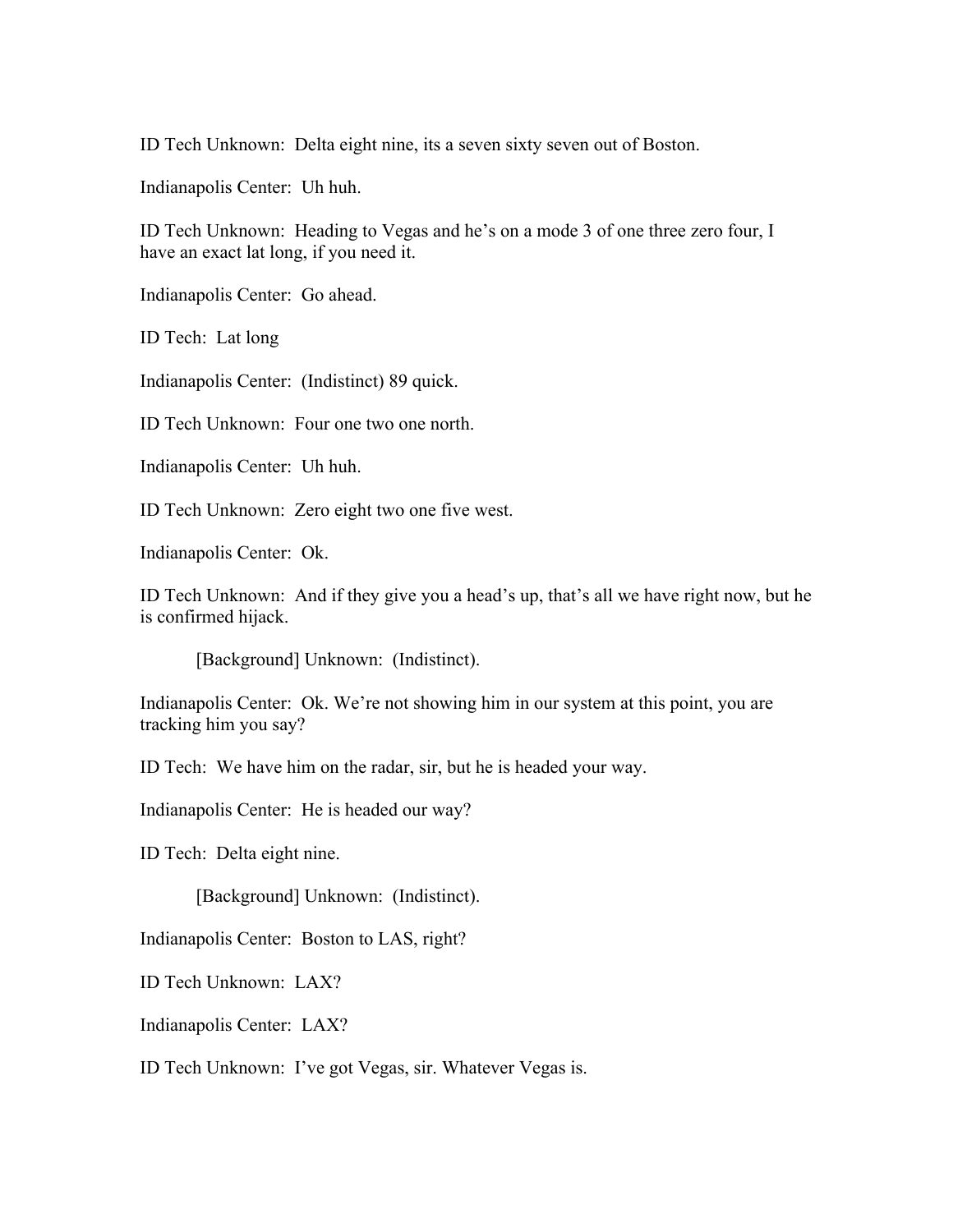Indianapolis Center: Oh, LAS. Ok, Las Vegas. Ok, 'cause we're not showin' him in the system anywhere.

ID Tech Unknown: OK, he's on a, do you have like mode 3 capability or anything?

Indianapolis Center: He's one a one three zero four code?

ID Tech Unknown: Correct, correct.

Indianapolis Center: Ok, we'll bring that up.

ID Tech Unknown: Alright sir.

Indianapolis Center: Ok. Thanks.

Sr. ID Tech: We got Duluth on?

81. 094452 D1989 ID Alert Call to ZOB

Cleveland Center Male: Cleveland Military, Dukelin.

ID Tech Unknown: Cleveland Center, Huntress ID. Ah, we are obviously having, ah, a pretty bad situation going on with aircraft. I wanted to give you a heads up.

Cleveland Center Male: Ah, did they get into the, ah, hold on please. Ok, go ahead.

ID Tech Unknown: Yes sir. Delta airlines eight niner is a hijack headed, it is in your sector currently right now. Mode 3 one three zero four, we're not sure of his intentions, and we had—

Cleveland Center Male: Hold on, hold on, I, ah, want you to talk to ah—

ID Tech Unknown: Go ahead sir. Transfer me out.

Cleveland Center Female: Hello.

ID Tech Unknown: Hello, this is Huntress ID, I wanted to give you a heads up in your center. Currently, we have Delta eight niner, it's a seven sixty seven, out of Boston, headed for Las Vegas, last known, now a confirmed hijack on a mode 3 of one three zero four.

Cleveland Center Female: Ok.

ID Tech Unknown: And, he is in your center. As you know, we have about five aircraft, currently, that are missing out of Boston, two of 'em, ah, into the World Trade Center and now Washington, ah, has confirmed near the White House. So, this apparently is pretty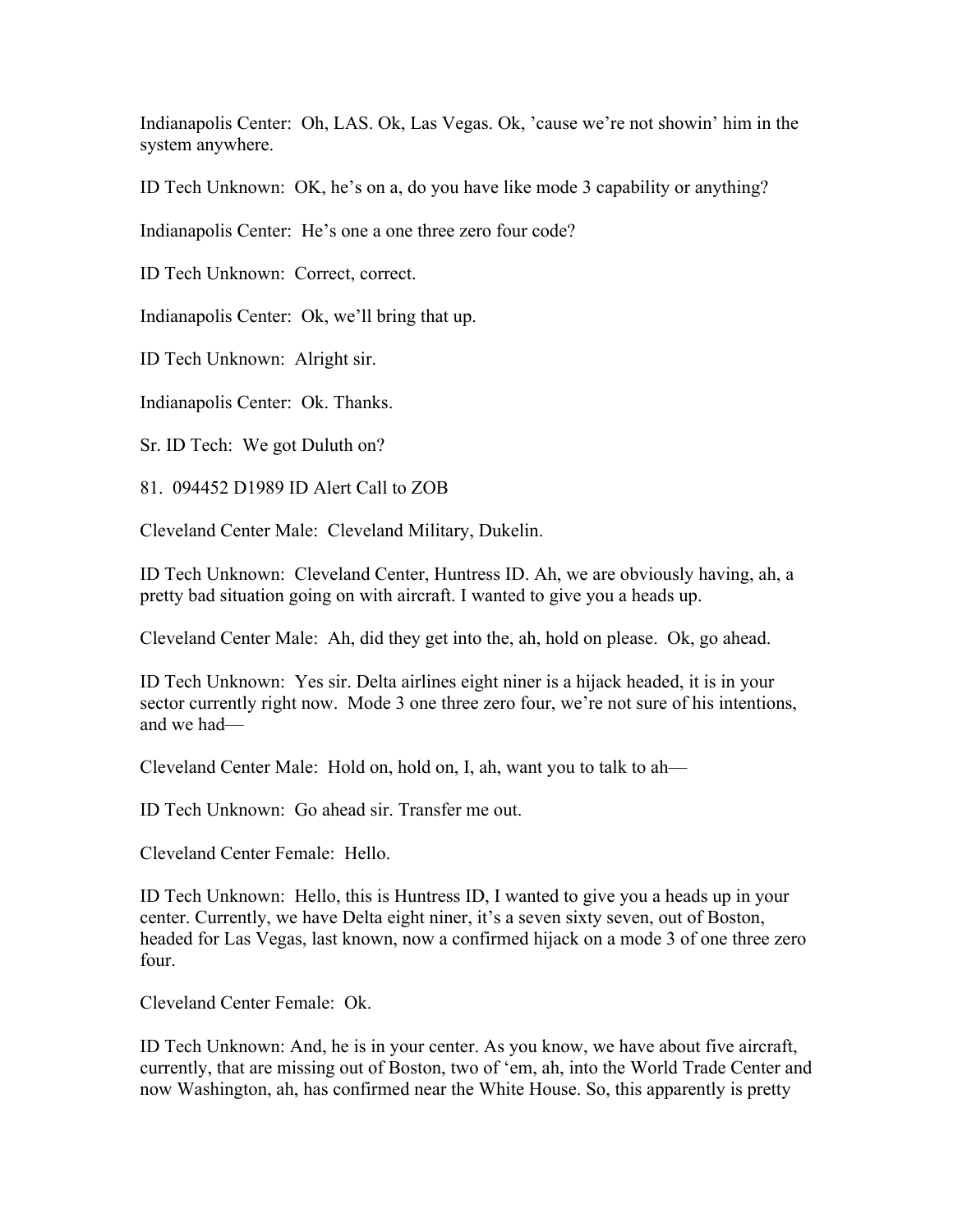serious. This is Delta eight niner, I'm not sure where his intentions are, but if you have any—oh, I'm sorry, one nine eight nine. I just got now, it's one nine eight nine.

Cleveland Center Female: Nineteen eight nine is a confirmed hijack. Ok.

ID Tech Unknown: Oh, ma'am. Ok, ma'am.

Cleveland Center Female: Thank you.

ID Tech Unknown: And if there's anything that you have please call us.

Cleveland Center Female: Ok.

ID Tech: Ah, do you have our number?

Cleveland Center Female: Ah, you know what I'm gonna let you give it to someone else and I'm going to go, take care of it.

ID Tech Unknown: Ok.

Cleveland Center Male: Ok. Delta 1989 confirmed hijack, code is thirteen zero four, correct?

ID Tech Unknown: Correct. Yes.

Cleveland Center Male: Ok.

ID Tech Unknown: He's a seven sixty seven, Boston to Las Vegas.

Cleveland Center Male: He's a seven sixty seven, Boston to Las Vegas.

ID Tech Unknown: And, apparently, ah, we're keeping an eye on this aircraft, obviously, ah, now that it's a hijack.

Cleveland Center Male: Right here, Delta 1989.

ID Tech Unknown: Ah, we've got other aircraft (indistinct).

ID Tech Unknown: If you have any information, I'd like to give you a number to call.

Cleveland Center Male: Ok, go ahead.

ID Tech Unknown: xxx-xxx-xxx, that's the Mission Crew Commander.

Cleveland Center Male: Ok, and who would that be?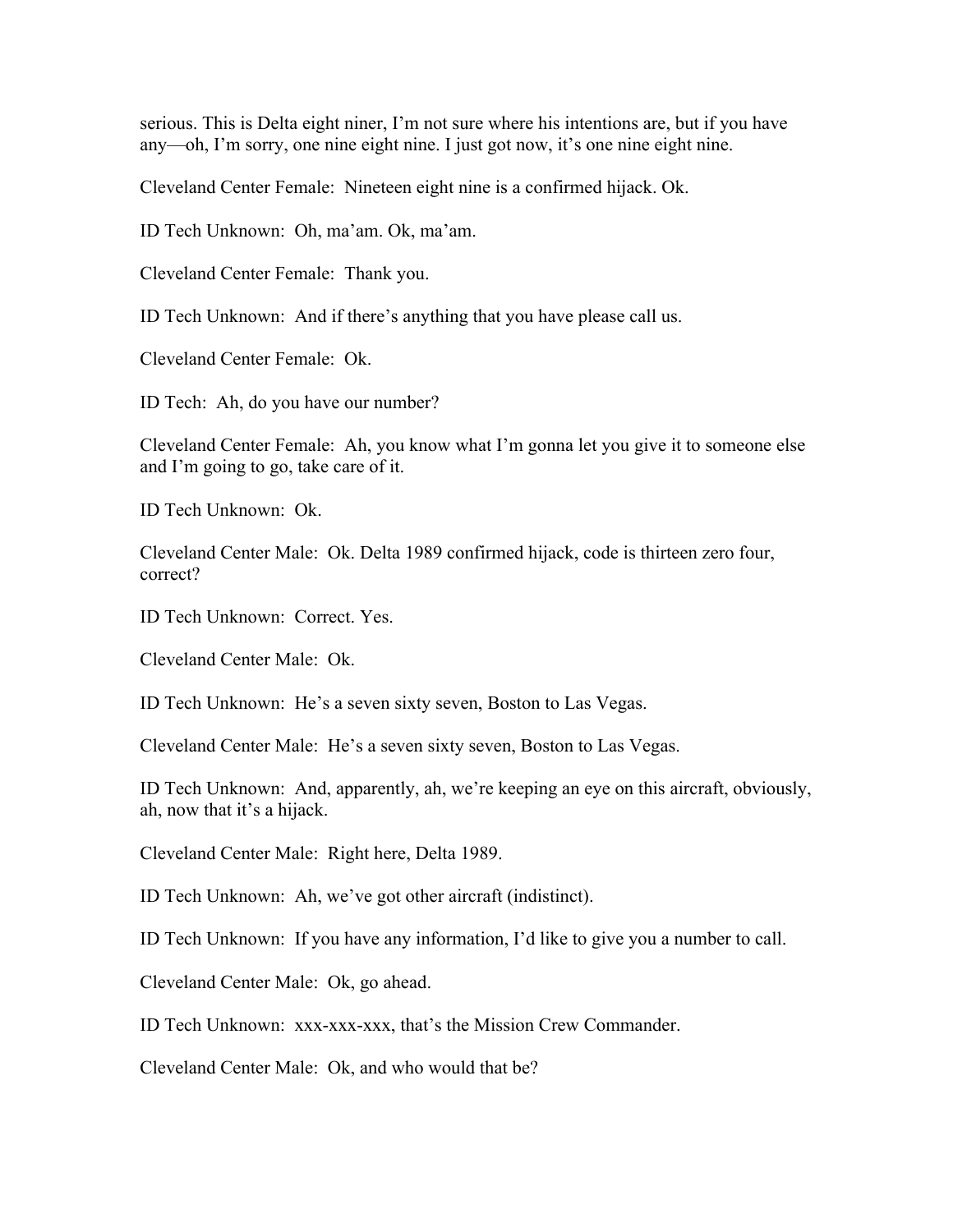ID Tech Unknown: Major Nasypany.

Cleveland Center Male: Major Nasickaney?

ID Tech Unknown: Nasypany.

Cleveland Center Male: Nasypany.

ID Tech Unknown: Alright sir?

ID Tech Unknown: If there's any deviation whatsoever from the, ah—

Cleveland Center Male: Ok, and, uh, you said you're trackin' him right now. Well, we are too.

ID Tech Unknown: We have him on radar, sir, ah, that's about all right now.

Cleveland Center Male: Ok.

ID Tech Unknown: We have all of our fighters out over the other aircraft.

Cleveland Center Male: All right you, uh, you've sent fighters out?

ID Tech Unknown: Negative on the Delta, ah, one nine eight nine. Let me just check with the Mission Crew Commander.

Cleveland Center Male: Ok.

ID Tech Unknown: Joe, Cleveland Center is wondering if there are any aircraft after the Delta 1989?

[Background] Unknown: We are trying to get some aircraft up right now, we can't find—

ID Tech Unknown: We are in the process of trying to get some aircraft up right now sir.

Cleveland Center Male: Ok, could you please get back to me, ah, if you do launch the aircraft out there, please?

ID Tech Unknown: I certainly will.

Cleveland Center Male: Ok. Thank you.

ID Tech Unknown: Watch for any deviations and call us if you see it, sir.

Cleveland Center Male: I understand.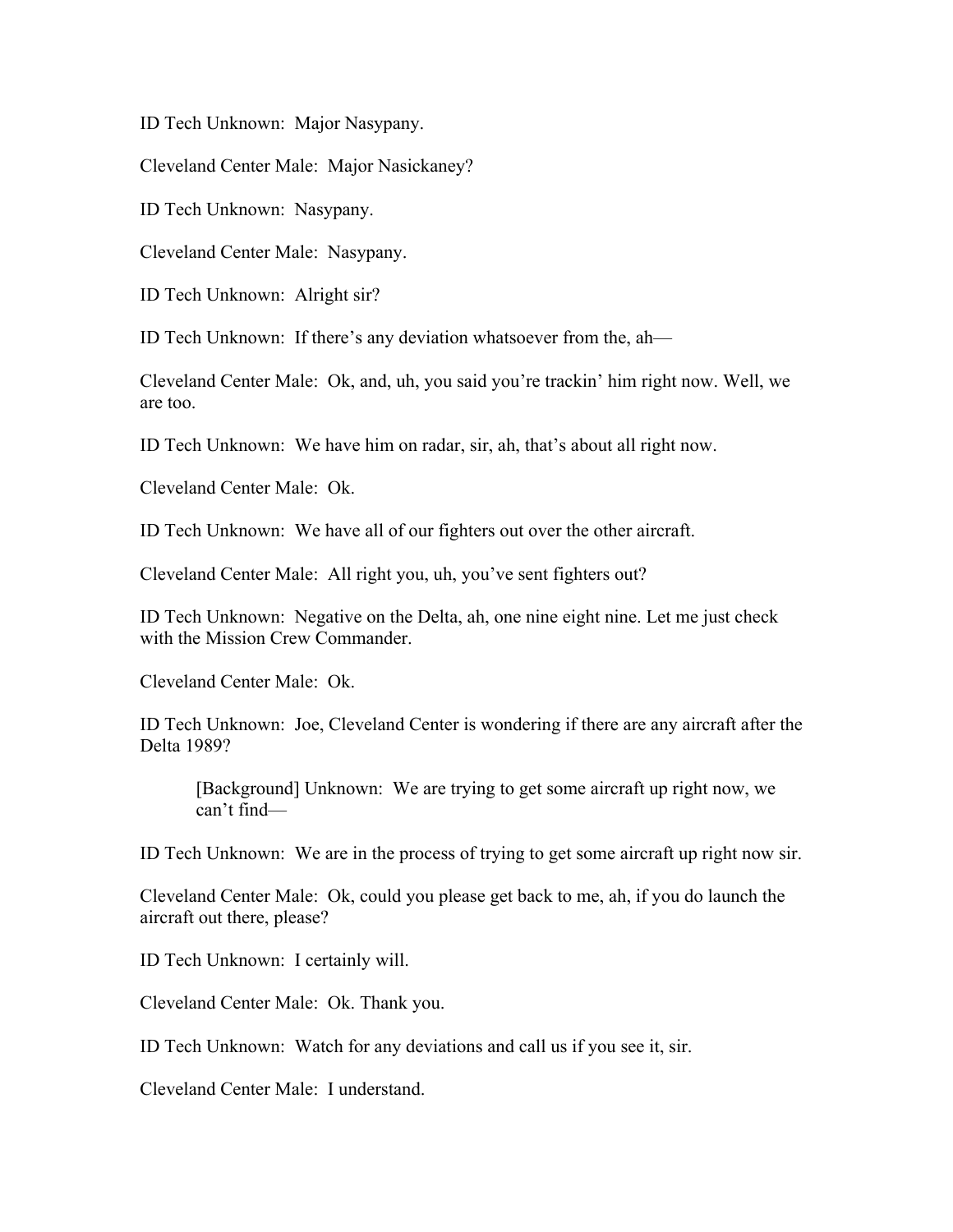## 82. 094241 AA11 D1989 ID Scoggins Extended Discussion

ID Tech Unknown: Ok, so you don't know who the one, what's the third, ok, what's the third one, the third aircraft, you guys don't know who—

Scoggins: We believed it was Delta 1989. However, when we asked him to respond to ACARS to land at Cleveland he said he would. So, therefore, I don't know if ah, ah—

ID Tech Unknown: And that's the one that they—

Scoggins. I don't know if he is a hijack or not. I really don't know.

ID Tech Unknown: Ok.

Scoggins: I can't confirm that he is.

ID Tech Unknown: Ok. Do you remember when we were talking about, ah, the, the aircraft by, you guys have any idea who that aircraft was by, ah—

Scoggins: By the White House?

ID Tech Unknown: Yeah.

Scoggins: We thought for some reason to believe it was American 11. I don't know if we heard that from somebody else, that they got a visual on him that it was American Airlines or what. We just don't know. So, we don't know, ah, which aircraft that was. So, we have three call signs, we don't know what the third call sign is yet. So, we have two aircraft in the towers, and one in the Pentagon and we don't know what that third call sign was.

ID Tech Unknown: You don't know what the third call sign was?

Scoggins: No, we originally thought Delta 1989 was it. But now we have a third (indistinct), possibly four aircraft. Are you, are you still tracking Delta 1989?

ID Tech Unknown: Yes, sir, we still are. What—

Scoggins: Is he descending into Cleveland, appear to be?

ID Tech Unknown: Right now, no. He's at, he's at twenty eight thousand feet, three hundred ninety six knots, still squawking his code.

Scoggins: Still squawking?

ID Tech Unknown: Yeah, it looks like he's by Toledo.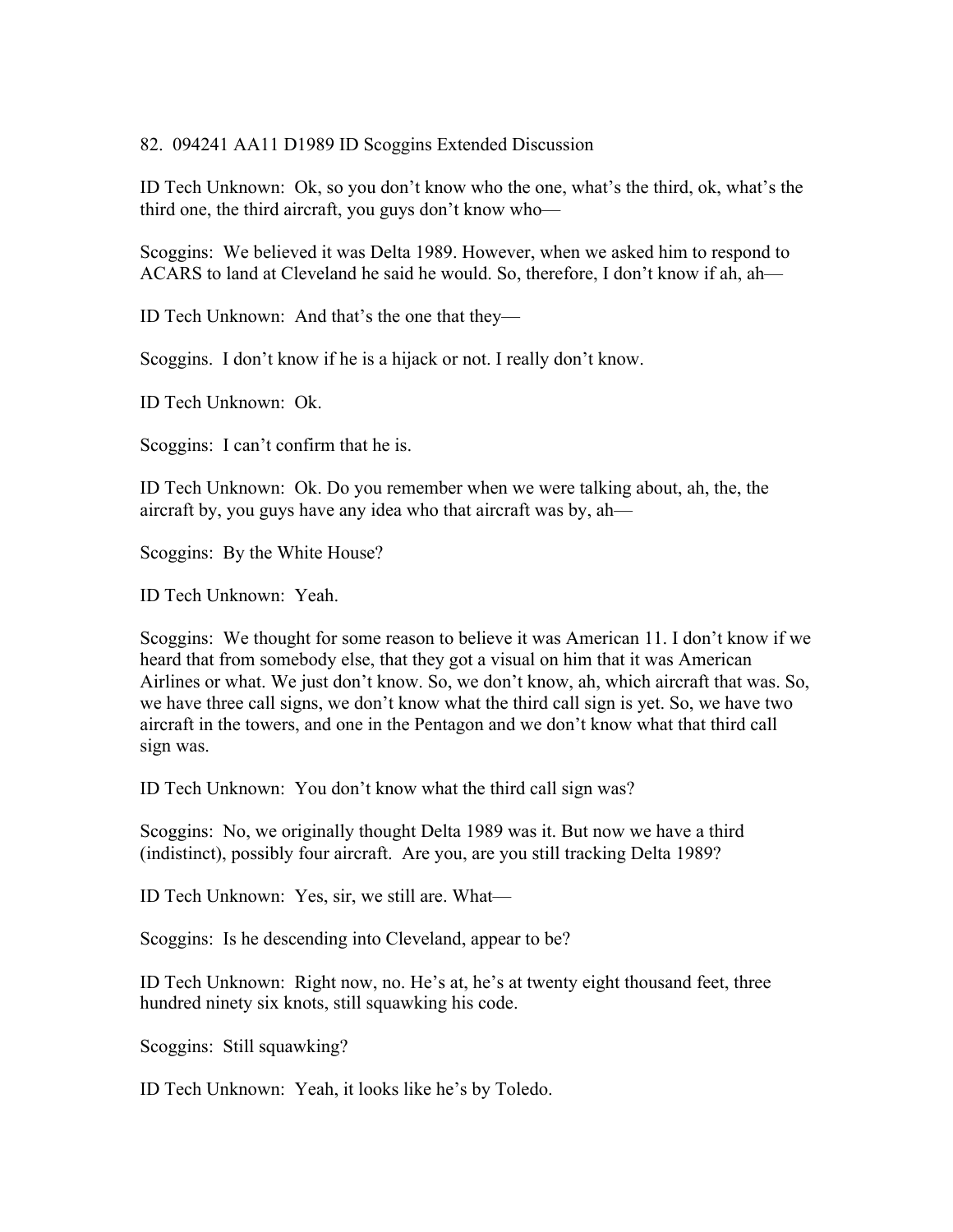Scoggins: By Toledo. Doesn't look like he's landing?

ID Tech Unknown: No.

Scoggins: Ok. Ah—

ID Tech Unknown: No, he's at twenty seven thousand feet.

Scoggins: At twenty seven?

ID Tech Unknown: Yeah.

Scoggins: Oh. Then he is—

Sr. ID Tech: Sir.

Scoggins: Yeah.

Sr. IT Tech: Excuse me. I'm sorry, where would he be right now if he was, ah, going to be landed in Cleveland, would he be descended?

Scoggins: He would be descended now.

Sr. ID Tech: He would be descended and, and speed would be slowing?

Scoggins: Speed would be slowing.

Sr. ID Tech: Oh, looks like he's not gonna go there.

Scoggins: Doesn't look like he's going to Cleveland?

Sr. ID Tech: Nope. Ok. Yep.

83. 095934 NEADS MCC What Are We Going To Do

Nasypany: We got, uh, well here's the deal.

Nasypany: Uh, (indistinct) they just did a quick turn, they got no weapons. They just did a strafing run up to the range, they blew all their load.

Nasypany: Yeah, I know. But we got two, they're loitering, and we are gonna send them down to do investigations.

Nasypany: Two from Selfridge are airborne already. I got two more from Toledo. This, that special track is over, ah, the, what do you call it, over the lake right now.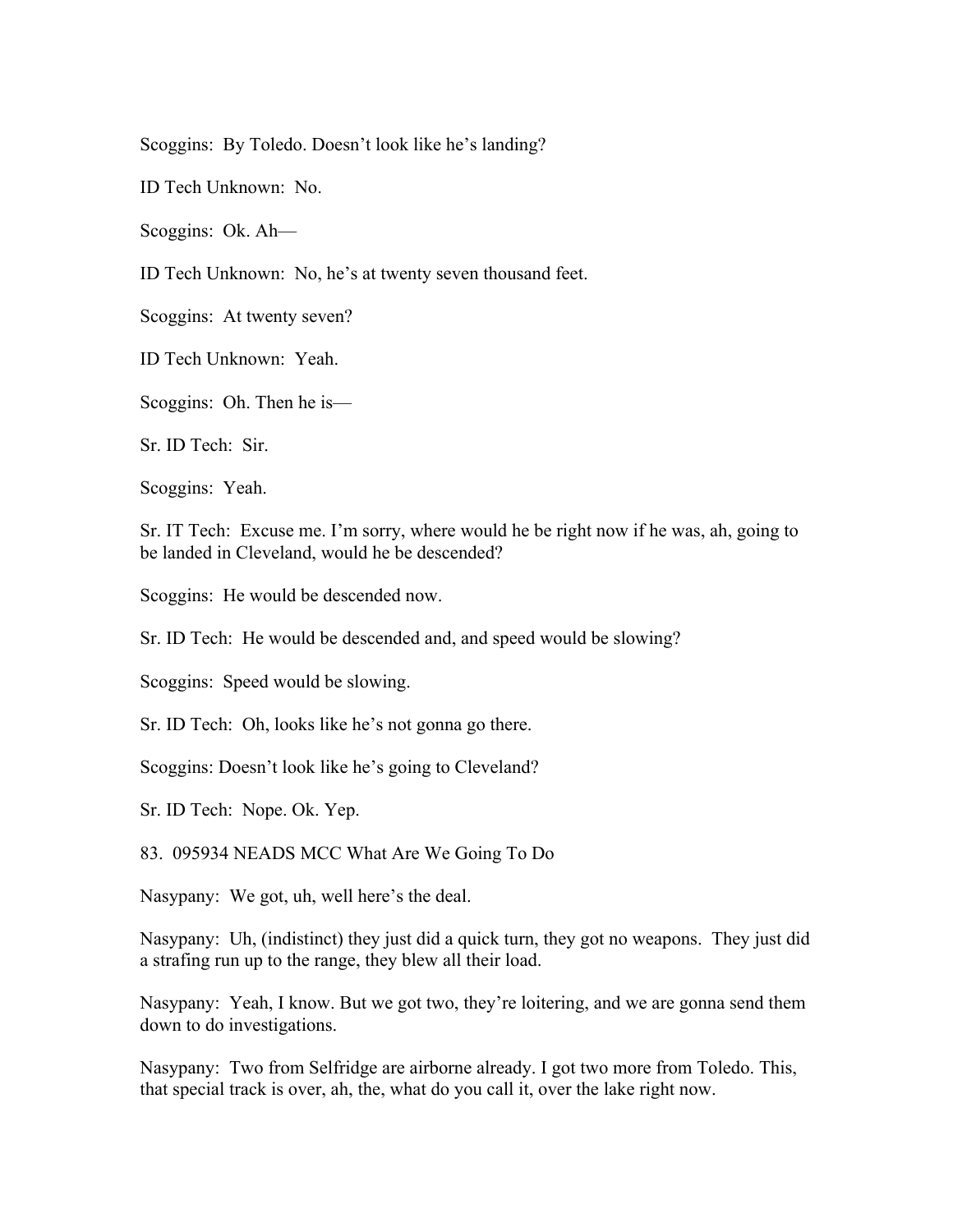Nasypany: So what are we going to do with it, if it is it?

Nasypany: What are we going to do? I gotta give my guys directions.

84. 0959 NEADS to ZBW D1989 Not Hijack

ID Tech Unknown: (Indistinct). Reference that Delta 1989.

Scoggins: Yes.

ID Tech Unknown: Cleveland talked to them, they talked to the pilot. He's not declaring emergency, but they're going ahead, I mean a hijack and land him at Cleveland for precautionary measures.

Scoggins: He's not a hijack.

ID Tech Unknown: No.

85. 1003 ID Techs notify ZID about D1989

Indianapolis Center: Indy Center.

ID Tech Unknown: Hi, Huntress ID calling. I wanted to give you a heads up on the Delta Airlines one nine eight niner that was in Cleveland Center's AOR. He was giving you the information that he was a hijacked aircraft. He is not a hijacked aircraft. He's taken precautionary measures and he's landing at Cleveland Center. However, we do have four fighters launched on that aircraft just to be sure.

86. 092556 Medex 150 Philadelphia

Cleveland Center: Medex150 and you, ah, they are taking the Philadelphia traffic right now, ah, whatever is airborne, ah, as long as they can, so, ah, hopefully we'll be able to get you in there.

Medex 150: Alright, great. Thanks. Appreciate it.

Cleveland Center: But you may still want to talk to your company and see what the alternate plans are, they've, I don't know if you've heard about the accident in the, ah, New York

Medex 150: Yeah, we just, ah, turned on the ADF to try and find out, something pretty serious up there.

Cleveland Center: Ah, yeah.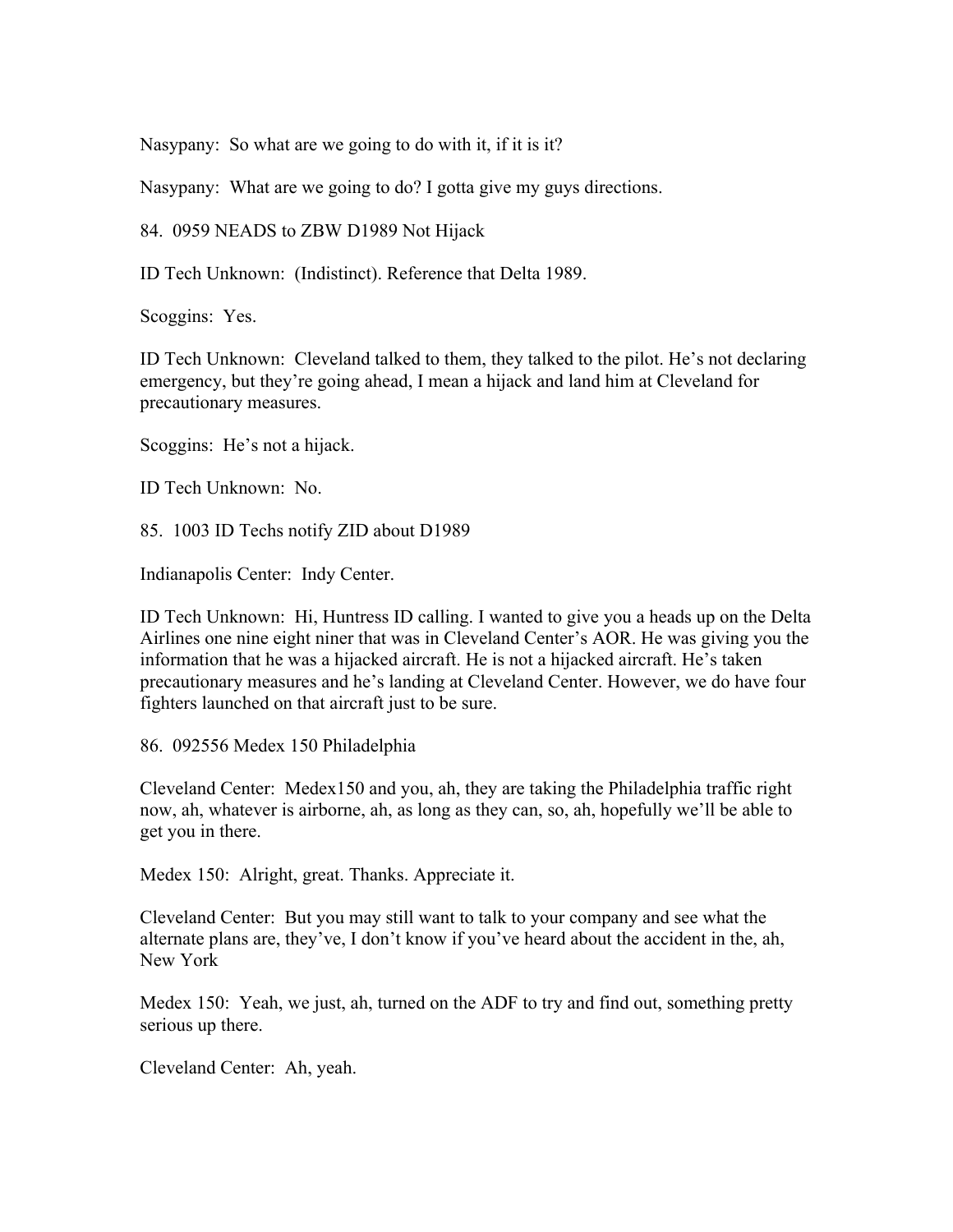87. 0928 UA93 last normal and first trouble

Cleveland Center Controller: United 93, that traffic for you is one o'clock, twelve miles eastbound, three seven zero.

UA93: Negative contact, we're looking, United ninety three.

UA93: Hey (indistinct yelling).

Cleveland Center Controller: Somebody call Cleveland?

AA1060: Roger American, ah, 1066, with you. We're at three seven oh, we're, ah, slowing, ah, due to the delays if possible going eastbound.

Cleveland Center Controller: That's American 1066?

UA93: (Indistinct yelling) mayday (indistinct yelling).

Cleveland Center Controller: You got United 93?

Cleveland Center Controller 2: United 93, south of Chardon, descended.

Cleveland Center Controller: What's that?

Cleveland Center Controller 2: I just sayin' it looks like he descended there.

Cleveland Center Controller: I don't think so. United 93, verify three five zero.

Cleveland Center Controller 2. United 93, Cleveland

Cleveland Center: Go ahead (indistinct).

Cleveland Center Controller 2: Do you have United 93 south of Chardon?

Cleveland Center: We hear some funny noises we're trying to get him. Do you have him?

Cleveland Center Controller 2: No.

Cleveland Center: Thank You. United 93, Cleveland.

Cleveland Center Controller: United 1523 did you hear your company, ah, did you hear, ah, some interference on the frequency, ah, couple a minutes ago, screaming?

United1523: Yes I did seven ninety seven and, ah, we couldn't tell what it was either.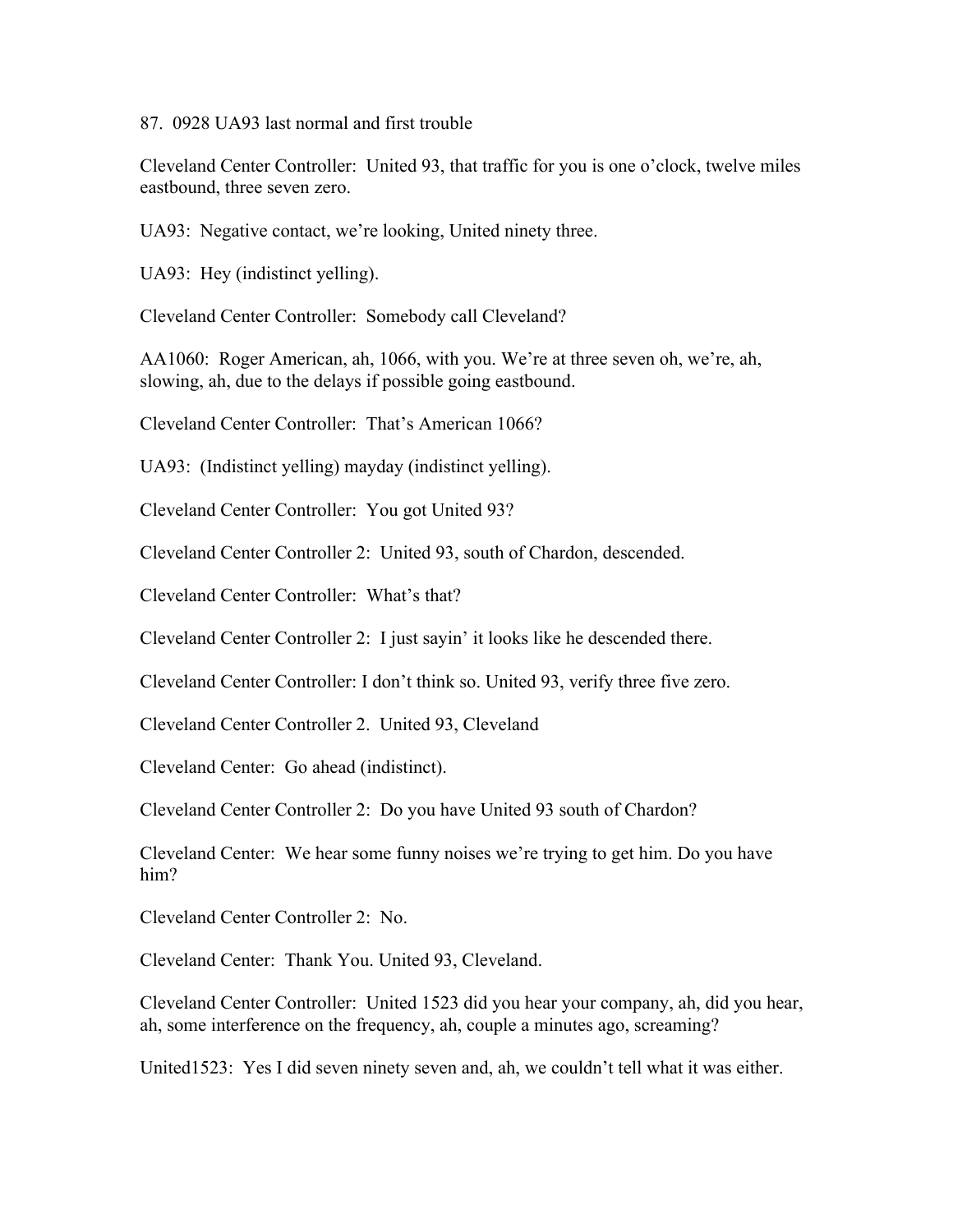Cleveland Center Controller: Ok. United 93, Cleveland, if you hear the center, ident.

AA1060: American 1060. Ditto on the other transmissions.

Cleveland Center Controller: American 1060, you heard that also?

AA1060: Yes sir, twice.

Cleveland Center Controller: Roger, we heard that also, thanks, just wanted to confirm it wasn't some interference.

88. 0932 UA93 Bomb on Board

Ziad Jarrah: (Indistinct) please sit down and remain sitting. We have a bomb on board, so (indistinct).

Cleveland Center: Ah, calling Cleveland Center, you are unreadable, say again slowly.

89. 0934 UA93 moves other traffic including D1989

Unknown: Yeah, that transmission you said was unreadable, it sounded like someone said they had a bomb on board.

Cleveland Center: That's what we thought, we, ah, we didn't get it clear. Is that United 93 calling?

Medex150: Center, Medex 150.

Cleveland Center: Medex 150, ah, stand by if you would unless you got an emergency.

Medex150: Standing by.

Cleveland Center: Roger. US Air 2542 Cleveland on one twenty five point four two.

USAIR2542: 2542 US Air Cleveland.

[Background] Unknown: Indistinct.

Cleveland Center: ExecJet 956 that aircraft we believe was transmitting is twelve o'clock one five miles turn left heading two two five, I'll get you away from him.

ExecJet 956: two two five, ExecJet 956.

Cleveland Center: One six mike foxtrot fly heading one two zero, I'll get you away from that.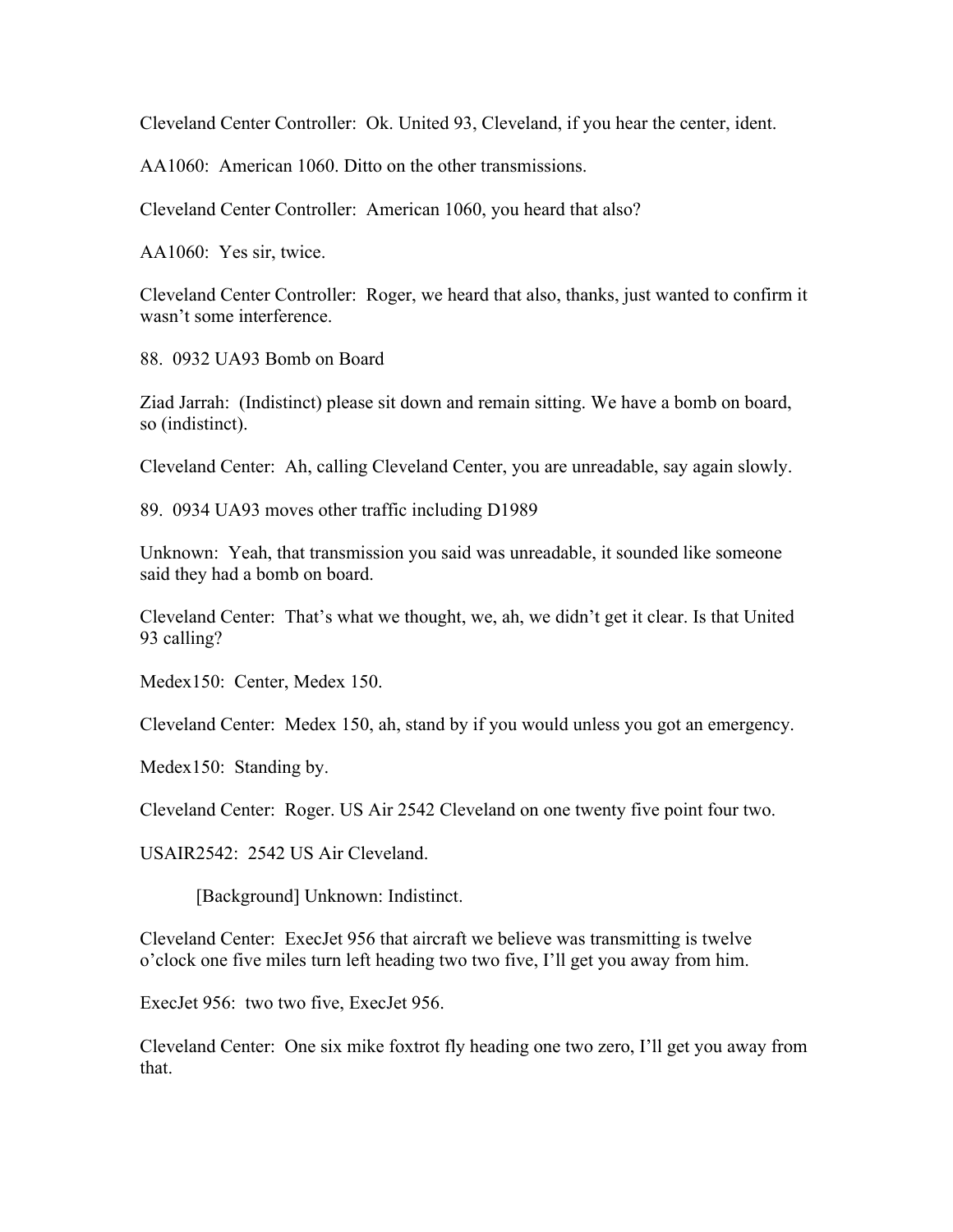Fox: Flying one twenty I'm heading, Mike Fox.

Cleveland Center: 561 Alfa Charlie fly heading zero nine zero.

561AC: Zero nine zero, one alfa charlie.

Cleveland Center: Roger, American ten sixty fly heading eight niner zero

Unknown: (Indistinct).

Cleveland Center: Roger

ExecJet 956: Center, ExecJet 956, what's that traffic for us again?

Cleveland Center: Say again.

ExecJet 956: That traffic we're turning for, is that about a two to three o'clock?

Cleveland Center: It is one to two o'clock, yeah, two to three o'clock as you turn.

ExecJet 956: Alright, we've got him on TCAS, I think we got him.

Cleveland Center: He's climbing, so I want to keep everyone away from him.

ExecJet 956: Ok, I think we've got him in sight.

Cleveland Center: Delta 1989, ah, Cleveland.

D1989: Yes sir.

Cleveland Center: Delta 1989, ah, turn right to a heading of, ah, three two zero.

D1989: Alright, Delta 1989, heading three two zero.

Cleveland Center: Ok, Delta 1989, we're gonna go the other way, fly a heading of, ah, two six zero.

D1989: Alright, two six zero, Delta 1989.

Cleveland Center: Delta 1989.

90. 0939 UA93 Bomb on Board and Controller Follow-up

Ziad Jarrah: This is the Captain. I would like you all to remain seated. We have a bomb on board and are going back to the airport and have our demands, so please remain quiet.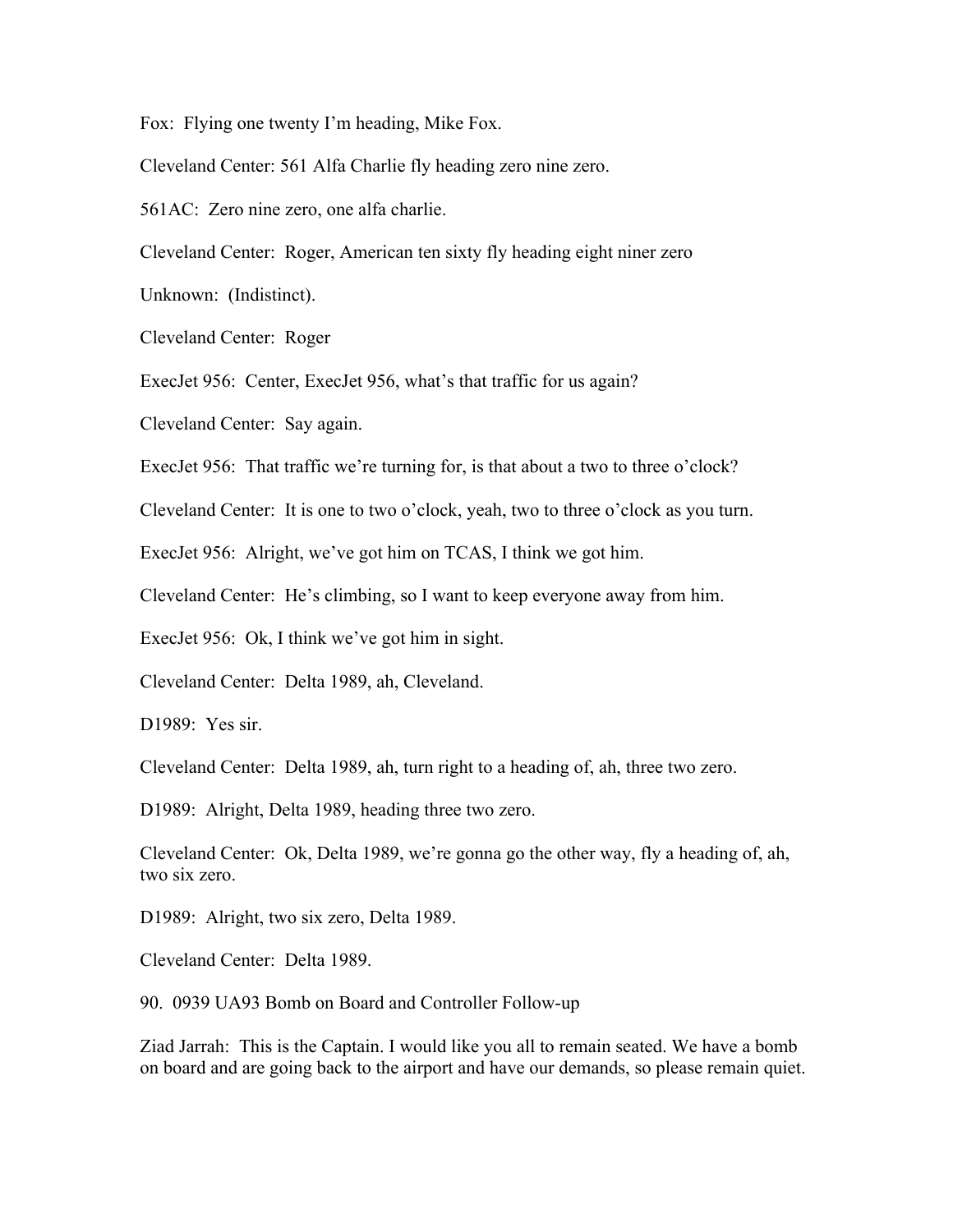Cleveland Center: Ok, that's United 93 calling? United 93 understand you have a bomb on board, go ahead.

ExecJet 956: Command Center, ExecJet 956, that was the transmission.

Cleveland Center: ExecJet 956, did you understand that transmission?

ExecJet 956: Affirmative, he said there was a bomb on board.

Cleveland Center: That's what you got out of it also?

ExecJet 956: Affirmative.

Cleveland Center: Roger, United 93, go ahead.

91. 094106 UA93 lost transponder controller talks to two airplanes

Cleveland Center: United 93 do you hear Cleveland Center? Ok, American ten six and Executive 956, we just lost the target on that aircraft.

ExecJet 956: Ok. 956. We had a visual on him. Just stand by.

Cleveland Center: Do you have a visual on him now?

ExecJet 956: Ah, we did, but we lost him in the turn. We just make a quick—

Cleveland Center: I had a thirty seven aircraft right behind you on a vector also, that maybe who you saw. Do you have a visual on him now, ah, Executive 956? If you could make a turn back to two twenty heading, let me know if you could see him.

ExecJet 956: Yeah, he's still there, we got him for 956.

Cleveland Center: He's still there, ah, northwest of you about 25 miles?

ExecJet 956: Affirmative for 956.

92. 0931 CC Inventory Order

Herndon Center: Ok, stand by please.

Herndon Center: Ok, looks like I have everyone on here except Boston Center. This is the air traffic command center the TMO on duty in the West area. I need to have all traffic management units do an inventory, basically an inventory of all airborne traffic, ensure that you do not have any unusual situations or any aircraft that are not accounted for. If you have any unusual situations or unaccounted for aircraft identify them and contact us here at the Command Center.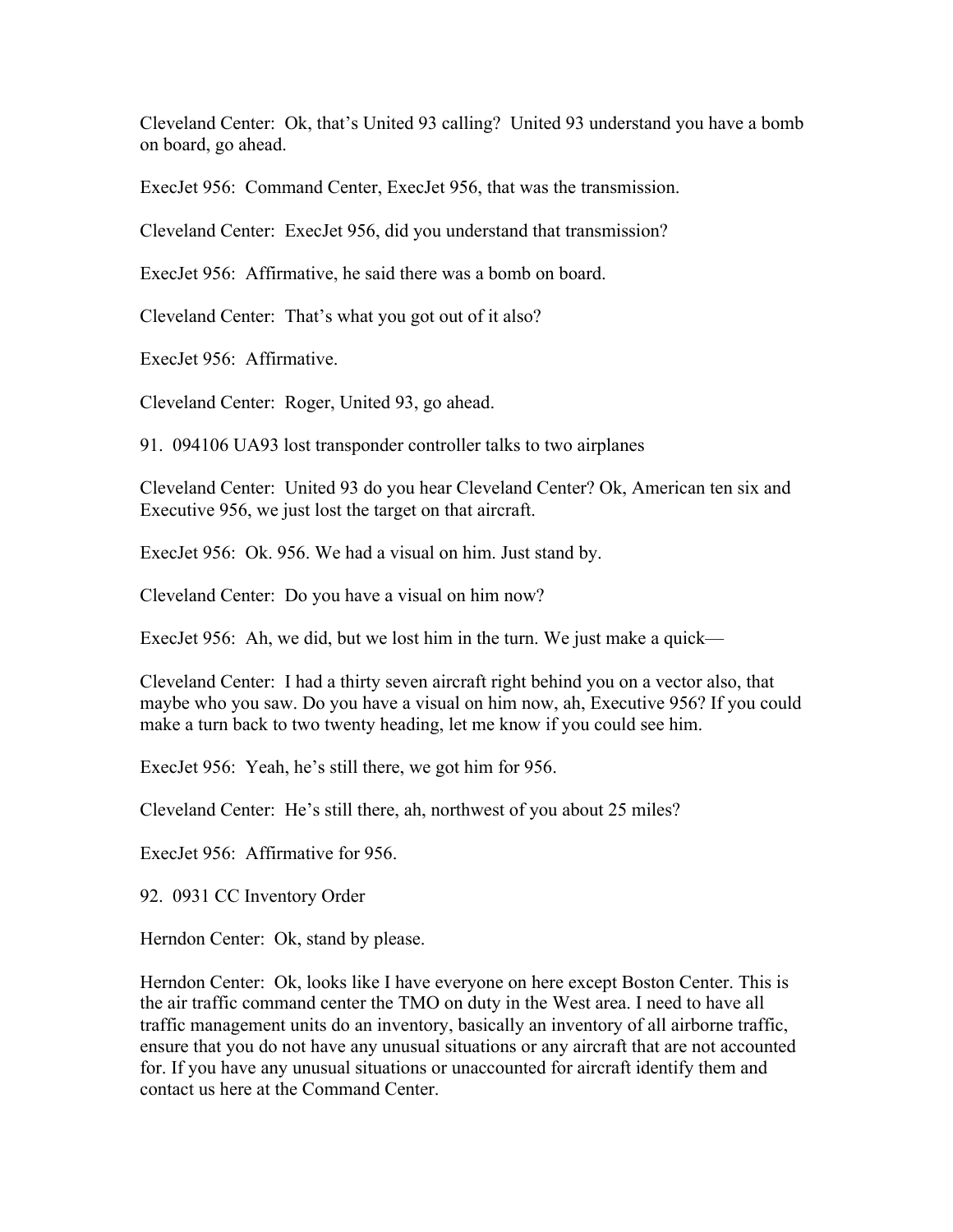93. 0934 UA93 ZOB Reports Bomb on Board

Cleveland Center: United 93 may have a bomb on board.

Herndon Center: Ok, United 93. Who's speaking?

Cleveland Center: Cleveland Center.

Herndon Center: Ok, Cleveland, what's his origination and destination?

[Background] Cleveland Center Unknown: Out of Newark going to San Francisco.

Cleveland Center: Out of Newark going to San Francisco. His position is, twenty, fifteen east, actually he's further than that. He's east of Dryer. His exact position is 30 miles East of Dryer.

Herndon Center: Ok. You have a transponder on this aircraft or did he go primary?

Cleveland Center: At this time he's, ah, code one five two seven, and we still have a transponder.

Herndon Center: Ok, and can you give me any additional information as to why you believe there may be a bomb?

Cleveland Center: Ah, because he's screaming that on the frequency.

Herndon Center: Ok, very good. Anyone else? Alright, I'm disconnecting now.

94. 0934 UA93 CC report to HQ FAA

Herndon Center: We just had another report, United 93, who was in Cleveland Center's airspace, somewhere around Dyer [sic.] Intersection, just reported that they heard screaming on the frequency and the people have a bomb on board. The aircraft departed Newark enroute to San Francisco was the report.

FAA HQ: Know what type?

Herndon Center: No, I don't have that information.

FAA HQ: Ok. We're still tracking it now, right?

Herndon Center: Correct. We're still tracking, at this time.

FAA HQ: Ok. Thanks Bud.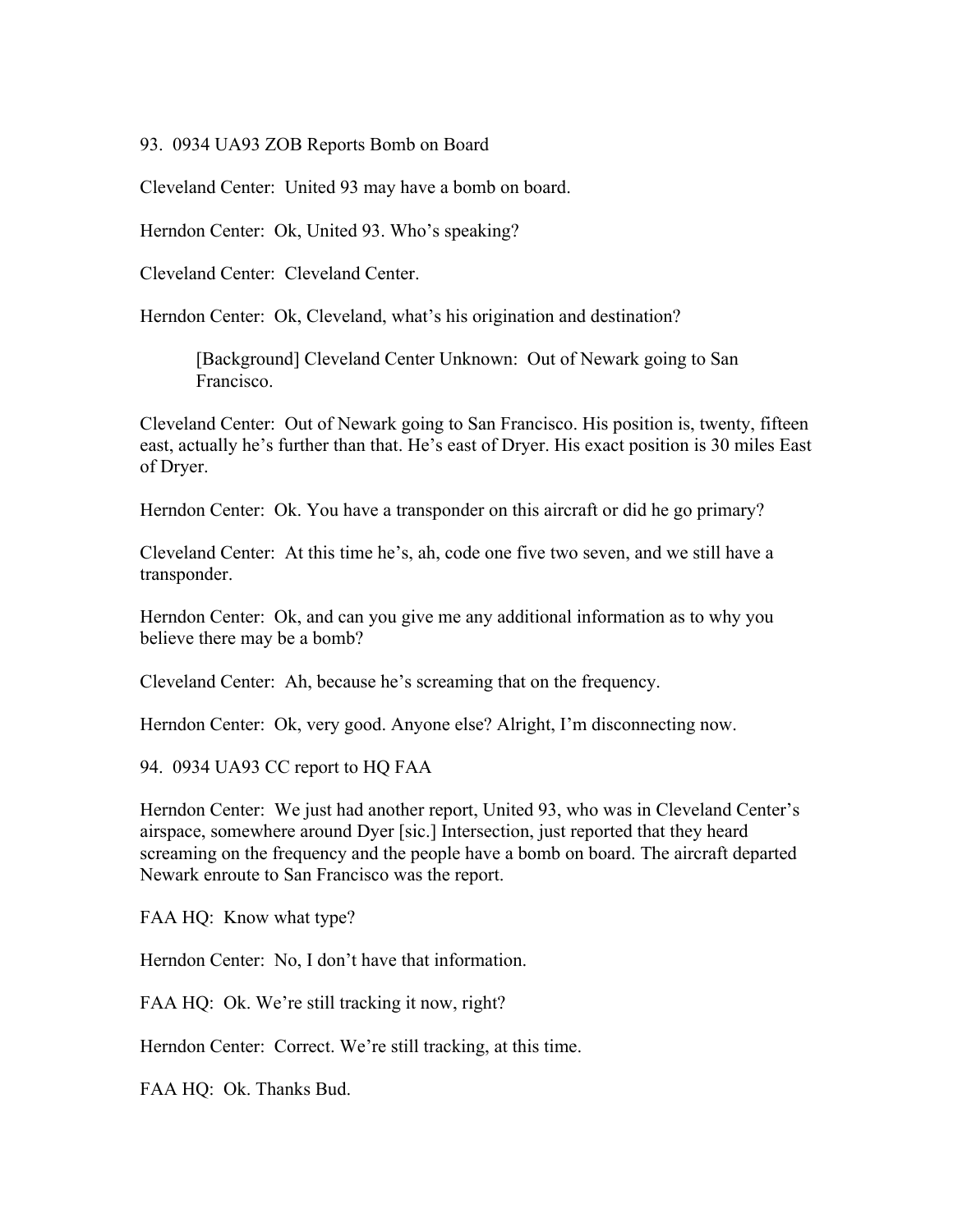Herndon Center: Alright.

95. 093601 ZOB Call re want to scramble military here

Herndon Center: Command Center.

Cleveland Center: Our question here is, our aircraft that we have has climbed, turned, and is not talking to us. Ah, do we want to scramble? We have a couple of local military here?

Herndon Center: Ok, that's a decision that has to be made at a different level.

Cleveland Center: Is someone talkin' about it at least?

Herndon Center: What's the call sign again?

Cleveland Center: It's United 93. He's right over Cleveland.

Herndon Center: Over Cleveland now? Ok, we'll call you right back.

96. 0941 UA93 CC to HQ FAA Over Akron

Herndon Center: United 93, we spoke about him before—

FAA HQ: Yes.

Herndon Center: He is reversing course over Akron. They just lost his transponder. He's heading eastbound.

FAA HQ: What kind of airplane, do we know yet?

Herndon Center: Ah, just a second, seven fifty seven.

FAA HQ: Thanks buddy.

Herndon Center: The aircraft is descending.

FAA HQ: OK. He is descending.

Herndon Center: Correct.

97. 0946 UA93 CC to HQ FAA 29 minutes out

Herndon Center: Okay, United 93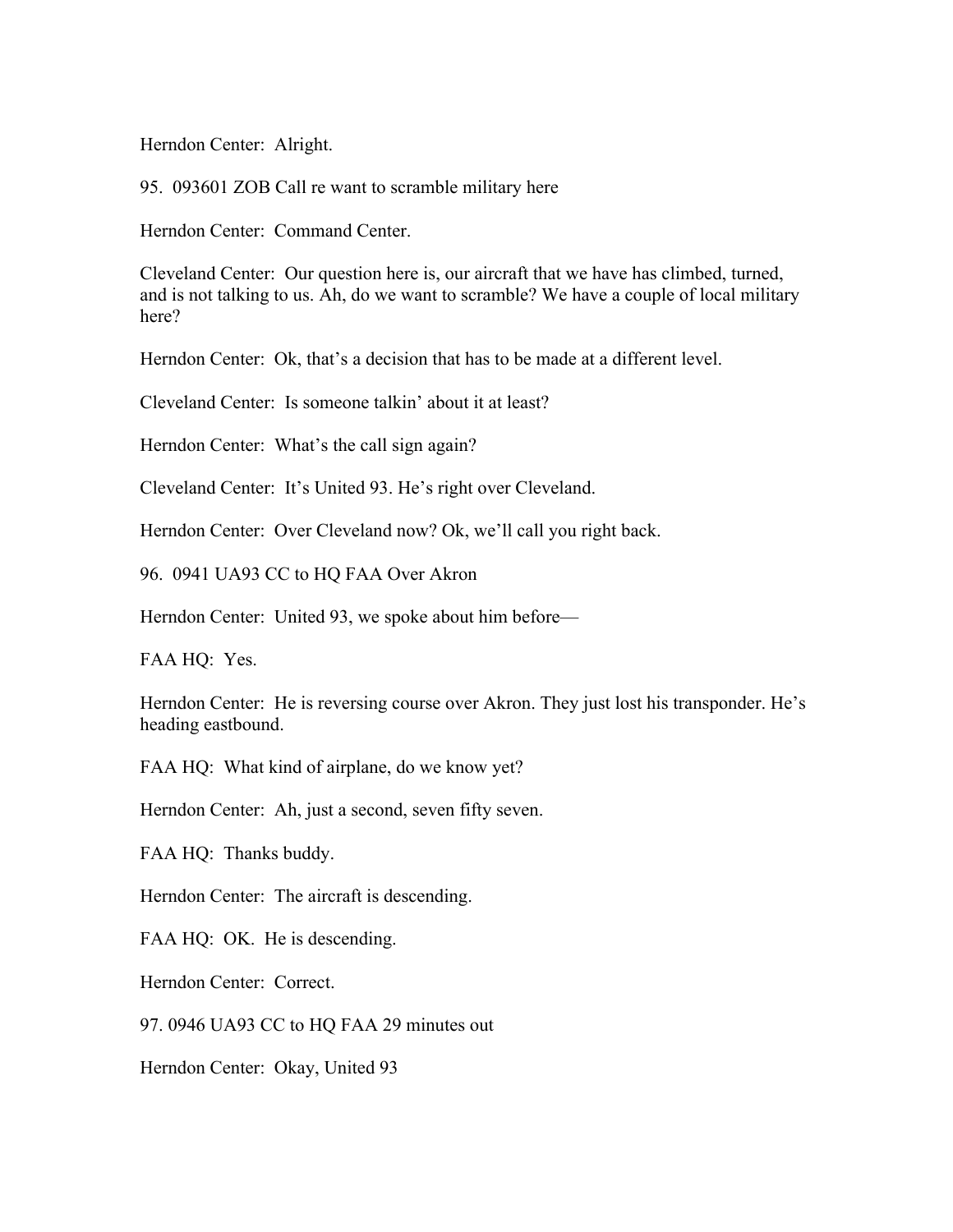FAA HQ: Go ahead

Herndon Center: Is 29 miles out of, errr, 29 minutes out of Washington DC, 29 minutes out of Washington D.C., and tracking towards it, this is the one who reversed course in Ohio.

FAA HQ: Yes. Go ahead.

Herndon Center: That's all I have.

98. 0948 UA93 CC to FAA HQ 23 minutes out

FAA HQ: Ok, the, ah, United 93 is 29 minutes out of where?

Herndon Center: Uh, he's heading toward the Washington area. He has, he was at flight level three five zero turned around at Akron, Ohio, and is tracking toward the Washington area at this time.

99. 0949 Pulling Jeff away

FAA Headquarters: All right, they're pulling Jeff away to go talk about United 93.

Herndon Center: Ah, do we wanna think about, ah, scrambling aircraft?

FAA Headquarters: Ah, (sighs) oh God, I don't know.

Herndon Center: Uh, that's a decision someone is gonna have to make probably in the next 10 minutes.

FAA Headquarters: Uh, you know everybody just left the room.

100. 0958 UA93 20 miles Johnstown

Herndon Center: United 93 is two zero miles northwest of Johnstown.

FAA HQ: Two zero miles northwest on primary?

Herndon Center: Ah, well that's a report from another aircraft.

101. 1000 UA93 Rocking Wings

Herndon Center: United 93.

FAA HQ: Yes.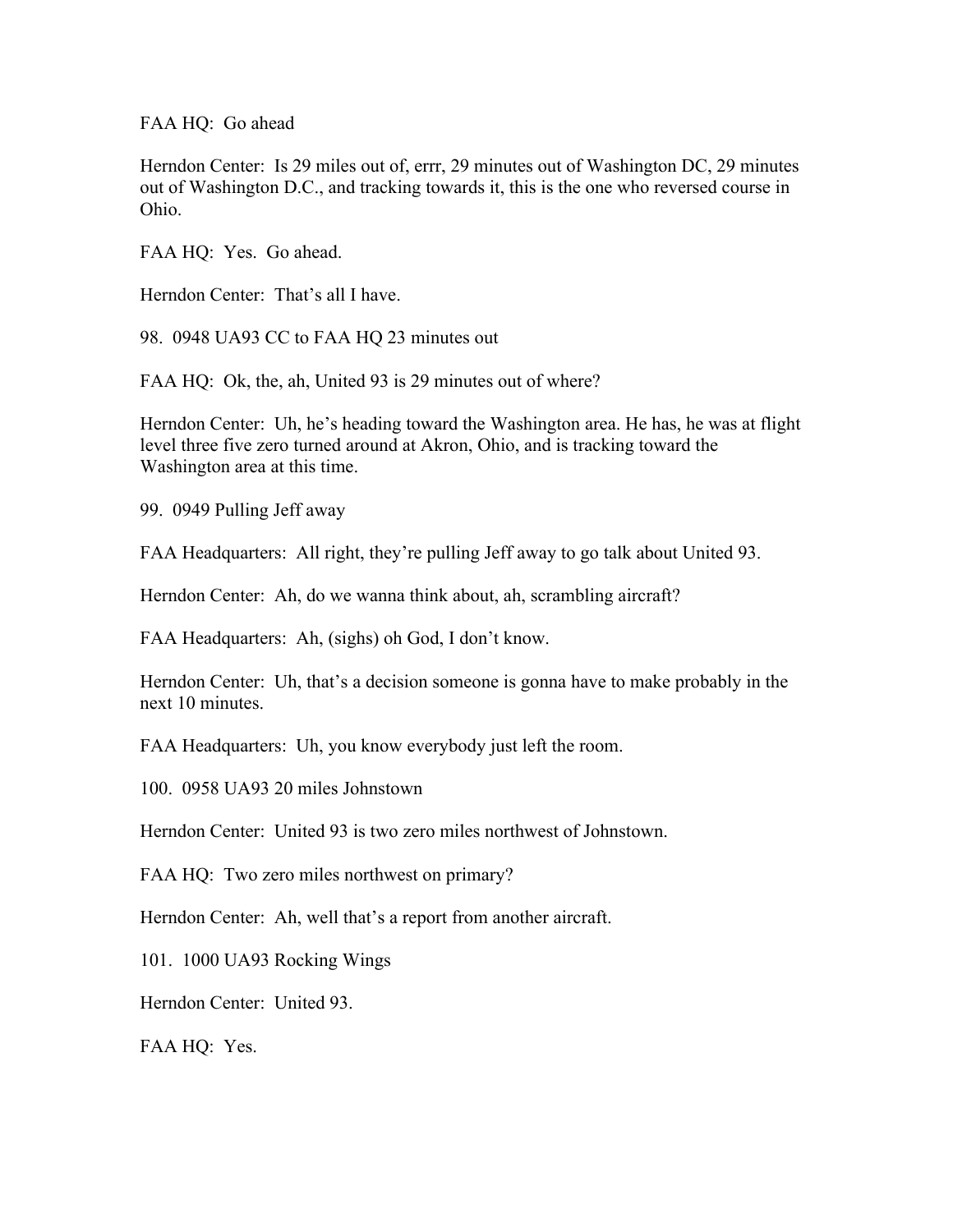Herndon Center: Was waiving his wings as he went past the V, the VFR aircraft, they don't quite know what that means. Rockin' his ring—wings.

[Background] Unknown: (Indistinct).

FAA HQ: K.

102. 100744 UA93 Report of Black Smoke AA77 Q re Police Report

Herndon Center: Ok, there's now on that United 93.

FAA HQ: Yes.

Herndon Center: There is a report of black smoke in the last position I gave you, 15 miles south of Johnstown.

FAA HQ: Uh, from the airplane or from the ground?

Herndon Center: Uh, they're speculating it's from the aircraft, ah, who, it hit the ground. That's what they're, that's what they're speculating. It's speculation only.

FAA HQ: Ok.

[Background] FAA HQ Unknown: We're getting a preliminary report that United 93 hit the ground about 15 miles south of Johnstown, or thereabouts.

103. 100701 UA93 ZOB to NEADS Bomb on Board

ID Tech: Huntress ID, nonsecure line.

Cleveland Center: I believe I was the one talking about that Delta 1989.

ID Tech: Go ahead.

Cleveland Center: OK, well, uh, disregard that, ah, did you—

ID Tech: What we found out was that he was not a confirmed hijack, however—

Cleveland Center: Ok. I, I don't want to even worry about that right now. We've got a United 93 out here, are you aware of that, that has a, that has a bomb on board.

[Background] Sr. ID Tech: We've got three more hijacked airborne.

ID Tech: A bomb on board? And is this confirmed? Do you have a mode 3, sir?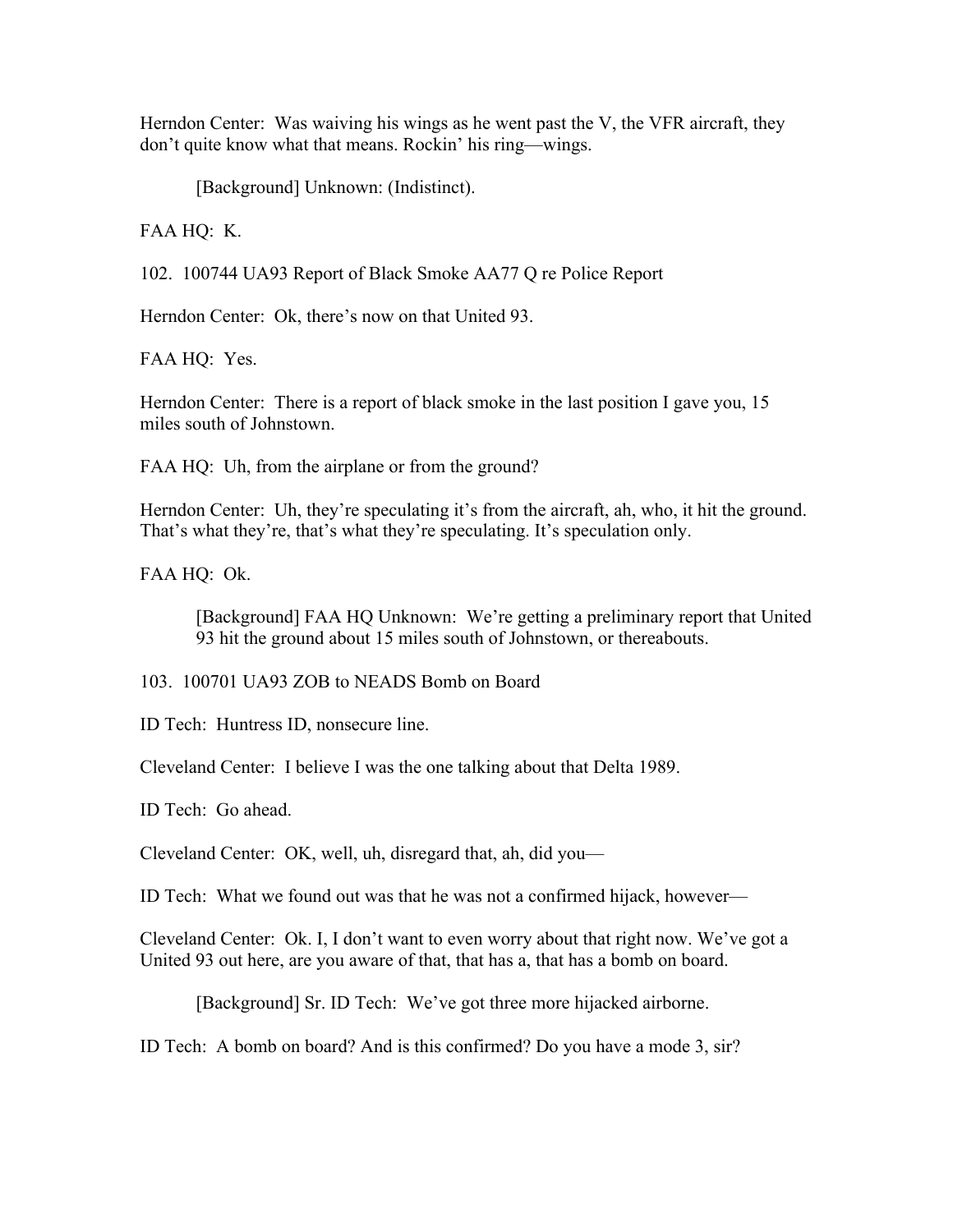Cleveland Center: No we lost his transponder. Um, what we want to know is did you scramble airplanes on that Delta 1989?

[Background] Sr. ID Tech: We have a bomb on board, Boston—

ID Tech: We did, out of Selfridge and Toledo, sir.

Cleveland Center: Did you, did you? Are they in the air?

ID Tech: Yes they are.

Cleveland Center: Is there any way we can get them to where this United is?

104. 100901 UA93 Negative Clearance to Shoot

Nasypany: One five two seven, mode 3, do we have a track number? 1527, ode 3 we got a track number?

Nasypany: Ok, we got a mode 3 on this, ah, United 93.

Nasypany: How close are you?

[Background] Unknown: (Indistinct).

[Background] Sr. ID Tech: (Indistinct) three nine five one north.

Nasypany: Three nine five one north.

[Background] Sr. ID Tech: Zero seven eight four six west.

Nasypany: Zero seven eight four six west.

[Background] Sr. ID Tech: This is the guy with the bomb on board.

Nasypany: Got it.

[Background] Unknown: I just got off the phone with the Colonel and he has one E3 on, that's on its way out here (indistinct).

Nasypany: Toledo was—look for him. Hey, I need a track number.

Nasypany: Ok. Hey, Brian, ok, 2 Syracuse birds will be airborne in less than 20 minutes, any weapons?

[Background] Unknown: (Indistinct) near Pittsburg, mode 3, one five two seven.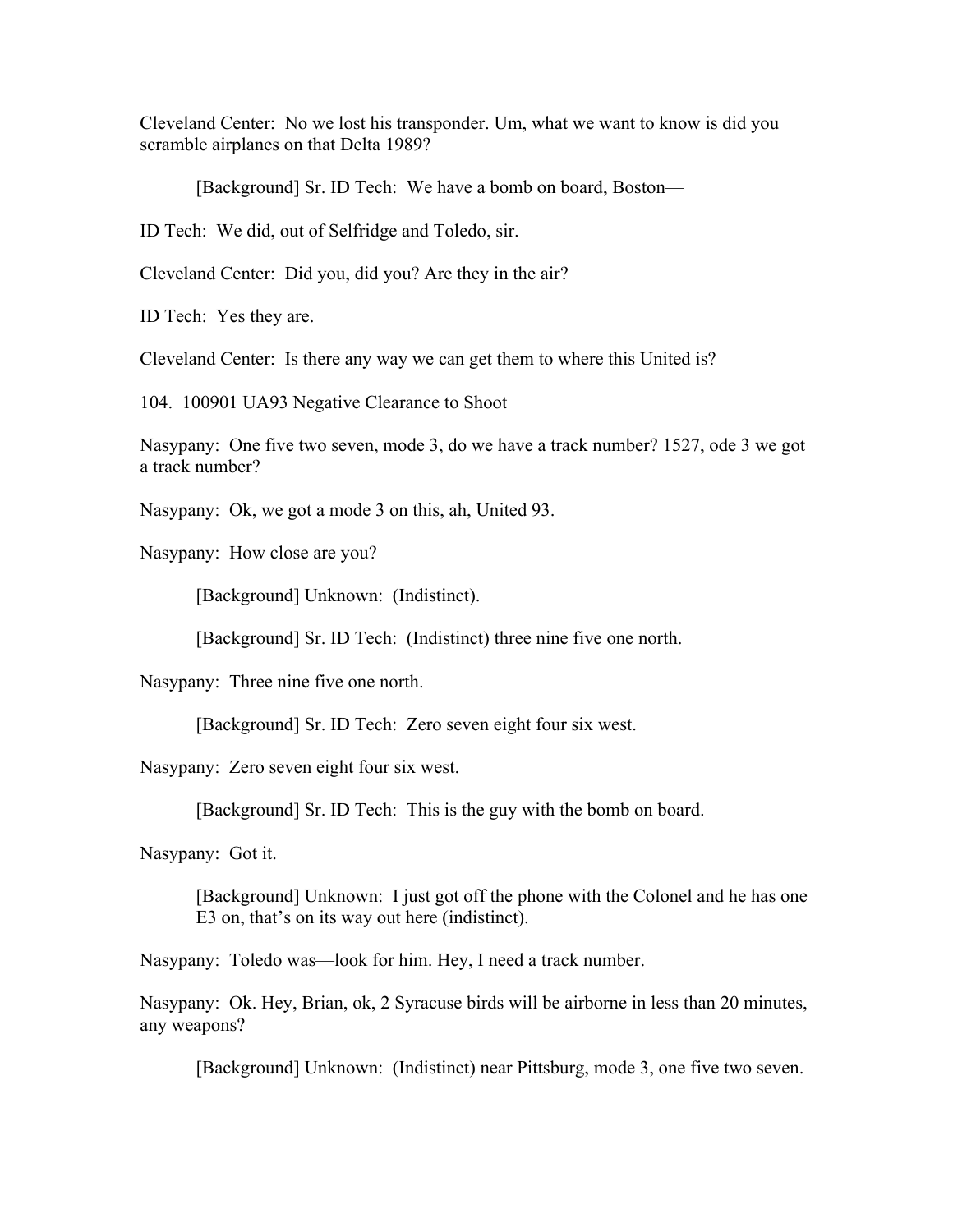Nasypany: We don't know. Just press with that.

[Background] Unknown: We have any committed on the one aircraft with a bomb on it?

Nasypany: We're gettin to it. We don't know where it is, we're gettin' track on it.

Unknown: Pass that to weapons.

Nasypany: Yeah. Ok. Got it.

[Background] Unknown: United nine three, mode 3, one five two seven.

Nasypany: Negative, negative clearance to shoot.

Nasypany: Jaime?

[Background] Unknown: One five two seven Brian.

Nasypany: God dammit. Foxy?

Fox: I'm not really worried about code words (indistinct).

Nasypany: Fuck the code words. That's perishable information. Negative clearance to fire. ID type, tail. Hey, let your guys know also.

105. 101145 NEADS Discussion with Syracuse Cdr

Nasypany: Sir, how're you doing?

Syracuse CO: I'm doin', well, as good as can be expected. Ah, I've got guys that will be launching in about 15 minutes.

Nasypany: Appreciate it. Are they loaded?

Syracuse CO: We've got hot guns, that's all I've got.

Nasypany: Hot guns, well that that's good enough for me, for the time being. Only words I've got, I've got another aircraft with a possible bomb on board. It's in, ah, Pennsylvania, York? –approximate area.

Syracuse CO: Yeah, that's south.

Nasypany: Yeah, south of us, and there's also the possibility of another one that's possibly at Cleveland area.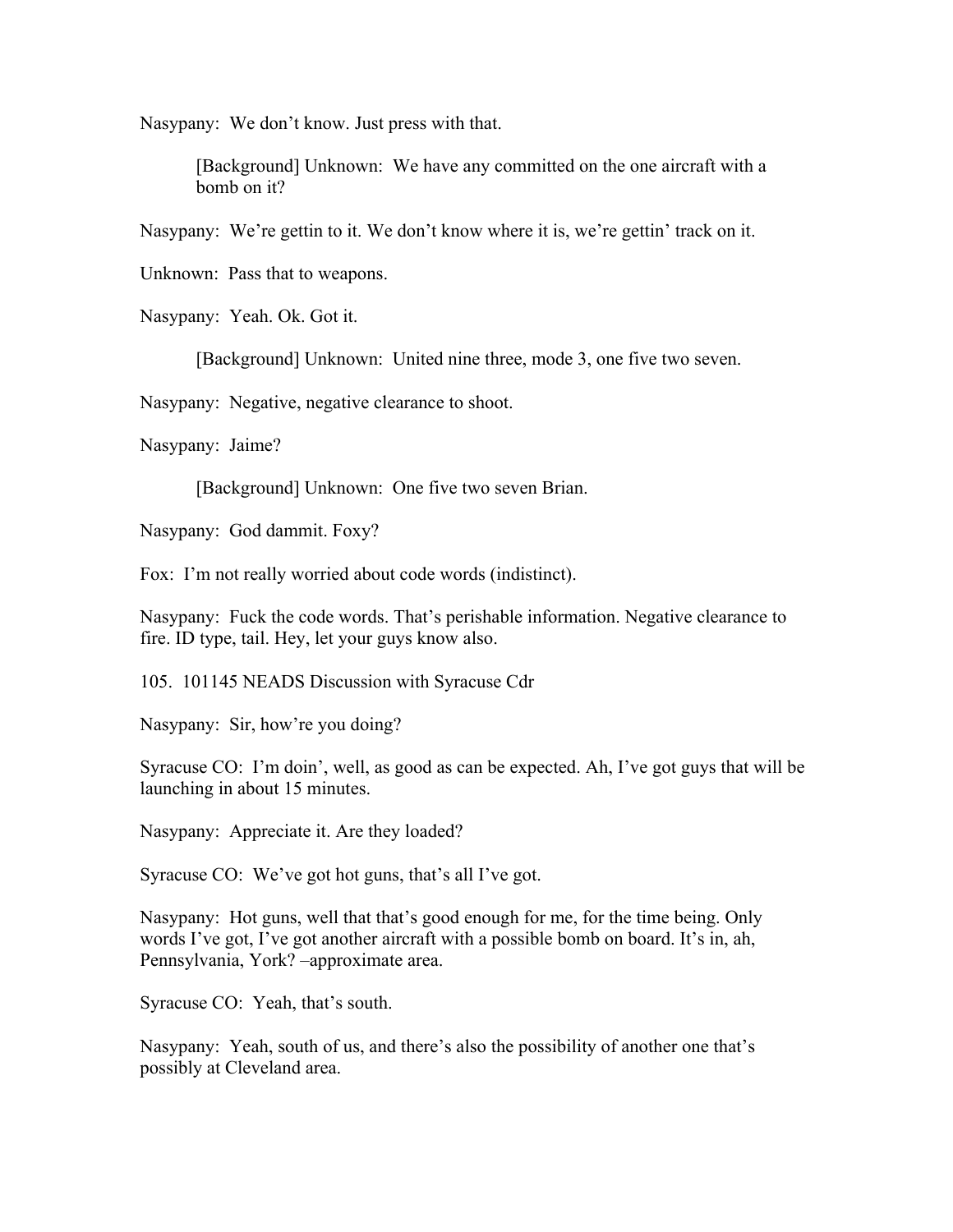Syracuse CO: Ok. You have vectors on those?

Nasypany: Not yet. Looks like one, the one, over Cleveland turned around looks like he's headin' back. The guy down at York, Pennsylvania, he's heading north, northwest.

Syracuse CO: Ok. We might be able to get those two.

Nasypany: Yeah, and the call sign for the guy in York is United 93, mode 3 of fifteen twenty seven.

Syracuse CO: Ok, doesn't help us. We can't interrogate.

Nasypany: Ok. I got, and I got this other guy out west, he's American.

[Background] Unknown: Who's that guy? Track just faded over Cleveland.

Nasypany: Excuse me. Ok, I've got one that just faded over Cleveland, Delta eight niner, mode 3. Uh, I know that's not going to help you, but if you're talking to FAA they might be able to help you, thirteen oh four.

Syracuse CO: Ok. When we get our guys airborne they are going to contact you on two six zero point nine, I've got two jets right now, do you need more than two?

Nasypany: Can you bring up two more?

Background Voice: Get four, sir.

Syracuse CO: Yep, yeah.

Nasypany: OK, thank you sir, and if you want to talk to Colonel, ah, Marr he is up at six four oh three, sir.

Syracuse CO: Thank you.

106. 101418 ZDC to NEADS UA93 is down

ID Tech: I also want to give you a heads up Washington.

Washington Center: Go ahead.

ID Tech: United nine three, have you got information on that yet?

Washington Center: Yeah, he's down.

ID Tech: He's down?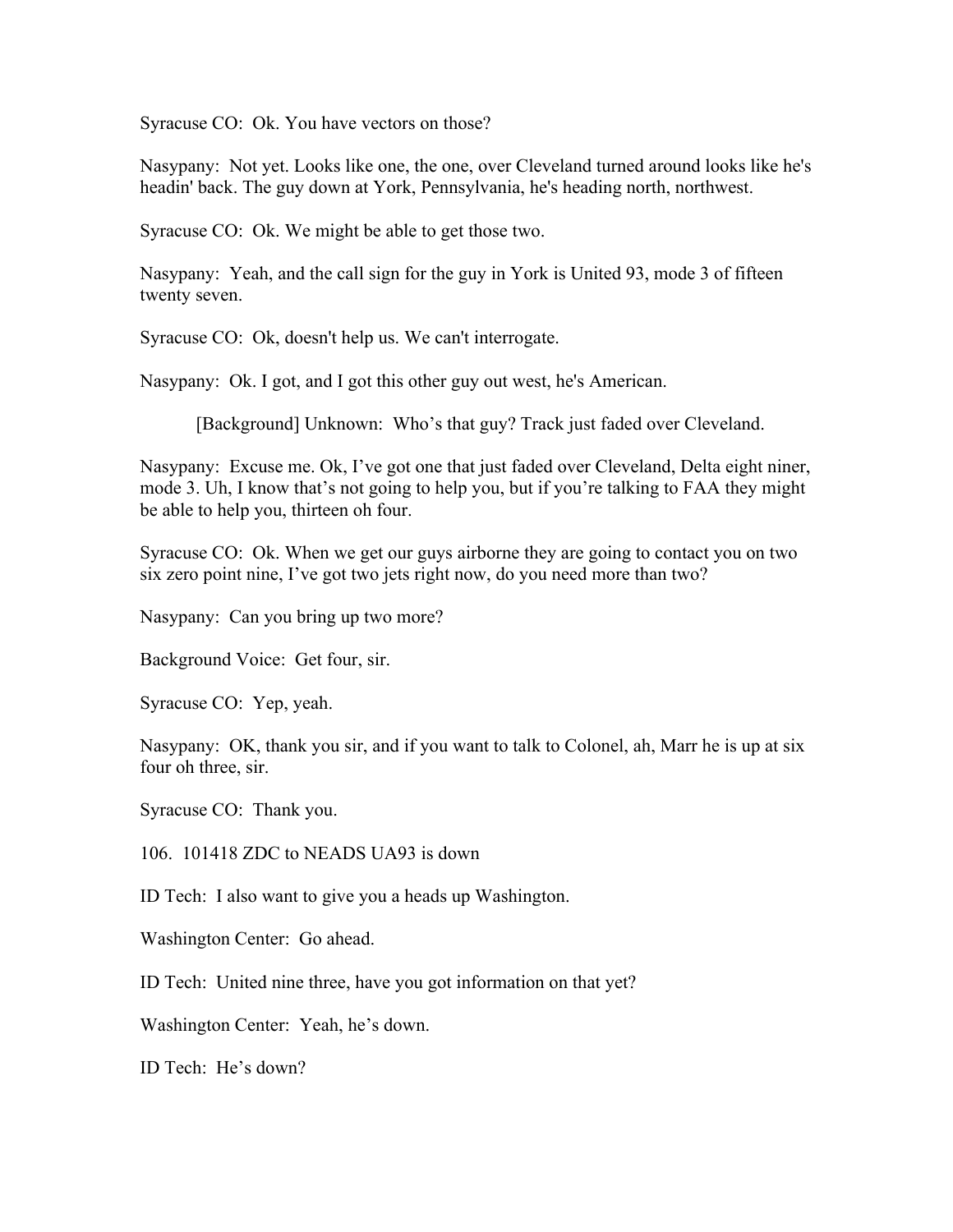Washington Center: Yes.

ID Tech: When did he land?

Washington Center: He did not land.

ID Tech: He is down, down?

Washington Center: Somewhere northeast of Camp David.

ID Tech: Northeast of Camp David.

ZDC: That's the last report, they don't know exactly where.

107. 103200 Chat Log Shootdown words

Floor Leadership: You need to read this. Region Commander has declared that we can shoot down tracks if they are not responding to our, uh, directions.

MCC Position: Ok. I'll pass that to weapons.

Floor Leadership: Ok.

MCC Position: The Region Com, the Region Commander has declared that we can shoot down aircraft that do not respond to our direction. Copy that?

Weapons: Copy that sir.

MCC Position: So if you're trying to divert somebody and he won't divert—

Major Fox: D-O is saying no.

MCC Position: No? It came over the chat. Foxy, you got a conflict on that, you got a conflict on that direction?

Major Fox: Right now, no, but—

MCC Position: Ok.

Floor Leadership: Hey—

MCC Position: Ok.

Floor Leadership: You read that from the Vice President, right? The Vice President has cleared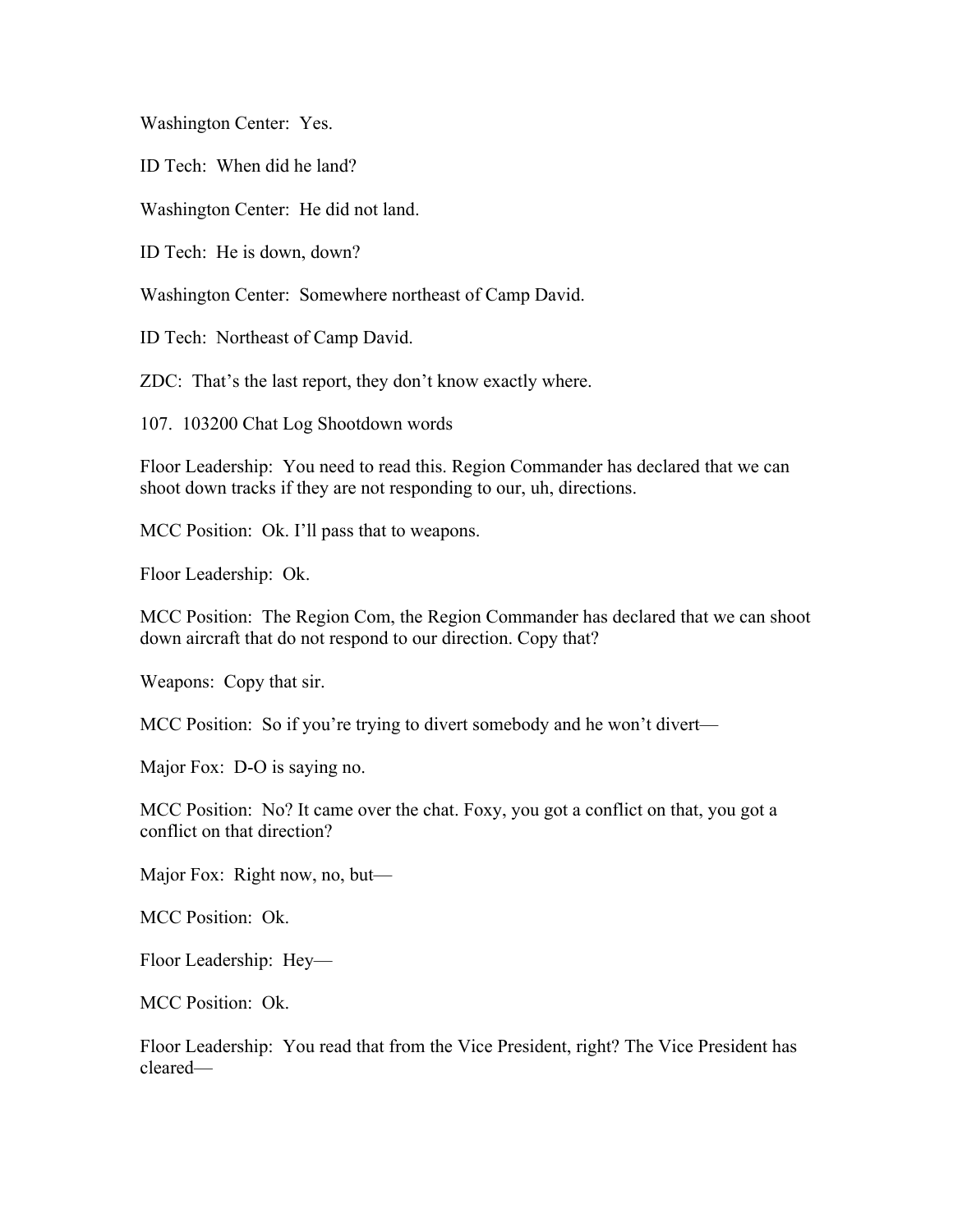MCC Position: Vice President has cleared us to intercept tracks—

Floor Leadership: Of interest—

MCC Position: And shoot them down if they do not respond, per CONR CC.

108. 1051 Currently at peace

Panta One: This is Panta one, we need to confirm the ROE and also can you let us know if people are supposed to be flyin' right now or is the ground hold still on?

Controller: Panta one, working. Ok, Smurf, Panta is asking for current ROE what are we at? What are we at?

Background: (Indistinct) um, you can tell him right now (indistinct).

Controller: Panta One, Huntress.

Panta One: Go.

Controller: Panta One, Huntress, in the clear, currently at peace.

109. 1053 New direction coming down

Cobra One: Huntress, ah, Cobra's got about, ah, one plus thirty play time right now.

Huntress: Copy that, thank you. One plus thirty play time.

Cobra One: Apex is one plus fifty.

Huntress: Copy, thank you. Fourteen fifty three, one thirty, one fifty.

Cobra One: Huntress, ah, Cobra One.

Huntress: Go ahead.

Cobra One: Ah, if it matters, ah, Cobra and Apex, flight, ah, (indistinct) on board is, ah, hot gun only.

Huntress: Copy. Understood that from the SOF before you took off. It's better than nothin'. Uh, there's new direction comin' down, stand by. I don't have, ah, I don't have secure capability, but I'll brief you in a few minutes once they finish givin' me the word.

Cobra One: Cobra One.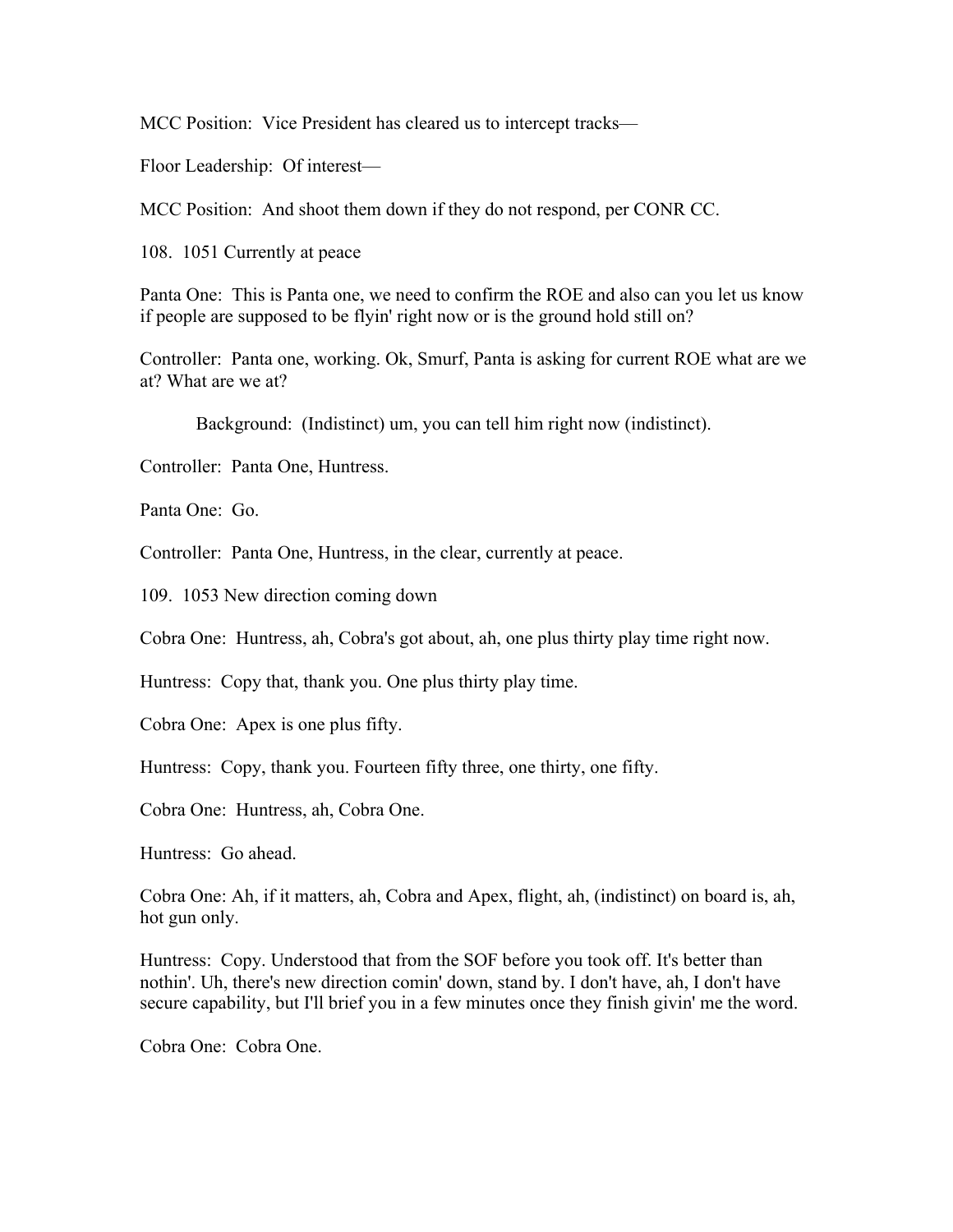110. 1053 Boston track of interest

Panta One: Zulu five five thirty BRA seventeen thousand, flanking two eight zero.

Background: Goin' over Boston.

Controller: Yes.

Major Fox: If you have a track of interest—

Panta One: Panta's dropping a group, BRA, ah, zero six zero (indistinct).

Controller: Hold on, they're talkin' to me right now, just a second.

Controller: Panta, Huntress, stand by one.

Controller: Ok, ok, give me what you were talkin' about.

Background: (Indistinct) I need you to give me (indistinct).

Controller: Tell me what you need to tell me.

Controller: This is for Panta One, correct, they're capping over—

Major Fox: Yes.

Controller: Boston—ok, what.

Major Fox: Any track of interest that's headin' towards a major city you will ID, if you cannot diver them away from a major city, you are to confirm with me first, most likely you will get clearance to shoot.

Controller: And tell me, I have to tell them that in the clear?

Major Fox: You can tell them exactly in those words

Controller: Ok.

Background: (Indistinct).

Controller: Stand by. I gotta pass this right now.

Controller: Panta one, Huntress.

Panta One: Panta One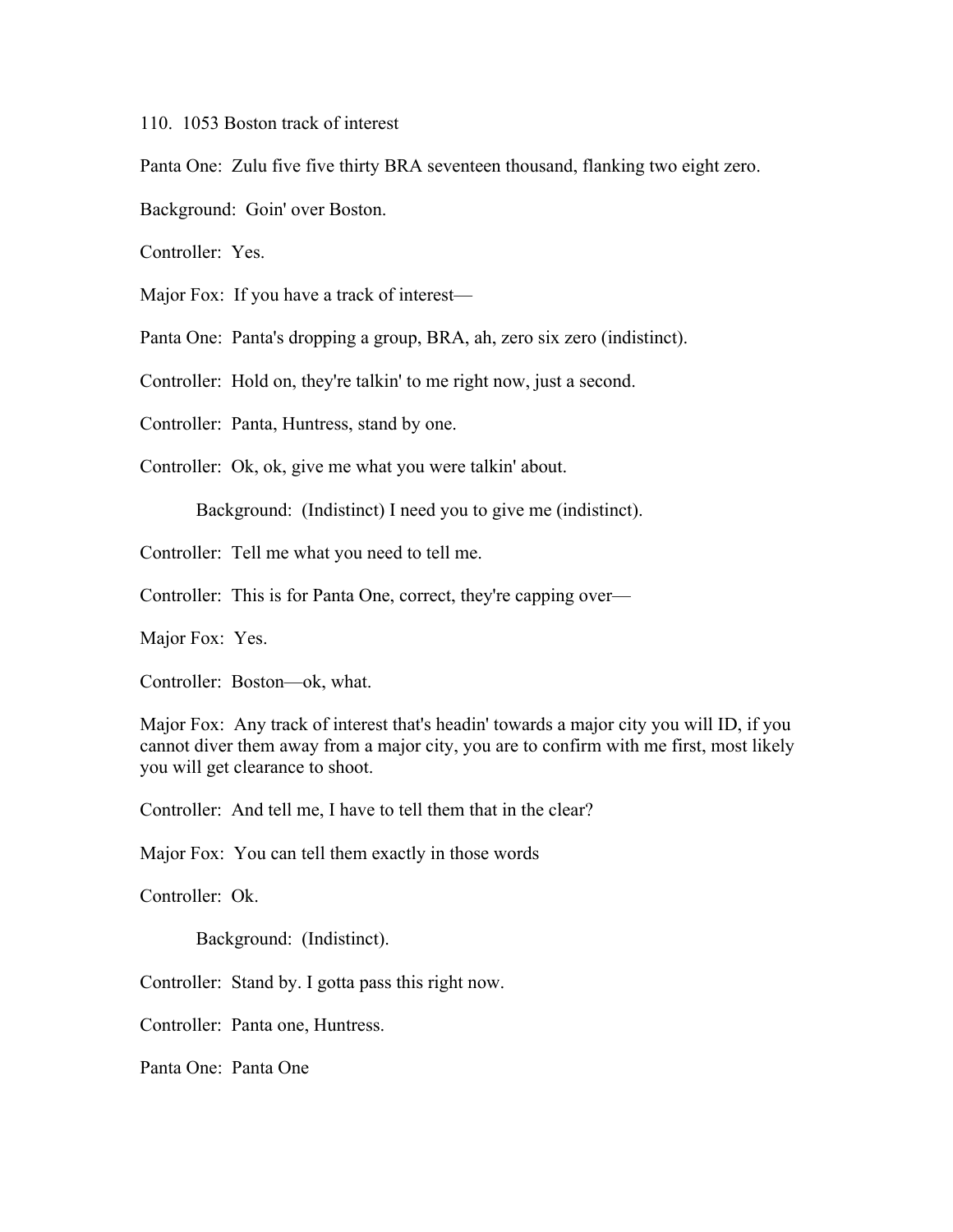Controller: Panta one call all, all and any tracks of interest, verify if they were going toward a major city, mission ID, unsuccessful, divert, ask for our clearance to shoot.

111. 1102 Controller asks for kill direction

Controller: MCC, when able, ah, the kill direction, once again, I want it one more time before I tell these guys. I'm just gonna give them a brief. I'm not goin' to tell them to do nothin'. I'm gonna say what, what to expect, though.

[Background] Major Fox: Just, tell 'em right now we have intercept authority only—

Cobra One: Huntress, Cobra One.

Controller: Stand by.

112. 1103 Cleared to engage

Controller: I told them our mission is to protect major centers and we're goin' to take you and drag you down to Pittsburgh, and do this, because I got a tanker comin' now. But, ah, I just want to give them an ROE because it's gonna' be auto-ops once he's down there. So I want to make sure I got clear concise words to him before he leaves. Granted they only got four turrets of guns

[Background] Unknown: If they don't, ah, if they do not, don't respond to divert to hand signals and divert procedures and are headed toward a major area then you are cleared to engage.

Controller: Wilco.

Controller: Cobra and Apex, this is Huntress.

Cobra One: Huntress.

Huntress: Okay, there is still a bit of traffic airborne, they're not all completely down, I imagine it's all low south of you, if you'll hold two loops before the tanker gets, ah, Oh, shit, I need a check list.

Cobra One: Cobra Onecopies

Controller: OK, I have ah ROE instructions, are you ready to copy?

Cobra One. Stand by, Huntress.

Cobra One: This is, ah, Cobra One, go ahead.